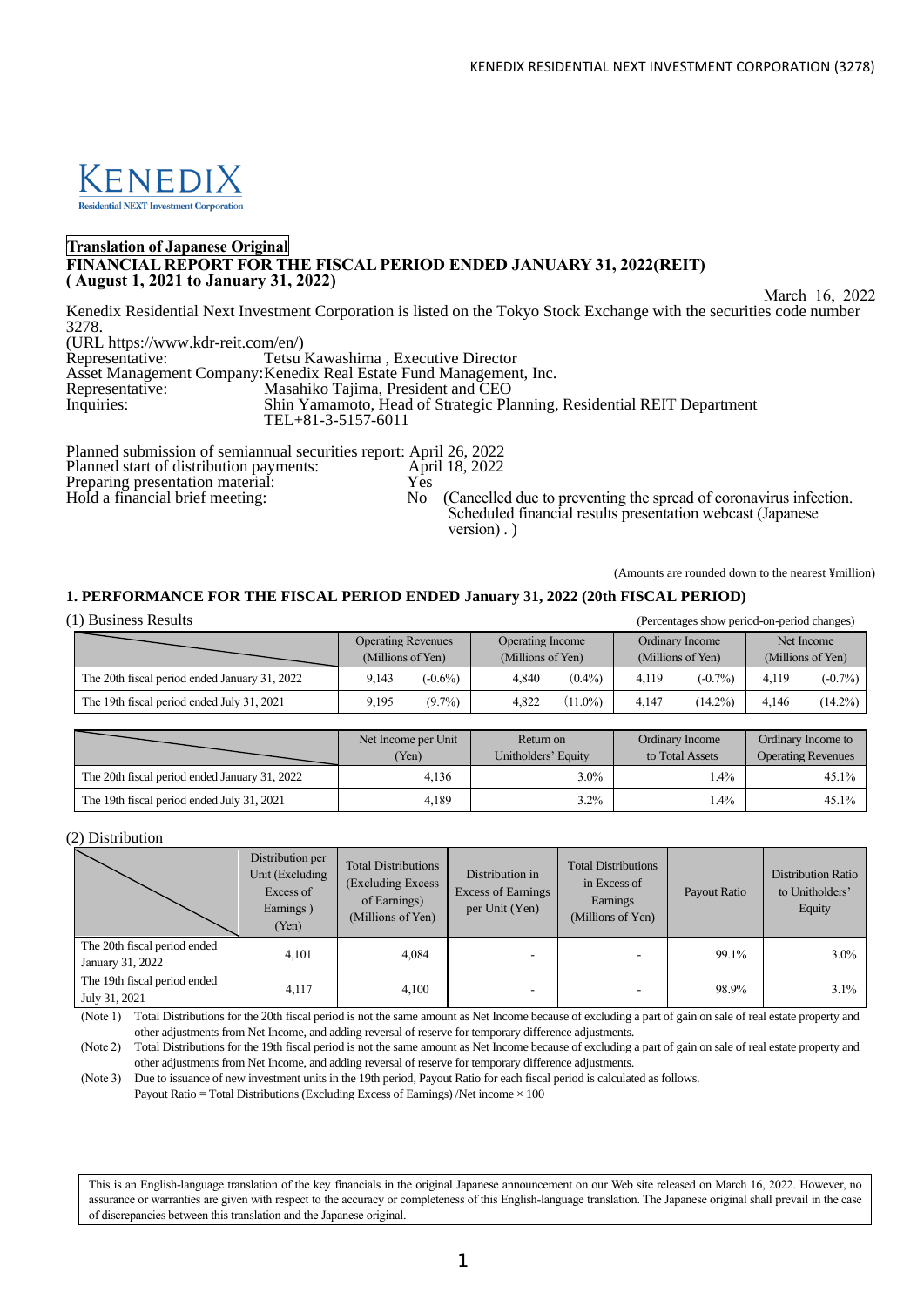# (3) Financial Position

|                        | <b>Total Assets</b> | Unitholders' Equity | Unitholders' Equity to Total | Unitholders' Equity per Share |
|------------------------|---------------------|---------------------|------------------------------|-------------------------------|
|                        | (Millions of Yen)   | (Millions of Yen)   | Assets                       | of Common Stock (Yen)         |
| As of January 31, 2022 | 302,410             | 135.790             | 44.9%                        | 136,352                       |
| As of July 31, 2021    | 293,176             | 135.218             | 46.1%                        | 135,777                       |

## (4) Cash Flow Position

|                              | Cash Flow from Operating | Cash Flow from Investing | Cash Flow from Financing | Cash and Cash Equivalents at |  |
|------------------------------|--------------------------|--------------------------|--------------------------|------------------------------|--|
|                              | Activities               | Activities               | Activities               | the End of the Period        |  |
|                              | (Millions of Yen)        | (Millions of Yen)        | (Millions of Yen)        | (Millions of Yen)            |  |
| The 20th fiscal period ended | 6.135                    | $-13.488$                | 4.799                    |                              |  |
| January 31, 2022             |                          |                          |                          | 24.982                       |  |
| The 19th fiscal period ended | 6,295                    | $-7.721$                 | 5,545                    | 27,535                       |  |
| July 31, 2021                |                          |                          |                          |                              |  |

# **2. FORECAST OF RESULTS FOR THE FISCAL PERIOD ENDING JULY 31, 2022 (February 1, 2022 to July 31, 2022) AND JANUARY 31, 2023 (August 1, 2022 to January 31, 2023)**

(Percentages show period-on-period changes)

|                         | <b>Operating Revenues</b><br>(Millions of Yen) | Operating Income<br>(Millions of Yen)) | Ordinary Income<br>(Millions of Yen) | Net Income<br>(Millions of Yen) | Distribution per<br>Unit Excluding<br>Excess of Earning | Distribution in<br>Excess of Earnings<br>per Unit |
|-------------------------|------------------------------------------------|----------------------------------------|--------------------------------------|---------------------------------|---------------------------------------------------------|---------------------------------------------------|
| The 21st fiscal period  | 9.407                                          | 4.884                                  | 4.137                                | 4,136                           | 4,101                                                   |                                                   |
| ending July $31, 2022$  | $(2.9\%)$                                      | $(0.9\%)$                              | $(0.4\%)$                            | $(0.4\%)$                       |                                                         |                                                   |
| The 22nd fiscal period  | 9.486                                          | 4.963                                  | 4.224                                | 4.223                           | 4,120                                                   |                                                   |
| ending January 31, 2023 | $(0.8\%)$                                      | $(1.6\%)$                              | $(2.1\%)$                            | $(2.1\%)$                       |                                                         |                                                   |

(Reference) Estimated net income per unit (Estimated Net Income / Estimated weighted average number of units)

The 21st fiscal period ending July 31, 2022 ¥3,980 The 22nd fiscal period ending January 31, 2023 ¥4,039

Distributions per Unit Excluding Excess of Earning are not the same amount as estimated net income per unit for the 21st and 22nd fiscal periods. Total distributions for the 21st and 22nd fiscal periods are calculated with the assumption adding reversal of reserve for temporary difference adjustments and amount including a part of retained earnings brought forward that were internally reserved through the previous fiscal period to the net income. (Note) Distribution per unit is calculated based on the number of investment units issued and outstanding totaled 1,045,758 as of today.

# **3. OTHER**

(1) Changes in Accounting Policies/Changes in Accounting Estimate/Retrospective Restatement

(a) Changes concerning accounting policy accompanying amendments to accounting standards: Yes

- (b) Changes other than (a): No
- (c) Changes in accounting estimate: No
- (d) Retrospective restatement: No

(2) Number of Investment Unit Issued and Outstanding (including treasury units)

(a) Number of investment units issued and outstanding at the end of the period (including treasury units)

As of July 31, 2021: 995,883 units As of January 31, 2022: 995,883 units

(b) Number of treasury units at the end of the period As of July 31, 2021: 0 units As of January 31, 2022: 0 units

# *[Provisional Translation Only]*

*English translation of the original Japanese document is provided solely for information purposes. Should there be any discrepancies between this translation and the Japanese original, the latter shall prevail.*

This is an English-language translation of the key financials in the original Japanese announcement on our Web site released on March 16, 2022. However, no assurance or warranties are given with respect to the accuracy or completeness of this English-language translation. The Japanese original shall prevail in the case of discrepancies between this translation and the Japanese original.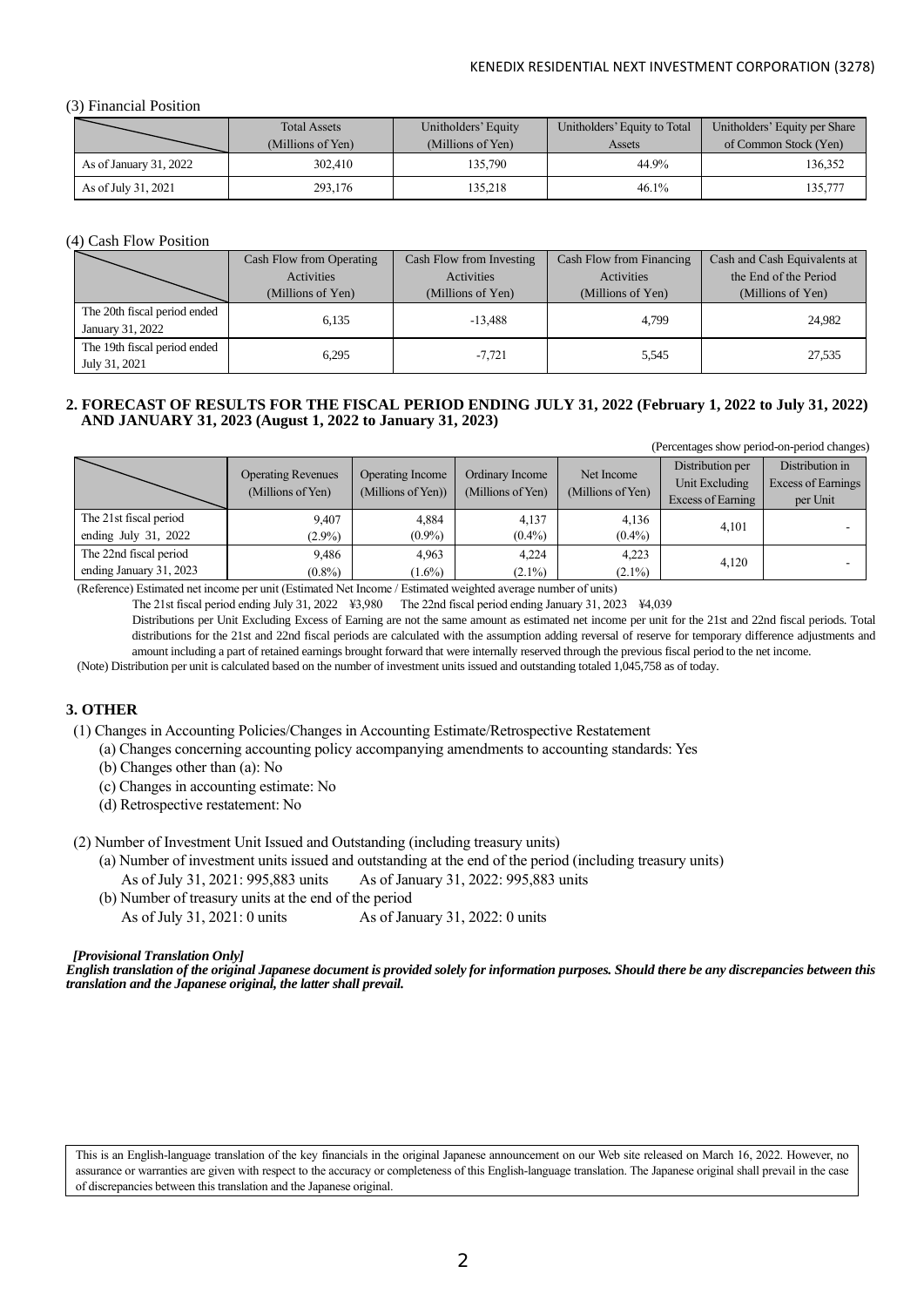# **1. Financial Statements**

# **(1) Balance Sheets**

|                                             |                       | (in thousands of yen)    |
|---------------------------------------------|-----------------------|--------------------------|
|                                             | 19th Fiscal Period    | 20th Fiscal Period       |
|                                             | (As of July 31, 2021) | (As of January 31, 2022) |
| Assets                                      |                       |                          |
| Current assets                              |                       |                          |
| Cash and deposits                           | 16,724,647            | 13,828,613               |
| Cash and deposits in trust                  | 10,811,226            | 11,153,990               |
| Operating accounts receivable               | 168,096               | 236,109                  |
| Prepaid expenses                            | 15,823                | 10,310                   |
| Other                                       | 25,296                | 5,272                    |
| Total current assets                        | 27,745,090            | 25,234,296               |
| Noncurrent assets                           |                       |                          |
| Property, plant and equipment               |                       |                          |
| Land                                        | 172,666               | 173,018                  |
| Buildings in trust                          | 111,119,141           | 115,859,756              |
| Accumulated depreciation                    | $-15,847,746$         | $-17,273,700$            |
| Buildings in trust, net                     | 95,271,394            | 98,586,055               |
| Structures in trust                         | 1,249,509             | 1,335,781                |
| Accumulated depreciation                    | $-319,090$            | $-354,077$               |
| Structures in trust, net                    | 930,419               | 981,703                  |
| Machinery and equipment in trust            | 1,501,150             | 1,545,362                |
| Accumulated depreciation                    | $-452,582$            | -486,797                 |
| Machinery and equipment in trust, net       | 1,048,567             | 1,058,565                |
| Tools, furniture and fixtures in trust      | 941,780               | 1,054,703                |
| Accumulated depreciation                    | $-147,578$            | $-176,789$               |
| Tools, furniture and fixtures in trust, net | 794,202               | 877,913                  |
| Land in trust                               | 164,872,506           | 172,904,875              |
| Total property, plant and equipment, net    | 263,089,757           | 274,582,133              |
| Intangible assets                           |                       |                          |
| Leasehold right in trust                    | 1,115,030             | 1,113,305                |
| Other                                       | 2,458                 | 1,681                    |
| Total intangible assets                     | 1,117,488             | 1,114,987                |
| Investments and other assets                |                       |                          |
| Investment securities                       |                       | 109,688                  |
| Lease and guarantee deposits                | 89,381                | 89,381                   |
| Long-term prepaid expenses                  | 998,658               | 1,016,936                |
| Other                                       | 12,758                | 166,099                  |
| Total investments and other assets          | 1,100,798             | 1,382,104                |
| Total noncurrent assets                     | 265,308,044           | 277,079,225              |
| Deferred assets                             |                       |                          |
| Investment corporation bond issuance costs  | 52,037                | 48,069                   |
| Investment unit issuance costs              | 71,778                | 48,750                   |
| Total deferred assets                       | 123,816               | 96,819                   |
| Total assets                                | 293,176,951           | 302,410,342              |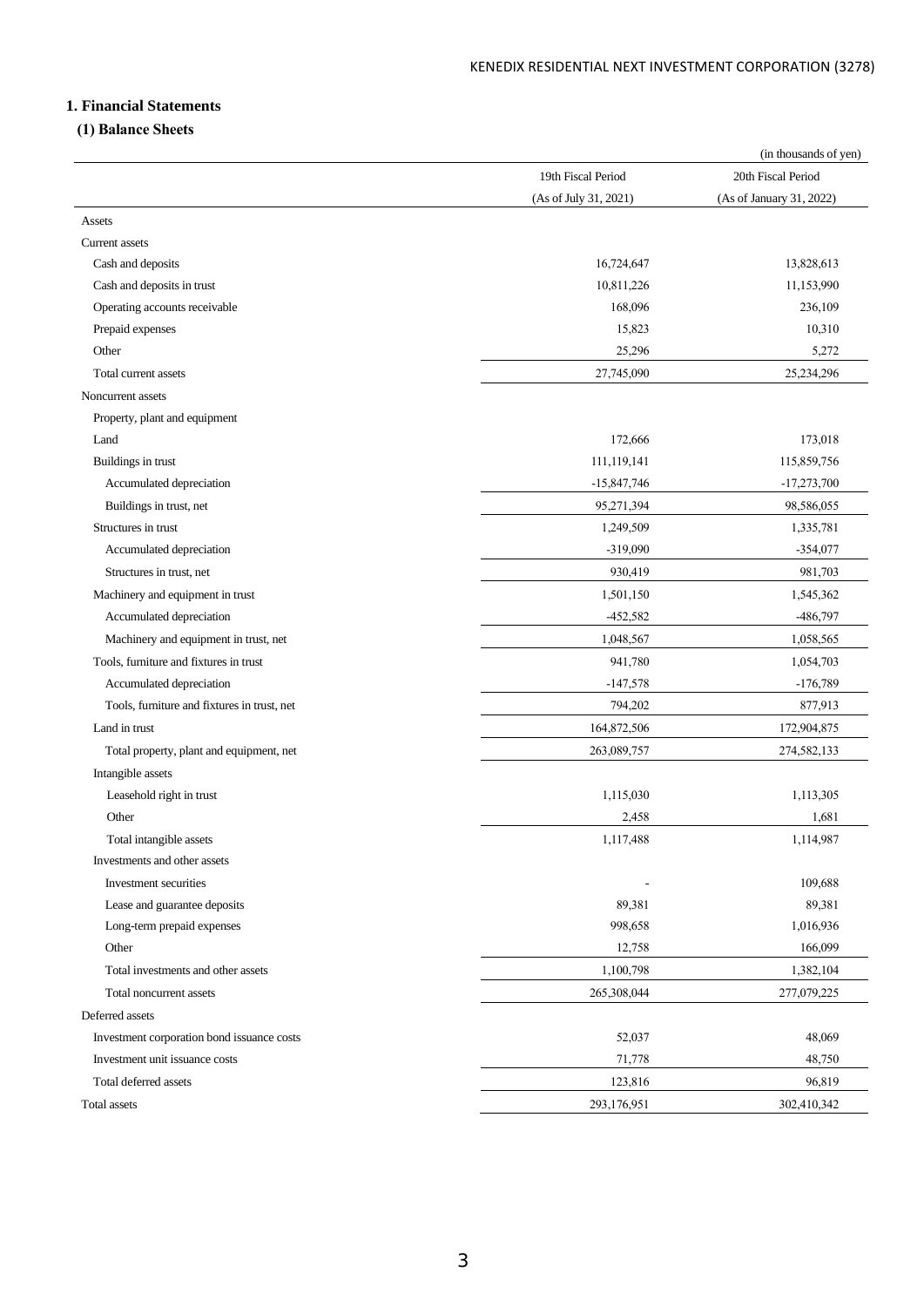| 19th Fiscal Period<br>20th Fiscal Period<br>(As of July 31, 2021)<br>(As of January 31, 2022)<br>Liabilities<br><b>Current liabilities</b><br>Operating accounts payable<br>671,687<br>655,849<br>Short-term loans payable<br>2,500,000<br>Current portion of investment corporation bonds<br>1,000,000<br>Current portion of long-term loans payable<br>21,950,000<br>19,750,000<br>Accounts payable-other<br>424,095<br>409,744<br>Accrued expenses<br>49,510<br>54,800<br>Income taxes payable<br>605<br>605<br>Accrued consumption taxes<br>66,020<br>31,944<br>Advances received<br>1,203,553<br>1,263,949<br>Deposits received<br>76,116<br>71,603<br>Other<br>12,261<br>6,636<br>Total current liabilities<br>25,453,849<br>24,745,132<br>Noncurrent liabilities<br>Investment corporation bonds<br>7,700,000<br>7,700,000<br>Long-term loans payable<br>116,270,000<br>125,870,000<br>Tenant leasehold and security deposits in trust<br>3,396,104<br>3,464,769<br>Tenant lump sum deposits in trust<br>4,570,534<br>4,671,456<br>Asset retirement obligations<br>68,078<br>68,264<br>Other<br>499,957<br>100,012<br>Total noncurrent liabilities<br>132,504,674<br>141,874,503<br><b>Total liabilities</b><br>157,958,524<br>166,619,636<br>Net assets<br>Unitholders' equity<br>Unitholders' capital<br>116,322,630<br>116,322,630<br>Surplus<br>Capital surplus<br>13,187,100<br>13,187,100<br>Voluntary retained earnings<br>Reserve for temporary difference adjustments<br>$*2$<br>$*2$<br>1,900,000<br>1,880,000<br>Total voluntary retained earnings<br>1,900,000<br>1,880,000<br>Unappropriated retained earnings (undisposed loss)<br>4,296,284<br>4,335,589<br>Total surplus<br>19,383,384<br>19,402,689<br>Total unitholders' equity<br>135,706,015<br>135,725,319<br>Valuation and translation adjustments<br>Deferred gains or losses on hedges<br>-487,588<br>65,386<br>Total valuation and translation adjustments<br>65,386<br>-487,588<br>Total net assets<br>$*1$<br>$^*1$<br>135,790,706<br>135,218,427 |                                  |             | (in thousands of yen) |
|-------------------------------------------------------------------------------------------------------------------------------------------------------------------------------------------------------------------------------------------------------------------------------------------------------------------------------------------------------------------------------------------------------------------------------------------------------------------------------------------------------------------------------------------------------------------------------------------------------------------------------------------------------------------------------------------------------------------------------------------------------------------------------------------------------------------------------------------------------------------------------------------------------------------------------------------------------------------------------------------------------------------------------------------------------------------------------------------------------------------------------------------------------------------------------------------------------------------------------------------------------------------------------------------------------------------------------------------------------------------------------------------------------------------------------------------------------------------------------------------------------------------------------------------------------------------------------------------------------------------------------------------------------------------------------------------------------------------------------------------------------------------------------------------------------------------------------------------------------------------------------------------------------------------------------------------------------------------------------------------------------------------------------------|----------------------------------|-------------|-----------------------|
|                                                                                                                                                                                                                                                                                                                                                                                                                                                                                                                                                                                                                                                                                                                                                                                                                                                                                                                                                                                                                                                                                                                                                                                                                                                                                                                                                                                                                                                                                                                                                                                                                                                                                                                                                                                                                                                                                                                                                                                                                                     |                                  |             |                       |
|                                                                                                                                                                                                                                                                                                                                                                                                                                                                                                                                                                                                                                                                                                                                                                                                                                                                                                                                                                                                                                                                                                                                                                                                                                                                                                                                                                                                                                                                                                                                                                                                                                                                                                                                                                                                                                                                                                                                                                                                                                     |                                  |             |                       |
|                                                                                                                                                                                                                                                                                                                                                                                                                                                                                                                                                                                                                                                                                                                                                                                                                                                                                                                                                                                                                                                                                                                                                                                                                                                                                                                                                                                                                                                                                                                                                                                                                                                                                                                                                                                                                                                                                                                                                                                                                                     |                                  |             |                       |
|                                                                                                                                                                                                                                                                                                                                                                                                                                                                                                                                                                                                                                                                                                                                                                                                                                                                                                                                                                                                                                                                                                                                                                                                                                                                                                                                                                                                                                                                                                                                                                                                                                                                                                                                                                                                                                                                                                                                                                                                                                     |                                  |             |                       |
|                                                                                                                                                                                                                                                                                                                                                                                                                                                                                                                                                                                                                                                                                                                                                                                                                                                                                                                                                                                                                                                                                                                                                                                                                                                                                                                                                                                                                                                                                                                                                                                                                                                                                                                                                                                                                                                                                                                                                                                                                                     |                                  |             |                       |
|                                                                                                                                                                                                                                                                                                                                                                                                                                                                                                                                                                                                                                                                                                                                                                                                                                                                                                                                                                                                                                                                                                                                                                                                                                                                                                                                                                                                                                                                                                                                                                                                                                                                                                                                                                                                                                                                                                                                                                                                                                     |                                  |             |                       |
|                                                                                                                                                                                                                                                                                                                                                                                                                                                                                                                                                                                                                                                                                                                                                                                                                                                                                                                                                                                                                                                                                                                                                                                                                                                                                                                                                                                                                                                                                                                                                                                                                                                                                                                                                                                                                                                                                                                                                                                                                                     |                                  |             |                       |
|                                                                                                                                                                                                                                                                                                                                                                                                                                                                                                                                                                                                                                                                                                                                                                                                                                                                                                                                                                                                                                                                                                                                                                                                                                                                                                                                                                                                                                                                                                                                                                                                                                                                                                                                                                                                                                                                                                                                                                                                                                     |                                  |             |                       |
|                                                                                                                                                                                                                                                                                                                                                                                                                                                                                                                                                                                                                                                                                                                                                                                                                                                                                                                                                                                                                                                                                                                                                                                                                                                                                                                                                                                                                                                                                                                                                                                                                                                                                                                                                                                                                                                                                                                                                                                                                                     |                                  |             |                       |
|                                                                                                                                                                                                                                                                                                                                                                                                                                                                                                                                                                                                                                                                                                                                                                                                                                                                                                                                                                                                                                                                                                                                                                                                                                                                                                                                                                                                                                                                                                                                                                                                                                                                                                                                                                                                                                                                                                                                                                                                                                     |                                  |             |                       |
|                                                                                                                                                                                                                                                                                                                                                                                                                                                                                                                                                                                                                                                                                                                                                                                                                                                                                                                                                                                                                                                                                                                                                                                                                                                                                                                                                                                                                                                                                                                                                                                                                                                                                                                                                                                                                                                                                                                                                                                                                                     |                                  |             |                       |
|                                                                                                                                                                                                                                                                                                                                                                                                                                                                                                                                                                                                                                                                                                                                                                                                                                                                                                                                                                                                                                                                                                                                                                                                                                                                                                                                                                                                                                                                                                                                                                                                                                                                                                                                                                                                                                                                                                                                                                                                                                     |                                  |             |                       |
|                                                                                                                                                                                                                                                                                                                                                                                                                                                                                                                                                                                                                                                                                                                                                                                                                                                                                                                                                                                                                                                                                                                                                                                                                                                                                                                                                                                                                                                                                                                                                                                                                                                                                                                                                                                                                                                                                                                                                                                                                                     |                                  |             |                       |
|                                                                                                                                                                                                                                                                                                                                                                                                                                                                                                                                                                                                                                                                                                                                                                                                                                                                                                                                                                                                                                                                                                                                                                                                                                                                                                                                                                                                                                                                                                                                                                                                                                                                                                                                                                                                                                                                                                                                                                                                                                     |                                  |             |                       |
|                                                                                                                                                                                                                                                                                                                                                                                                                                                                                                                                                                                                                                                                                                                                                                                                                                                                                                                                                                                                                                                                                                                                                                                                                                                                                                                                                                                                                                                                                                                                                                                                                                                                                                                                                                                                                                                                                                                                                                                                                                     |                                  |             |                       |
|                                                                                                                                                                                                                                                                                                                                                                                                                                                                                                                                                                                                                                                                                                                                                                                                                                                                                                                                                                                                                                                                                                                                                                                                                                                                                                                                                                                                                                                                                                                                                                                                                                                                                                                                                                                                                                                                                                                                                                                                                                     |                                  |             |                       |
|                                                                                                                                                                                                                                                                                                                                                                                                                                                                                                                                                                                                                                                                                                                                                                                                                                                                                                                                                                                                                                                                                                                                                                                                                                                                                                                                                                                                                                                                                                                                                                                                                                                                                                                                                                                                                                                                                                                                                                                                                                     |                                  |             |                       |
|                                                                                                                                                                                                                                                                                                                                                                                                                                                                                                                                                                                                                                                                                                                                                                                                                                                                                                                                                                                                                                                                                                                                                                                                                                                                                                                                                                                                                                                                                                                                                                                                                                                                                                                                                                                                                                                                                                                                                                                                                                     |                                  |             |                       |
|                                                                                                                                                                                                                                                                                                                                                                                                                                                                                                                                                                                                                                                                                                                                                                                                                                                                                                                                                                                                                                                                                                                                                                                                                                                                                                                                                                                                                                                                                                                                                                                                                                                                                                                                                                                                                                                                                                                                                                                                                                     |                                  |             |                       |
|                                                                                                                                                                                                                                                                                                                                                                                                                                                                                                                                                                                                                                                                                                                                                                                                                                                                                                                                                                                                                                                                                                                                                                                                                                                                                                                                                                                                                                                                                                                                                                                                                                                                                                                                                                                                                                                                                                                                                                                                                                     |                                  |             |                       |
|                                                                                                                                                                                                                                                                                                                                                                                                                                                                                                                                                                                                                                                                                                                                                                                                                                                                                                                                                                                                                                                                                                                                                                                                                                                                                                                                                                                                                                                                                                                                                                                                                                                                                                                                                                                                                                                                                                                                                                                                                                     |                                  |             |                       |
|                                                                                                                                                                                                                                                                                                                                                                                                                                                                                                                                                                                                                                                                                                                                                                                                                                                                                                                                                                                                                                                                                                                                                                                                                                                                                                                                                                                                                                                                                                                                                                                                                                                                                                                                                                                                                                                                                                                                                                                                                                     |                                  |             |                       |
|                                                                                                                                                                                                                                                                                                                                                                                                                                                                                                                                                                                                                                                                                                                                                                                                                                                                                                                                                                                                                                                                                                                                                                                                                                                                                                                                                                                                                                                                                                                                                                                                                                                                                                                                                                                                                                                                                                                                                                                                                                     |                                  |             |                       |
|                                                                                                                                                                                                                                                                                                                                                                                                                                                                                                                                                                                                                                                                                                                                                                                                                                                                                                                                                                                                                                                                                                                                                                                                                                                                                                                                                                                                                                                                                                                                                                                                                                                                                                                                                                                                                                                                                                                                                                                                                                     |                                  |             |                       |
|                                                                                                                                                                                                                                                                                                                                                                                                                                                                                                                                                                                                                                                                                                                                                                                                                                                                                                                                                                                                                                                                                                                                                                                                                                                                                                                                                                                                                                                                                                                                                                                                                                                                                                                                                                                                                                                                                                                                                                                                                                     |                                  |             |                       |
|                                                                                                                                                                                                                                                                                                                                                                                                                                                                                                                                                                                                                                                                                                                                                                                                                                                                                                                                                                                                                                                                                                                                                                                                                                                                                                                                                                                                                                                                                                                                                                                                                                                                                                                                                                                                                                                                                                                                                                                                                                     |                                  |             |                       |
|                                                                                                                                                                                                                                                                                                                                                                                                                                                                                                                                                                                                                                                                                                                                                                                                                                                                                                                                                                                                                                                                                                                                                                                                                                                                                                                                                                                                                                                                                                                                                                                                                                                                                                                                                                                                                                                                                                                                                                                                                                     |                                  |             |                       |
|                                                                                                                                                                                                                                                                                                                                                                                                                                                                                                                                                                                                                                                                                                                                                                                                                                                                                                                                                                                                                                                                                                                                                                                                                                                                                                                                                                                                                                                                                                                                                                                                                                                                                                                                                                                                                                                                                                                                                                                                                                     |                                  |             |                       |
|                                                                                                                                                                                                                                                                                                                                                                                                                                                                                                                                                                                                                                                                                                                                                                                                                                                                                                                                                                                                                                                                                                                                                                                                                                                                                                                                                                                                                                                                                                                                                                                                                                                                                                                                                                                                                                                                                                                                                                                                                                     |                                  |             |                       |
|                                                                                                                                                                                                                                                                                                                                                                                                                                                                                                                                                                                                                                                                                                                                                                                                                                                                                                                                                                                                                                                                                                                                                                                                                                                                                                                                                                                                                                                                                                                                                                                                                                                                                                                                                                                                                                                                                                                                                                                                                                     |                                  |             |                       |
|                                                                                                                                                                                                                                                                                                                                                                                                                                                                                                                                                                                                                                                                                                                                                                                                                                                                                                                                                                                                                                                                                                                                                                                                                                                                                                                                                                                                                                                                                                                                                                                                                                                                                                                                                                                                                                                                                                                                                                                                                                     |                                  |             |                       |
|                                                                                                                                                                                                                                                                                                                                                                                                                                                                                                                                                                                                                                                                                                                                                                                                                                                                                                                                                                                                                                                                                                                                                                                                                                                                                                                                                                                                                                                                                                                                                                                                                                                                                                                                                                                                                                                                                                                                                                                                                                     |                                  |             |                       |
|                                                                                                                                                                                                                                                                                                                                                                                                                                                                                                                                                                                                                                                                                                                                                                                                                                                                                                                                                                                                                                                                                                                                                                                                                                                                                                                                                                                                                                                                                                                                                                                                                                                                                                                                                                                                                                                                                                                                                                                                                                     |                                  |             |                       |
|                                                                                                                                                                                                                                                                                                                                                                                                                                                                                                                                                                                                                                                                                                                                                                                                                                                                                                                                                                                                                                                                                                                                                                                                                                                                                                                                                                                                                                                                                                                                                                                                                                                                                                                                                                                                                                                                                                                                                                                                                                     |                                  |             |                       |
|                                                                                                                                                                                                                                                                                                                                                                                                                                                                                                                                                                                                                                                                                                                                                                                                                                                                                                                                                                                                                                                                                                                                                                                                                                                                                                                                                                                                                                                                                                                                                                                                                                                                                                                                                                                                                                                                                                                                                                                                                                     |                                  |             |                       |
|                                                                                                                                                                                                                                                                                                                                                                                                                                                                                                                                                                                                                                                                                                                                                                                                                                                                                                                                                                                                                                                                                                                                                                                                                                                                                                                                                                                                                                                                                                                                                                                                                                                                                                                                                                                                                                                                                                                                                                                                                                     |                                  |             |                       |
|                                                                                                                                                                                                                                                                                                                                                                                                                                                                                                                                                                                                                                                                                                                                                                                                                                                                                                                                                                                                                                                                                                                                                                                                                                                                                                                                                                                                                                                                                                                                                                                                                                                                                                                                                                                                                                                                                                                                                                                                                                     |                                  |             |                       |
|                                                                                                                                                                                                                                                                                                                                                                                                                                                                                                                                                                                                                                                                                                                                                                                                                                                                                                                                                                                                                                                                                                                                                                                                                                                                                                                                                                                                                                                                                                                                                                                                                                                                                                                                                                                                                                                                                                                                                                                                                                     |                                  |             |                       |
|                                                                                                                                                                                                                                                                                                                                                                                                                                                                                                                                                                                                                                                                                                                                                                                                                                                                                                                                                                                                                                                                                                                                                                                                                                                                                                                                                                                                                                                                                                                                                                                                                                                                                                                                                                                                                                                                                                                                                                                                                                     |                                  |             |                       |
|                                                                                                                                                                                                                                                                                                                                                                                                                                                                                                                                                                                                                                                                                                                                                                                                                                                                                                                                                                                                                                                                                                                                                                                                                                                                                                                                                                                                                                                                                                                                                                                                                                                                                                                                                                                                                                                                                                                                                                                                                                     |                                  |             |                       |
|                                                                                                                                                                                                                                                                                                                                                                                                                                                                                                                                                                                                                                                                                                                                                                                                                                                                                                                                                                                                                                                                                                                                                                                                                                                                                                                                                                                                                                                                                                                                                                                                                                                                                                                                                                                                                                                                                                                                                                                                                                     | Total liabilities and net assets | 293,176,951 | 302,410,342           |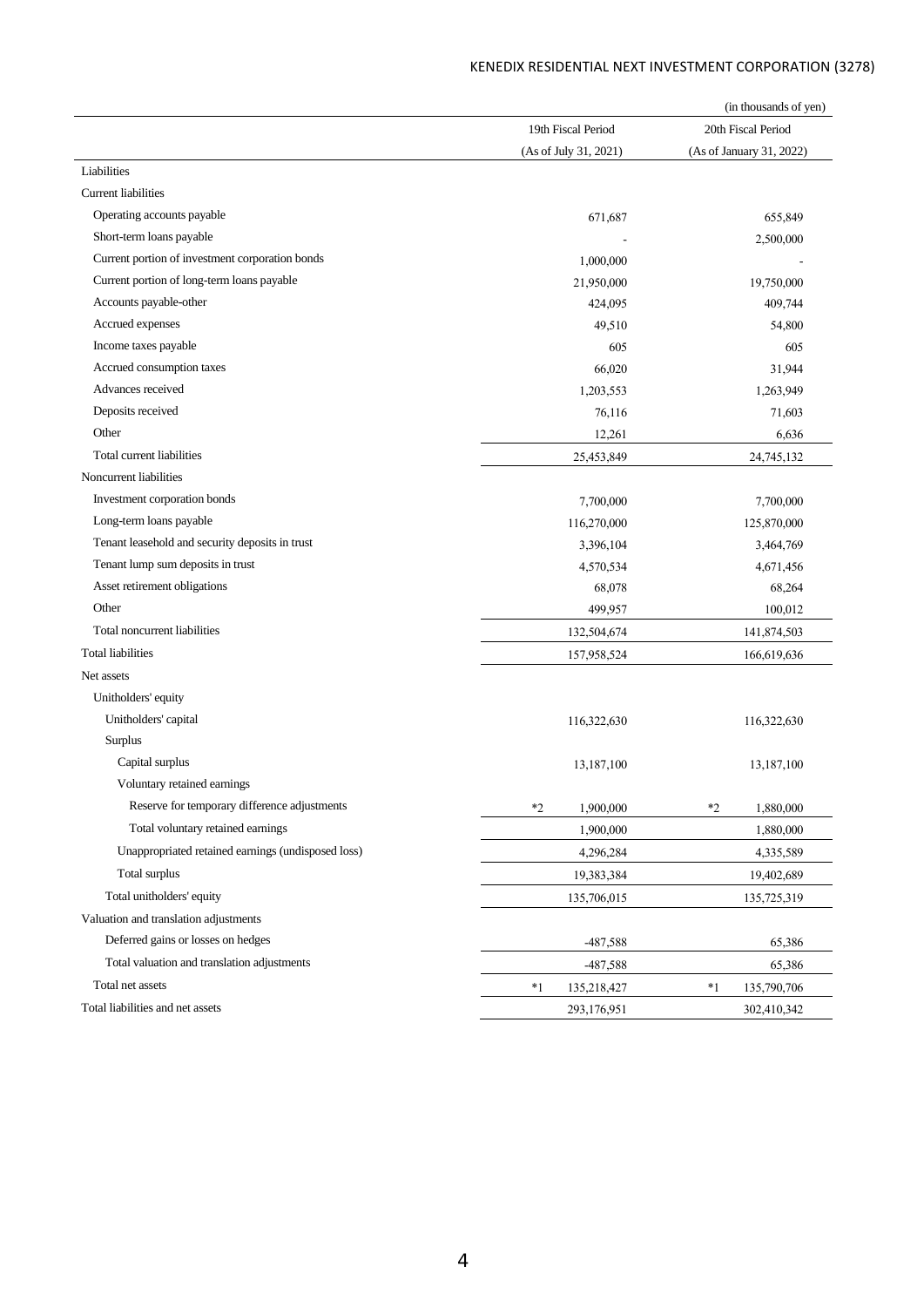# **(2) Statements of Income and Retained Earnings**

|                                                            |                                           |               | (in thousands of yen) |                  |  |
|------------------------------------------------------------|-------------------------------------------|---------------|-----------------------|------------------|--|
|                                                            | 19th Fiscal Period<br>February 1, 2021 to |               | 20th Fiscal Period    |                  |  |
|                                                            |                                           |               | August 1, 2021 to     |                  |  |
|                                                            |                                           | July 31, 2021 |                       | January 31, 2022 |  |
|                                                            |                                           |               |                       |                  |  |
| Operating revenues                                         |                                           |               |                       |                  |  |
| Rent revenue-real estate                                   | *1                                        | 8,145,546     | *1                    | 8,434,013        |  |
| Other lease business revenue                               | $*1$                                      | 612,776       | $*1$                  | 528,925          |  |
| Gain on sale of real estate property                       | $*2$                                      | 437,537       | $*2$                  | 180,124          |  |
| Total operating revenues                                   |                                           | 9,195,861     |                       | 9,143,063        |  |
| Operating expenses                                         |                                           |               |                       |                  |  |
| Expenses related to rent business                          | $*1$                                      | 3,333,440     | *1                    | 3,257,431        |  |
| Asset management fees                                      |                                           | 668,991       |                       | 684,755          |  |
| Asset custody fees                                         |                                           | 15,034        |                       | 15,460           |  |
| Administrative service fees                                |                                           | 50,368        |                       | 51,082           |  |
| Directors' compensation                                    |                                           | 8,100         |                       | 5,400            |  |
| Other operating expenses                                   |                                           | 297,440       |                       | 288,082          |  |
| Total operating expenses                                   |                                           | 4,373,375     |                       | 4,302,212        |  |
| Operating income                                           |                                           | 4,822,485     |                       | 4,840,850        |  |
| Non-operating income                                       |                                           |               |                       |                  |  |
| Interest income                                            |                                           | 43            |                       | 42               |  |
| Gain on forfeiture of unclaimed dividends                  |                                           | 397           |                       | 141              |  |
| Consumption taxes refund                                   |                                           | 43,287        |                       |                  |  |
| Interest on refund                                         |                                           | 76            |                       | $\overline{a}$   |  |
| Total non-operating income                                 |                                           | 43,805        |                       | 184              |  |
| Non-operating expenses                                     |                                           |               |                       |                  |  |
| Interest expenses                                          |                                           | 529,613       |                       | 533,039          |  |
| Interest expenses on investment corporation bonds          |                                           | 23,359        |                       | 26,994           |  |
| Borrowing expenses                                         |                                           | 130,855       |                       | 134,043          |  |
| Amortization of investment corporation bond issuance costs |                                           | 4,505         |                       | 3,968            |  |
| Amortization of investment unit issuance costs             |                                           | 30,528        |                       | 23,027           |  |
| Total non-operating expenses                               |                                           | 718,862       |                       | 721,074          |  |
| Ordinary income                                            |                                           | 4,147,428     |                       | 4,119,960        |  |
| Income before income taxes                                 |                                           | 4,147,428     |                       | 4,119,960        |  |
| Income taxes                                               |                                           |               |                       |                  |  |
| Current                                                    |                                           | 605           |                       | 605              |  |
| Total income taxes                                         |                                           | 605           |                       | 605              |  |
| Net income                                                 |                                           | 4,146,823     |                       | 4,119,355        |  |
| Retained earnings brought forward                          |                                           | 149,461       |                       | 216,234          |  |
| Unappropriated retained earnings (undisposed loss)         |                                           | 4,296,284     |                       | 4,335,589        |  |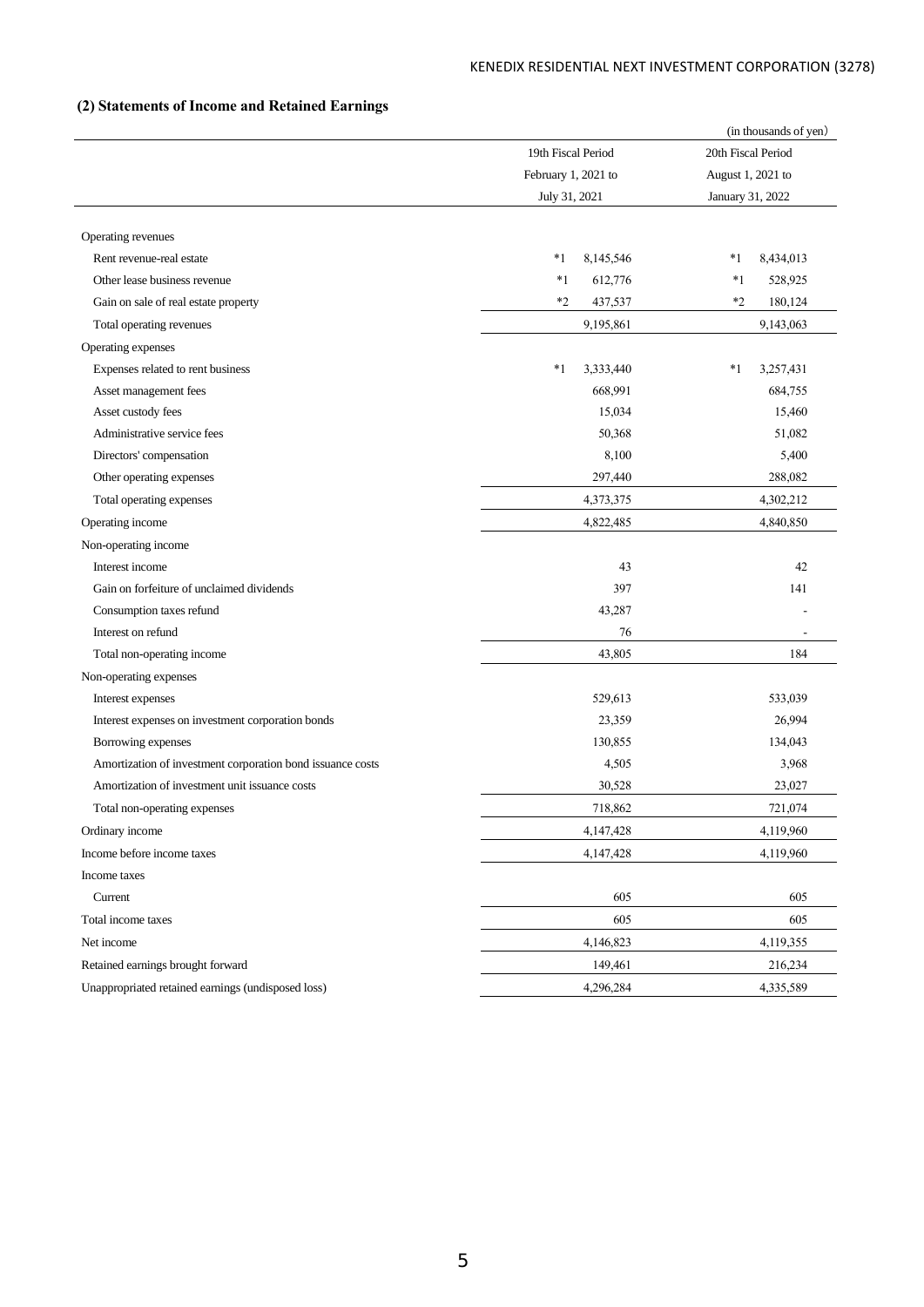# **(3) Statements of Changes in Net Assets**

19th Fiscal Period February 1, 2021 to July 31, 2021 (in thousands of yen)

|                                                             | Unitholders' equity     |                          |                                                       |                            |                                                          |                  |                                 |
|-------------------------------------------------------------|-------------------------|--------------------------|-------------------------------------------------------|----------------------------|----------------------------------------------------------|------------------|---------------------------------|
|                                                             |                         |                          |                                                       | Surplus                    |                                                          |                  |                                 |
|                                                             |                         |                          |                                                       | Voluntary reserve          |                                                          |                  |                                 |
|                                                             | Unitholders'<br>capital | Capital surplus          | Reserve for<br>temporary<br>difference<br>adjustments | Total voluntary<br>reserve | Unappropriated<br>retained earnings<br>(undisposed loss) | Total<br>surplus | Total<br>unitholders'<br>equity |
| Balance at the beginning of current period                  | 108,550,294             | 13,187,100               | 1,920,000                                             | 1,920,000                  | 3,997,276                                                | 19, 104, 376     | 127,654,670                     |
| Changes of items during the period                          |                         |                          |                                                       |                            |                                                          |                  |                                 |
| Issuance of new investment units                            | 7,772,336               |                          |                                                       |                            |                                                          |                  | 7,772,336                       |
| Reversal of reserve for temporary<br>difference adjustments |                         |                          | $-20,000$                                             | $-20,000$                  | 20,000                                                   |                  |                                 |
| Dividends from surplus                                      |                         |                          |                                                       |                            | $-3,867,815$                                             | $-3,867,815$     | $-3,867,815$                    |
| Net income                                                  |                         |                          |                                                       |                            | 4.146.823                                                | 4.146.823        | 4,146,823                       |
| Net changes of items other than<br>unitholders' equity      |                         |                          |                                                       |                            |                                                          |                  |                                 |
| Total changes of items during the period                    | 7,772,336               | $\overline{\phantom{a}}$ | $-20,000$                                             | $-20,000$                  | 299,008                                                  | 279,008          | 8,051,344                       |
| Balance at the end of current period                        | $*1$<br>116,322,630     | 13,187,100               | 1,900,000                                             | 1.900.000                  | 4.296.284                                                | 19,383,384       | 135,706,015                     |

|                                                             |                                           | Valuation and translation<br>adjustments          |                     |  |
|-------------------------------------------------------------|-------------------------------------------|---------------------------------------------------|---------------------|--|
|                                                             | Deferred gains<br>and losses on<br>hedges | Total valuation<br>and translation<br>adjustments | Total net<br>assets |  |
| Balance at the beginning of current period                  | $-522,600$                                | $-522,600$                                        | 127,132,070         |  |
| Changes of items during the period                          |                                           |                                                   |                     |  |
| Issuance of new investment units                            |                                           |                                                   | 7,772,336           |  |
| Reversal of reserve for temporary<br>difference adjustments |                                           |                                                   |                     |  |
| Dividends from surplus                                      |                                           |                                                   | $-3,867,815$        |  |
| Net income                                                  |                                           |                                                   | 4,146,823           |  |
| Net changes of items other than<br>unitholders' equity      | 35,012                                    | 35,012                                            | 35,012              |  |
| Total changes of items during the period                    | 35,012                                    | 35,012                                            | 8,086,357           |  |
| Balance at the end of current period                        | -487,588                                  | -487.588                                          | 135.218.427         |  |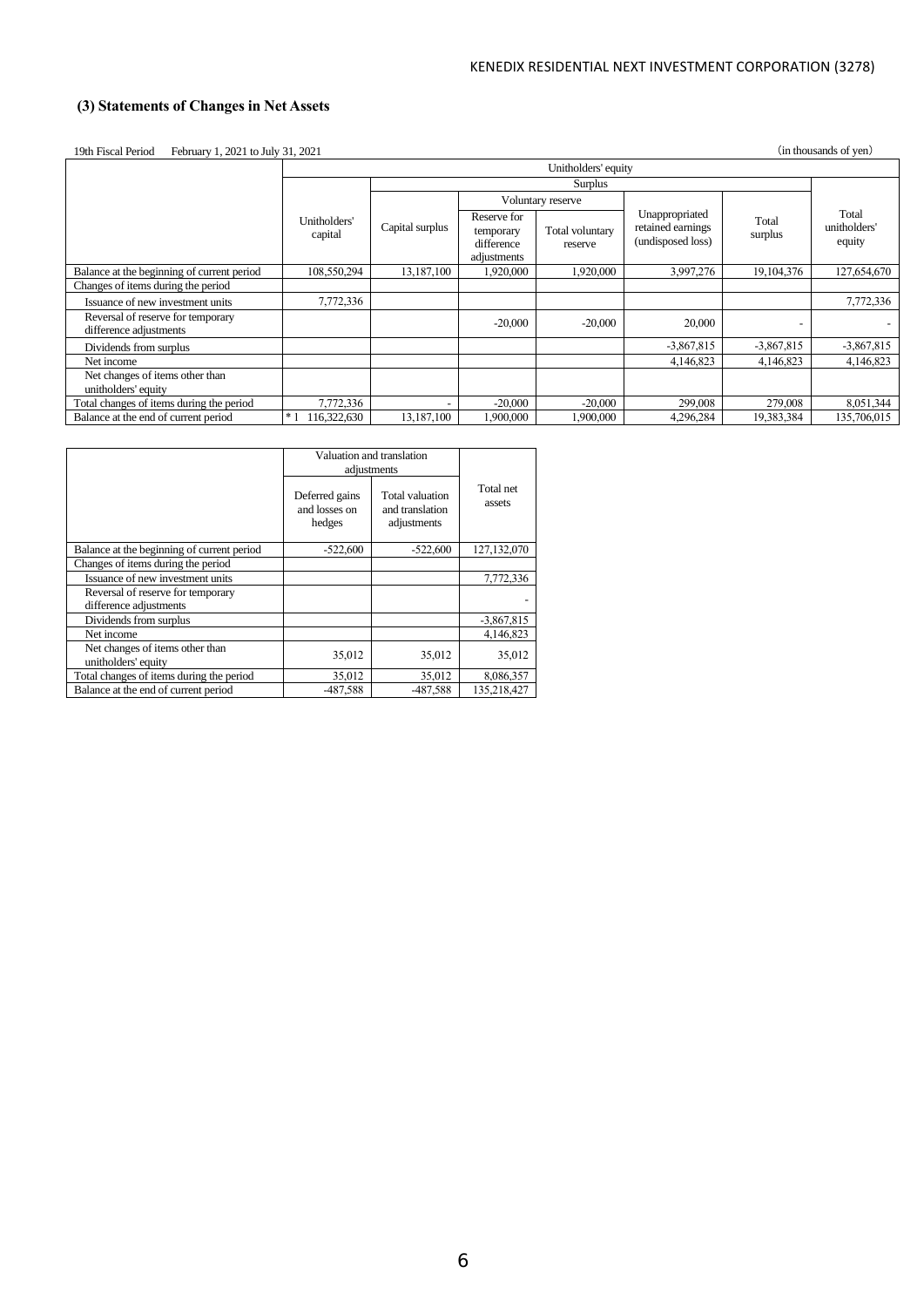| (in thousands of yen)<br>20th Fiscal Period<br>August 1, 2021 to January 31, 2022 |                          |                          |                                                       |                            |                                                          |                  |                                 |
|-----------------------------------------------------------------------------------|--------------------------|--------------------------|-------------------------------------------------------|----------------------------|----------------------------------------------------------|------------------|---------------------------------|
|                                                                                   |                          |                          |                                                       |                            |                                                          |                  |                                 |
|                                                                                   |                          |                          |                                                       | Surplus                    |                                                          |                  |                                 |
|                                                                                   |                          |                          |                                                       | Voluntary reserve          |                                                          |                  |                                 |
|                                                                                   | Unitholders'<br>capital  | Capital surplus          | Reserve for<br>temporary<br>difference<br>adjustments | Total voluntary<br>reserve | Unappropriated<br>retained earnings<br>(undisposed loss) | Total<br>surplus | Total<br>unitholders'<br>equity |
| Balance at the beginning of current period                                        | 116,322,630              | 13,187,100               | 1,900,000                                             | 1,900,000                  | 4,296,284                                                | 19,383,384       | 135,706,015                     |
| Changes of items during the period                                                |                          |                          |                                                       |                            |                                                          |                  |                                 |
| Reversal of reserve for temporary<br>difference adjustments                       |                          |                          | $-20,000$                                             | $-20,000$                  | 20,000                                                   |                  |                                 |
| Dividends from surplus                                                            |                          |                          |                                                       |                            | $-4,100,050$                                             | $-4,100,050$     | $-4,100,050$                    |
| Net income                                                                        |                          |                          |                                                       |                            | 4,119,355                                                | 4,119,355        | 4,119,355                       |
| Net changes of items other than<br>unitholders' equity                            |                          |                          |                                                       |                            |                                                          |                  |                                 |
| Total changes of items during the period                                          | $\overline{\phantom{0}}$ | $\overline{\phantom{a}}$ | $-20,000$                                             | $-20,000$                  | 39,304                                                   | 19,304           | 19,304                          |
| Balance at the end of current period                                              | $*1$<br>116,322,630      | 13,187,100               | 1,880,000                                             | 1,880,000                  | 4,335,589                                                | 19,402,689       | 135,725,319                     |

|                                                             | Valuation and translation<br>adjustments  |                                                   |                     |
|-------------------------------------------------------------|-------------------------------------------|---------------------------------------------------|---------------------|
|                                                             | Deferred gains<br>and losses on<br>hedges | Total valuation<br>and translation<br>adjustments | Total net<br>assets |
| Balance at the beginning of current period                  | -487,588                                  | -487,588                                          | 135.218.427         |
| Changes of items during the period                          |                                           |                                                   |                     |
| Reversal of reserve for temporary<br>difference adjustments |                                           |                                                   |                     |
| Dividends from surplus                                      |                                           |                                                   | $-4,100,050$        |
| Net income                                                  |                                           |                                                   | 4,119,355           |
| Net changes of items other than<br>unitholders' equity      | 552,974                                   | 552,974                                           | 552,974             |
| Total changes of items during the period                    | 552,974                                   | 552,974                                           | 572,279             |
| Balance at the end of current period                        | 65,386                                    | 65,386                                            | 135,790,706         |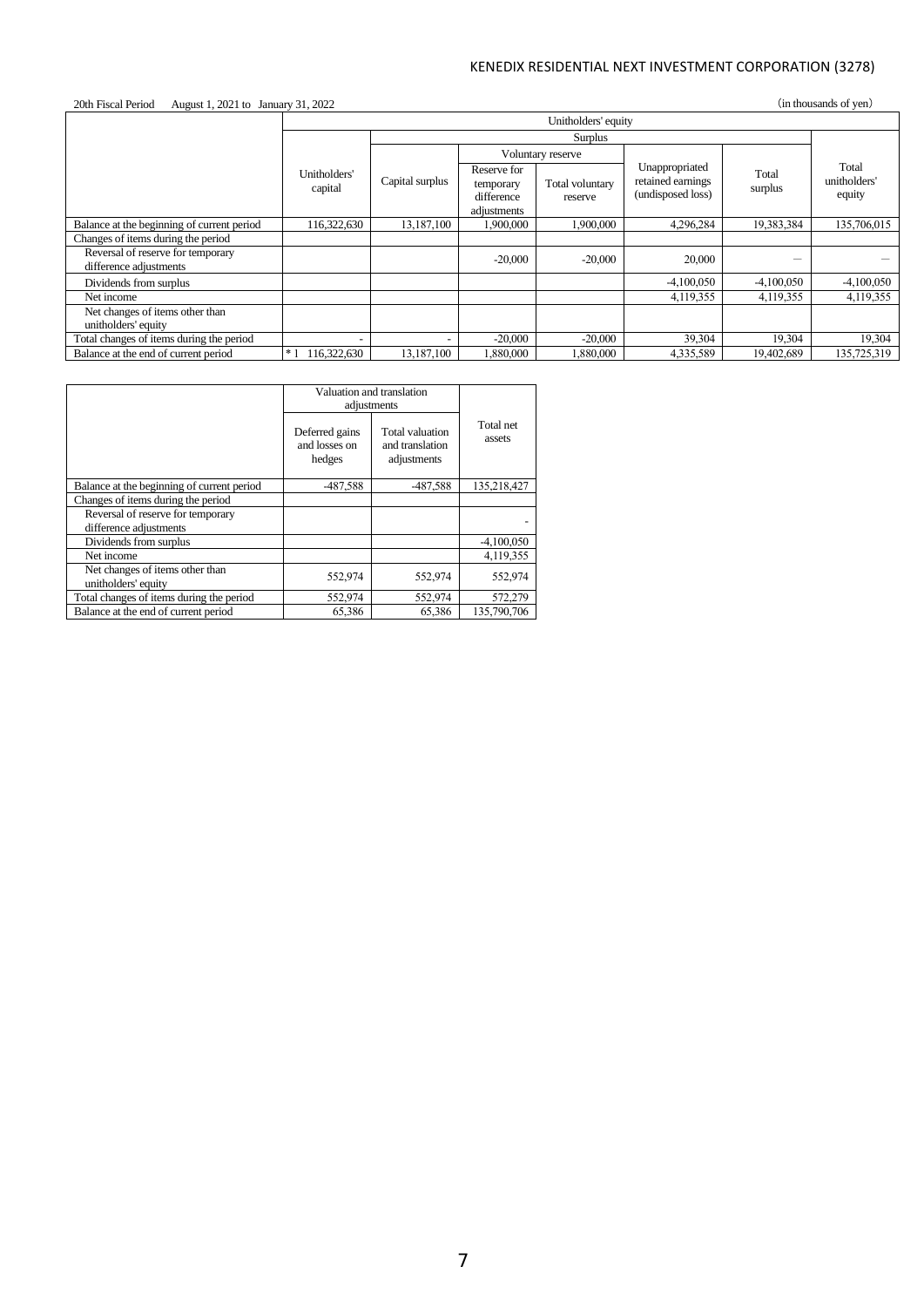# **(4) Distributions**

|                                                                                                               | 19th Fiscal Period<br>(From February 1, 2021 to July 31, 2021)                                                                                                                                                                                                                                                                                                                                                                                                                                                                                                                                                                                                                                                                                                                                                                                                                                                                                                                                                                                                  | 20th Fiscal Period<br>(From August 1, 2021 to January 31, 2022)                                                                                                                                                                                                                                                                                                                                                                                                                                                                                                                                                                                                                                                                                                                                                                                                                                                                                                                                                                                              |
|---------------------------------------------------------------------------------------------------------------|-----------------------------------------------------------------------------------------------------------------------------------------------------------------------------------------------------------------------------------------------------------------------------------------------------------------------------------------------------------------------------------------------------------------------------------------------------------------------------------------------------------------------------------------------------------------------------------------------------------------------------------------------------------------------------------------------------------------------------------------------------------------------------------------------------------------------------------------------------------------------------------------------------------------------------------------------------------------------------------------------------------------------------------------------------------------|--------------------------------------------------------------------------------------------------------------------------------------------------------------------------------------------------------------------------------------------------------------------------------------------------------------------------------------------------------------------------------------------------------------------------------------------------------------------------------------------------------------------------------------------------------------------------------------------------------------------------------------------------------------------------------------------------------------------------------------------------------------------------------------------------------------------------------------------------------------------------------------------------------------------------------------------------------------------------------------------------------------------------------------------------------------|
| I. Retained earnings at the end of period                                                                     | ¥4,296,284,882                                                                                                                                                                                                                                                                                                                                                                                                                                                                                                                                                                                                                                                                                                                                                                                                                                                                                                                                                                                                                                                  | ¥4,335,589,580                                                                                                                                                                                                                                                                                                                                                                                                                                                                                                                                                                                                                                                                                                                                                                                                                                                                                                                                                                                                                                               |
| II. Reversal of voluntary retained earnings<br>Reversal of reserve for temporary<br>difference adjustments *1 | ¥20,000,000                                                                                                                                                                                                                                                                                                                                                                                                                                                                                                                                                                                                                                                                                                                                                                                                                                                                                                                                                                                                                                                     | ¥20,000,000                                                                                                                                                                                                                                                                                                                                                                                                                                                                                                                                                                                                                                                                                                                                                                                                                                                                                                                                                                                                                                                  |
| <b>III.</b> Total distributions                                                                               | ¥4,100,050,311                                                                                                                                                                                                                                                                                                                                                                                                                                                                                                                                                                                                                                                                                                                                                                                                                                                                                                                                                                                                                                                  | ¥4,084,116,183                                                                                                                                                                                                                                                                                                                                                                                                                                                                                                                                                                                                                                                                                                                                                                                                                                                                                                                                                                                                                                               |
| Distributions per unit                                                                                        | ¥4.117                                                                                                                                                                                                                                                                                                                                                                                                                                                                                                                                                                                                                                                                                                                                                                                                                                                                                                                                                                                                                                                          | ¥4,101                                                                                                                                                                                                                                                                                                                                                                                                                                                                                                                                                                                                                                                                                                                                                                                                                                                                                                                                                                                                                                                       |
| <b>IV</b> . Retained earnings brought forward to<br>the next period                                           | ¥216,234,571                                                                                                                                                                                                                                                                                                                                                                                                                                                                                                                                                                                                                                                                                                                                                                                                                                                                                                                                                                                                                                                    | ¥271,473,397                                                                                                                                                                                                                                                                                                                                                                                                                                                                                                                                                                                                                                                                                                                                                                                                                                                                                                                                                                                                                                                 |
| Method of calculating distribution amount                                                                     | In accordance with the policy described in Article 38-1 of<br>its Articles of Incorporation, the Investment Corporation<br>determines that the amount of distribution shall exceed the<br>amount equivalent to 90% of its distributable profit as<br>stipulated in Article 67-15 of the Special Taxation<br>Measures Law, and shall not exceed its accounting profits<br>as the maximum amount. Following this policy, the<br>Investment Corporation has decided that it shall distribute<br>$44,100,050,311$ , which is the amount deducted a part of<br>gain on sale of real estate property and other adjustments<br>from net income and added reversal of reserve for<br>temporary difference adjustments, as the distribution of<br>earnings.<br>Procedures for the distribution of amounts exceeding<br>distributable income are outlined in Article 38-2 of the<br>Investment Corporation's Articles of Incorporation. In the<br>19th fiscal period, the Investment Corporation has decided<br>not to distribute cash in excess of distributable profit. | In accordance with the policy described in Article 38-1 of<br>its Articles of Incorporation, the Investment Corporation<br>determines that the amount of distribution shall exceed the<br>amount equivalent to 90% of its distributable profit as<br>stipulated in Article 67-15 of the Special Taxation<br>Measures Law, and shall not exceed its accounting profits<br>as the maximum amount. Following this policy, the<br>Investment Corporation has decided that it shall distribute<br>¥4,084,116,183, which is the amount deducted a part of<br>gain on sale of real estate property and other adjustments<br>from net income and added reversal of reserve for<br>temporary difference adjustments, as the distribution of<br>earnings.<br>Procedures for the distribution of amounts exceeding<br>distributable income are outlined in Article 38-2 of the<br>Investment Corporation's Articles of Incorporation. In the<br>20th fiscal period, the Investment Corporation has decided<br>not to distribute cash in excess of distributable profit. |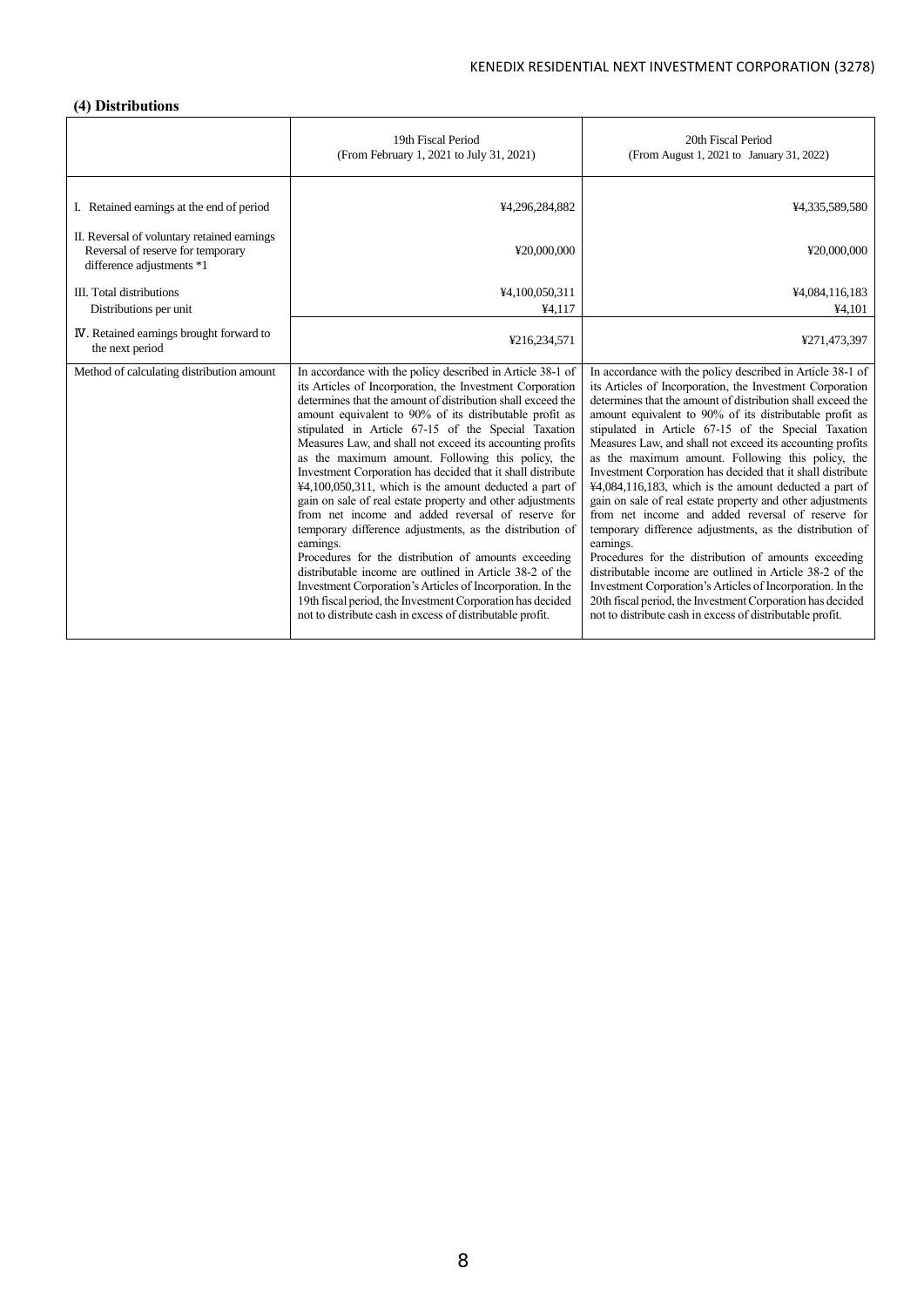# **(5) Statements of Cash Flows**

|                                                                         |                     | (in thousands of yen) |
|-------------------------------------------------------------------------|---------------------|-----------------------|
|                                                                         | 19th Fiscal Period  | 20th Fiscal Period    |
|                                                                         | February 1, 2021 to | August 1, 2021 to     |
|                                                                         | July 31, 2021       | January 31, 2022      |
| Net cash provided by (used in) operating activities                     |                     |                       |
| Income before income taxes                                              | 4,147,428           | 4,119,960             |
| Depreciation and amortization                                           | 1,547,032           | 1,590,604             |
| Amortization of investment corporation bond issuance expenses           | 4,505               | 3,968                 |
| Amortization of investment unit issuance costs                          | 30,528              | 23,027                |
| Interest income                                                         | -43                 | $-42$                 |
| Interest expenses                                                       | 552,973             | 560,034               |
| Decrease (increase) in operating accounts receivable                    | $-77,134$           | $-68,012$             |
| Decrease (increase) in prepaid expenses                                 | $-6,246$            | 5,512                 |
| Increase (decrease) in operating accounts payable                       | $-60,583$           | 73,023                |
| Increase (decrease) in accounts payable-other                           | 85,956              | $-13,861$             |
| Increase (decrease) in accrued consumption taxes                        | 30,091              | $-34,076$             |
| Increase (decrease) in advances received                                | 56,116              | 60,395                |
| Decrease (increase) in long-term prepaid expenses                       | 57,754              | $-18,277$             |
| Decrease in net property, plant and equipment held in trust due to sale | 631,984             | 379,169               |
| Other, net                                                              | $-145,674$          | 15,389                |
| Subtotal                                                                | 6,854,688           | 6,696,814             |
| Interest income received                                                | 43                  | 42                    |
| Interest expenses paid                                                  | $-559,047$          | $-560,700$            |
| Income taxes (paid) refund                                              | $-605$              | -604                  |
| Net cash provided by (used in) operating activities                     | 6,295,079           | 6,135,552             |
| Net cash provided by (used in) investing activities                     |                     |                       |
| Purchase of property, plant and equipment                               |                     | $-351$                |
| Purchase of property, plant and equipment in trust                      | $-7,895,245$        | $-13,548,175$         |
| Purchase of investment securities                                       |                     | $-109,688$            |
| Repayments of tenant leasehold and security deposits in trust           | $-179,176$          | $-126,302$            |
| Proceeds from tenant leasehold and security deposits in trust           | 400,972             | 194,966               |
| Repayments of tenant lump sum deposits in trust                         | $-190,257$          | $-129,873$            |
| Proceeds from tenant lump sum deposits in trust                         | 141,861             | 230,795               |
| Net cash provided by (used in) investing activities                     | $-7,721,844$        | $-13,488,628$         |
| Net cash provided by (used in) financing activities                     |                     |                       |
| Increase in short-term loans payable                                    |                     | 2,500,000             |
| Repayments of short-term loans payable                                  | $-2,000,000$        |                       |
| Proceeds from long-term loans payable                                   | 8,750,000           | 15,850,000            |
| Repayments of long-term loans payable                                   | $-6,750,000$        | $-8,450,000$          |
| Proceeds from issuance of investment corporation bond                   | 1,684,522           |                       |
| Redemption of investment corporation bonds                              |                     | $-1,000,000$          |
| Proceeds from issuance of investment units                              | 7,728,578           |                       |
| Dividends paid                                                          | $-3,867,656$        | $-4,100,193$          |
| Net cash provided by (used in) financing activities                     | 5,545,445           | 4,799,806             |
| Net increase (decrease) in cash and cash equivalents                    | 4,118,679           | $-2,553,270$          |
| Cash and cash equivalents at the beginning of period                    | 23,417,194          | 27,535,874            |
| Cash and cash equivalents at the end of period                          | $*1$<br>27,535,874  | *1<br>24,982,604      |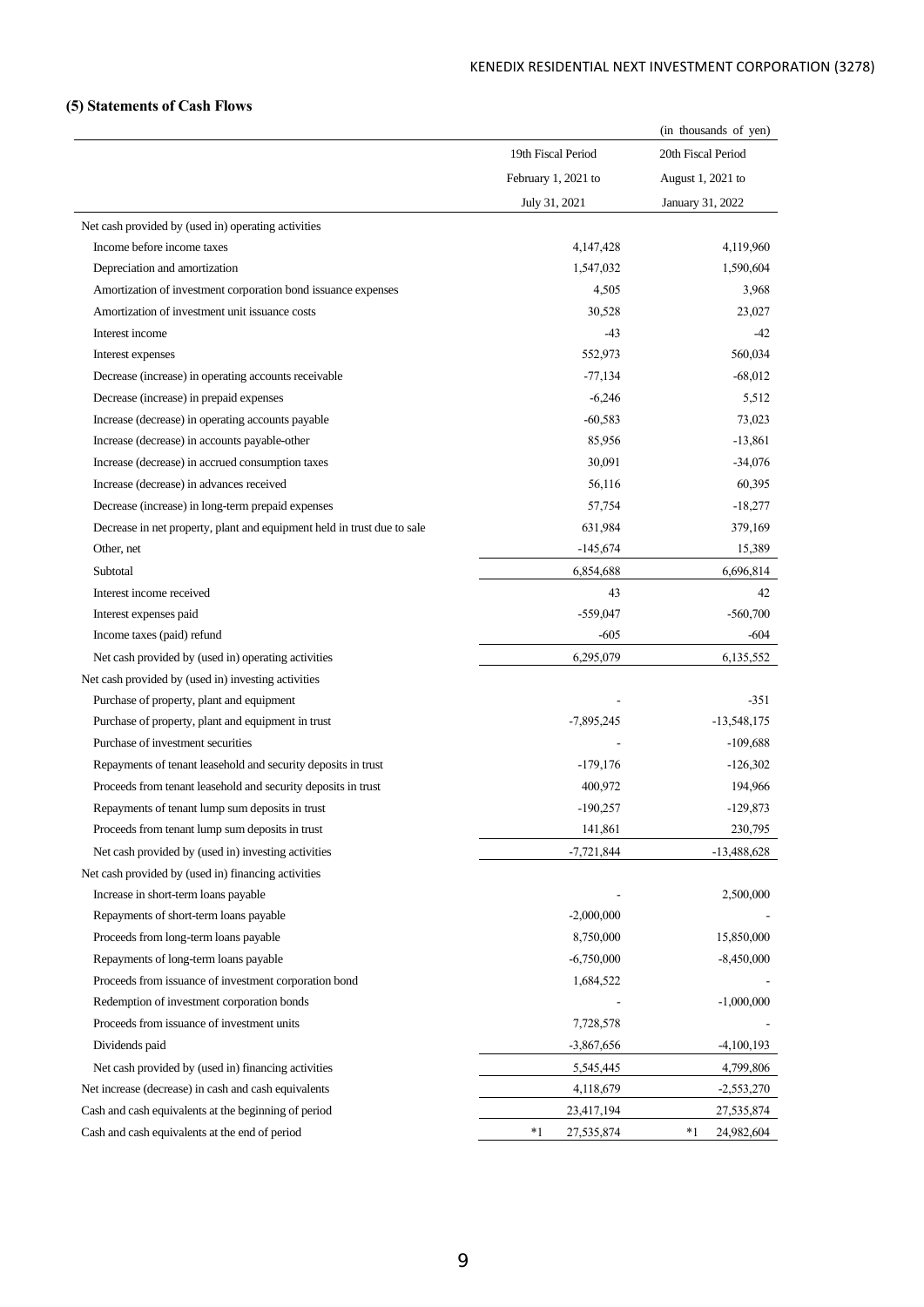# **(6) Notes to the Going Concern**

Not applicable

# **(7) Important Accounting Standards**

| 1. Depreciation of fixed assets                                                                       | (1) Property, plant and equipment (includes trust assets)<br>The straight-line method is applied.<br>Useful lives of the assets ranging are as follows:<br>Buildings: 2 to 69 years<br>Structures: 3 to 65 years<br>Machinery and equipment: 3 to 40 years<br>Tools, furniture and fixtures: 2 to 30 years<br>(2) Intangible assets (includes trust assets)<br>The straight-line method is applied.<br>Land leasehold: Fixed term land leaseholds is amortized over a contractual period under the straight-line method.<br>(3) Long-term prepaid expenses<br>The straight-line method is applied.                                                                                                                                                                                                                                                                                                                                                                                                                                                                                                                                                             |
|-------------------------------------------------------------------------------------------------------|----------------------------------------------------------------------------------------------------------------------------------------------------------------------------------------------------------------------------------------------------------------------------------------------------------------------------------------------------------------------------------------------------------------------------------------------------------------------------------------------------------------------------------------------------------------------------------------------------------------------------------------------------------------------------------------------------------------------------------------------------------------------------------------------------------------------------------------------------------------------------------------------------------------------------------------------------------------------------------------------------------------------------------------------------------------------------------------------------------------------------------------------------------------|
| 2. Accounting policies for<br>deferred assets                                                         | (1) Unit issuance costs<br>Unit issuance costs are amortized over a period of 3 years under the straight-line method.<br>(2) Investment corporation bond issuance costs<br>Bond issuance costs are amortized by applying the straight-line method for the entire redemption period.                                                                                                                                                                                                                                                                                                                                                                                                                                                                                                                                                                                                                                                                                                                                                                                                                                                                            |
| 3. Accounting standards for<br>revenues and expenses                                                  | Property-related taxes including property taxes, city planning taxes and depreciable property taxes are imposed on<br>properties on a calendar year basis. These taxes are generally charged to operating expenses for the period, for the portion<br>of such taxes corresponding to said period. Under Japanese tax regulations, the seller of the property is liable for these taxes<br>on the property from the date of disposal to the end of the calendar year in which the property is disposed. The seller,<br>however, is reimbursed by the purchaser for these accrued property-related tax liabilities.<br>When the Investment Corporation purchases properties, it typically allocates the portion of the property-related taxes<br>related to the period following the purchase date of each property through the end of the calendar year. The amounts of<br>those allocated portions of the property-related taxes are capitalized as part of the acquisition costs of the related<br>properties. Capitalized property-related taxes amounted to ¥31,508 thousand and ¥7,873 thousand as of July 31, 2021 and<br>January 31, 2022, respectively. |
| 4. Accounting for hedges                                                                              | (1) Hedge accounting method<br>The deferred hedge method is applied. However, the special treatment is applied for the interest-rate swap agreements<br>that meet the criteria.<br>(2) Hedging instruments and risks hedged<br>Hedge instruments<br>The Investment Corporation enters into interest-rate swap transactions.<br>Risks hedged<br>Interest rates on debt.<br>(3) Hedging policy<br>The Investment Corporation enters into derivative transactions based on its risk management policies with the<br>objective of hedging risks in accordance with its Articles of Incorporation.<br>(4) Method of evaluating the effectiveness of hedging<br>As for the method of assessment of the effectiveness of the hedge in the period from the inception of the hedge to the<br>time of judgment of its effectiveness, the cumulative changes in cash flow of the hedged items and hedging instruments<br>are compared and a judgment is made based on changed amount, etc. However, an assessment of the effectiveness of<br>hedging activities is omitted in the case of interest rate swaps that meet the requirements for special treatment.           |
| 5. The scope of cash and cash<br>equivalents on statements of<br>cash flows                           | Cash and cash equivalents consist of cash on hand, deposits placed with banks and short-term investments which are highly<br>liquid, readily convertible to cash and with insignificant risk of market value fluctuation, with maturities of three months or<br>less from the date of purchase.                                                                                                                                                                                                                                                                                                                                                                                                                                                                                                                                                                                                                                                                                                                                                                                                                                                                |
| 6. Other significant accounting<br>policies utilized in the<br>preparation of financial<br>statements | (1) Accounting method for trust beneficiary interests in real estate and other assets<br>The assets and liabilities as well as revenues and expenses of financial assets held in the form of trust beneficiary<br>interests in real estate and other assets are recorded in full in the Investment Corporation's balance sheets and<br>statements of income.<br>Important line items included in accounting for financial assets and liabilities in the Investment Corporation's balance<br>sheet are as follows:<br>1. Cash and deposits in trust<br>2. Buildings in trust, structures in trust, machinery and equipment in trust, tools, furniture and fixtures in trust, land<br>in trust, leasehold right in trust<br>3. Tenant leasehold and security deposits in trust, tenant lump sum deposits in trust<br>(2) Accounting method for consumption tax<br>Consumption taxes are separately recorded. Non-deductible consumption taxes applicable to the acquisition of assets<br>are included in the cost of acquisition for each asset.                                                                                                                 |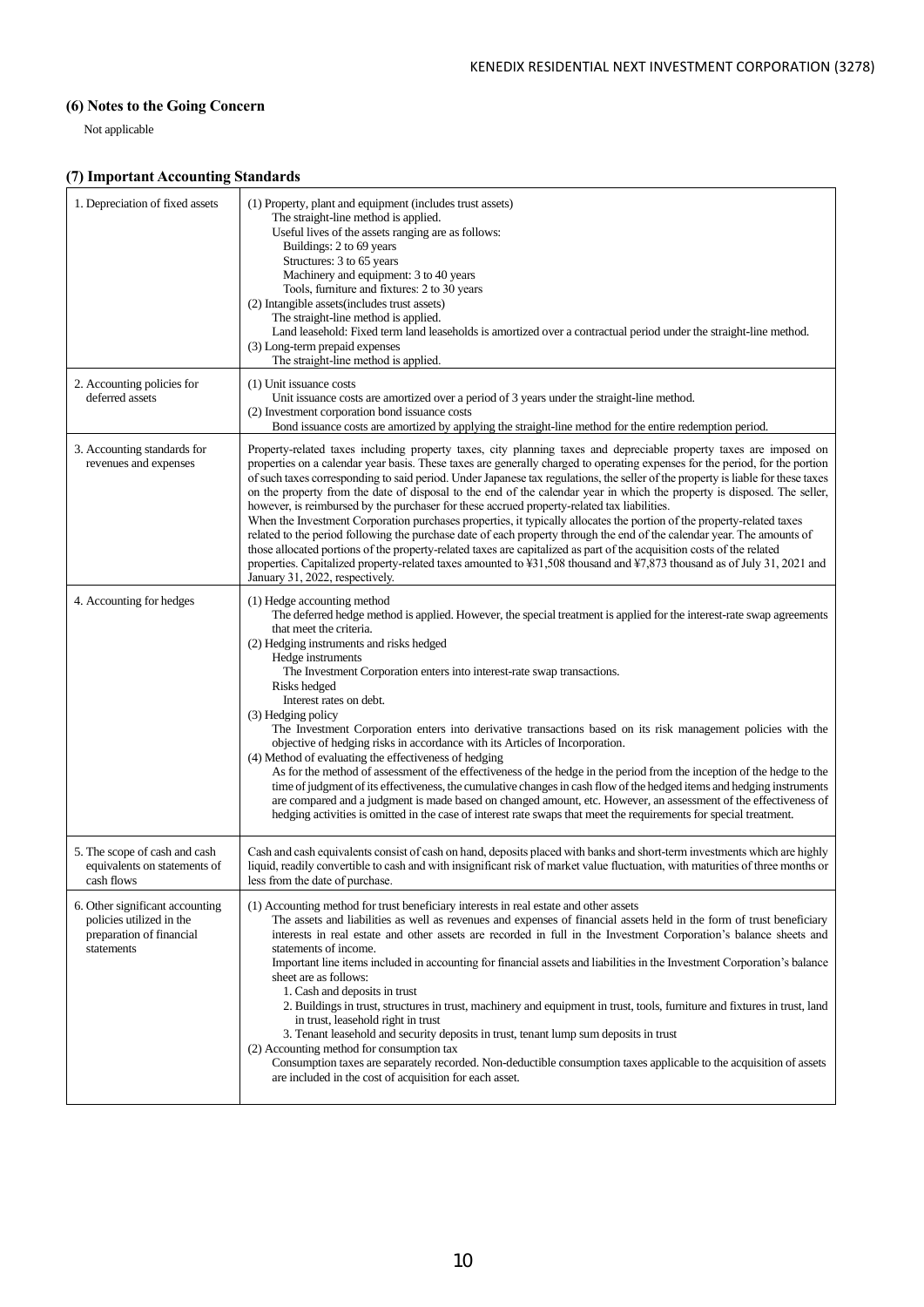#### (Notes on Change in Accounting Policy)

1. Application of Accounting Standard for Revenue Recognition, Etc.

The Investment Corporation decided to apply the "Accounting Standard for Revenue Recognition" (ASBJ Statement No. 29 issued o n March 31, 2020. "the Revenue Recognition Accounting Standard"), etc. from the beginning of the current calculation period, and recognize revenue based on the amount which is expected to be received in exchange for the promised goods and services when the control of such goods and services is transferred to customers. This has minimal impact on the financial statement for the current calculation period.

Moreover, in accordance with the transitional treatment stipulated in Paragraph 89-3 of the Revenue Recognition Accounting Standard, the notes "related to revenue recognition" for the previous calculation period are not indicated.

# 2. Application of Accounting Standard for Fair Value Measurement, Etc.

The Investment Corporation decided to apply the "Accounting Standard for Fair Value Measurement" (ASBJ Statement No. 30 issued on July 4, 2019. "the Fair Value Measurement Accounting Standard"), etc. from the beginning of the current calculation period, and apply the new ac counting policy stipulated in the Fair Value Measurement Accounting Standard, etc. over the future in accordance with the transitional treatment stipulated in Paragraph 19 of the Fair Value Measurement Accounting Standard and Paragraph 44-2 of the "Accounting Standard for Financial Instruments" (ASBJ Statement No. 10 issued on July 4, 2019). This has minimal impact on the financial statement for the current calculation period.

# **(8) Notes to the Financial Statements**

## (Notes to the Balance Sheets)

\* 1. Minimum unitholders' equity pursuant to Article 67-4 of the Law Concerning Investment Trusts and Investment Corporations Law

|                     |        | (in thousands of yen)  |
|---------------------|--------|------------------------|
| As of July 31, 2021 |        | As of January 31, 2022 |
|                     | 50,000 | 50,000                 |

#### \*2. Reserve for temporary difference adjustments

19th Fiscal Period (As of July 31, 2021)

| The following summarizes reserve for temporary difference adjustments. |                |                                              |                                 |                                  |                                               | (in thousands of yen)              |
|------------------------------------------------------------------------|----------------|----------------------------------------------|---------------------------------|----------------------------------|-----------------------------------------------|------------------------------------|
|                                                                        | Initial amount | Balance at<br>the beginning<br>of the period | Reserve<br>during the<br>period | Reversal<br>during the<br>period | <b>Balance</b> at<br>the end of<br>the period | Reason for reserve and<br>reversal |
| Gain on negative good will*                                            | 2,000,000      | .920.000                                     |                                 | 20,000                           | 1,900,000                                     | Appropriate for<br>distribution    |

\* The Investment Corporation has reserved a part of gain on negative goodwill in the 13th fiscal period as reserve for temporary difference adjustments. At least 1% of the initial amount in equal installments over 50 years (100 fiscal periods) will be reversed every fiscal period starting from the next fiscal period after the period, in which the initial amount was reserved.

## 20th Fiscal Period (As of January 31, 2022)

| The following summarizes reserve for temporary difference adjustments. |                |                                              |                                 |                                  |                                               | (in thousands of yen)              |
|------------------------------------------------------------------------|----------------|----------------------------------------------|---------------------------------|----------------------------------|-----------------------------------------------|------------------------------------|
|                                                                        | Initial amount | Balance at<br>the beginning<br>of the period | Reserve<br>during the<br>period | Reversal<br>during the<br>period | <b>Balance</b> at<br>the end of<br>the period | Reason for reserve and<br>reversal |
| Gain on negative good will*                                            | 2,000,000      | .900.000                                     |                                 | 20,000                           | 1,880,000                                     | Appropriate for<br>distribution    |

\* The Investment Corporation has reserved a part of gain on negative goodwill in the 13th fiscal period as reserve for temporary difference adjustments. At least 1% of the initial amount in equal installments over 50 years (100 fiscal periods) will be reversed every fiscal period starting from the next fiscal period after the period, in which the initial amount was reserved.

## 3. Commitment line contracts

KDR has commitment line contracts with the banks with which it does business.

|                                           | As of July 31, 2021 | As of January 31, 2022 |
|-------------------------------------------|---------------------|------------------------|
| Total amount of commitment line contracts | 4,500,000           | 4,500,000              |
| Balance of loans payable outstanding      |                     |                        |
| Remaining amount                          | 4,500,000           | 4,500,000              |

(Notes to the Statements of Income and Retained Earnings)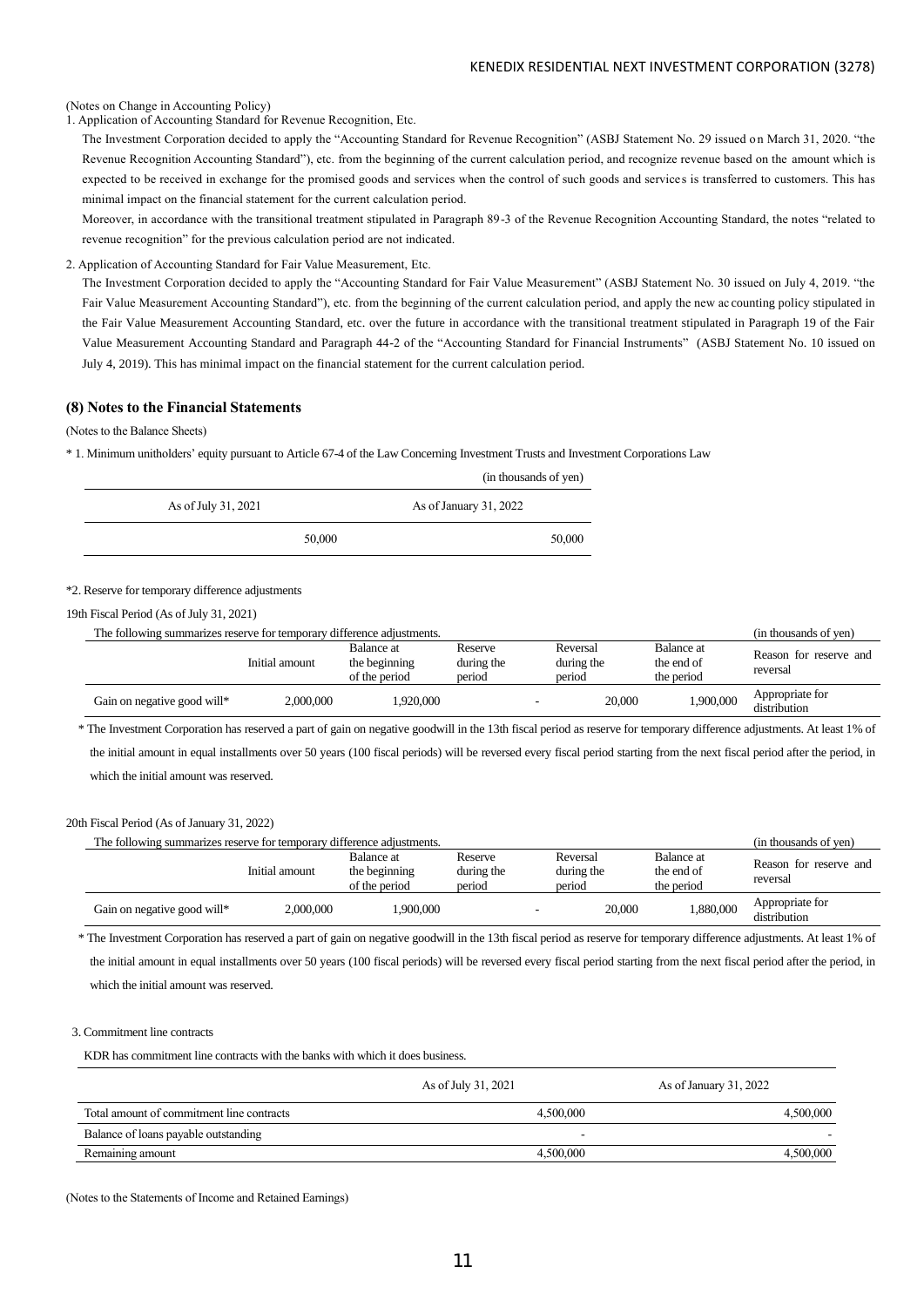# \* 1. Breakdown of real estate rental business profit and loss

|                                                       |                                           | (in thousands of yen)                      |
|-------------------------------------------------------|-------------------------------------------|--------------------------------------------|
|                                                       | From February 1, 2021<br>to July 31, 2021 | From August 1, 2021<br>to January 31, 2022 |
| A. Rental and other operating revenues:               |                                           |                                            |
| Rental revenues                                       | 7,783,762                                 | 8,059,188                                  |
| Common area charges                                   | 361,784                                   | 374,825                                    |
| Subtotal                                              | 8,145,546                                 | 8,434,013                                  |
| Others:                                               |                                           |                                            |
| Parking space rental revenues                         | 209,493                                   | 211,358                                    |
| Miscellaneous                                         | 403,283                                   | 317,566                                    |
| Subtotal                                              | 612,776                                   | 528,925                                    |
| Total rental and other operating revenues             | 8,758,323                                 | 8,962,938                                  |
| B. Property-related expenses:                         |                                           |                                            |
| Property management fees and facility management fees | 482,452                                   | 461,343                                    |
| <b>Utilities</b>                                      | 93,519                                    | 105,032                                    |
| Taxes                                                 | 533,686                                   | 532,192                                    |
| Repairs and maintenance                               | 365,133                                   | 316,759                                    |
| Insurance                                             | 13,681                                    | 15,603                                     |
| Trust fees                                            | 58,580                                    | 59,827                                     |
| Depreciation                                          | 1,546,256                                 | 1,589,828                                  |
| Others                                                | 240,128                                   | 176,844                                    |
| Total property-related expenses                       | 3,333,440                                 | 3,257,431                                  |
| C. Net operating income (A-B)                         | 5,424,883                                 | 5,705,506                                  |

# \*2. Gain and Loss on sale of real estate property

# 19th Fiscal Period (February 1, 2021 to July 31, 2021)

|                                              | (in thousands of yen) |
|----------------------------------------------|-----------------------|
| KDX Residence Sendagaya                      |                       |
| Revenue from sale of the investment property | 1,110,000             |
| Costs of the investment property             | 631,984               |
| Other sales expenses                         | 40.478                |
| Gain on sale of real estate property         | 437,537               |

# 20th Fiscal Period (August 1, 2021 to January 31, 2022)

|                                              | (in thousands of yen) |
|----------------------------------------------|-----------------------|
| KDX Residence Tobu Nerima                    |                       |
| Revenue from sale of the investment property | 580,000               |
| Costs of the investment property             | 379,169               |
| Other sales expenses                         | 20,705                |
| Gain on sale of real estate property         | 180.124               |

# (Notes to the Statements of Changes in Net Assets)

\* 1. Total number of authorized investment units and total number of investment units issued and outstanding are as follows:

|                                                         | From February 1, 2021<br>to July 31, 2021 | From August 1, 2021<br>to January 31, 2022 |
|---------------------------------------------------------|-------------------------------------------|--------------------------------------------|
| Total number of authorized investment units             | 10,000,000 units                          | 10,000,000 units                           |
| Total number of investment units issued and outstanding | 995,883 units                             | 995,883 units                              |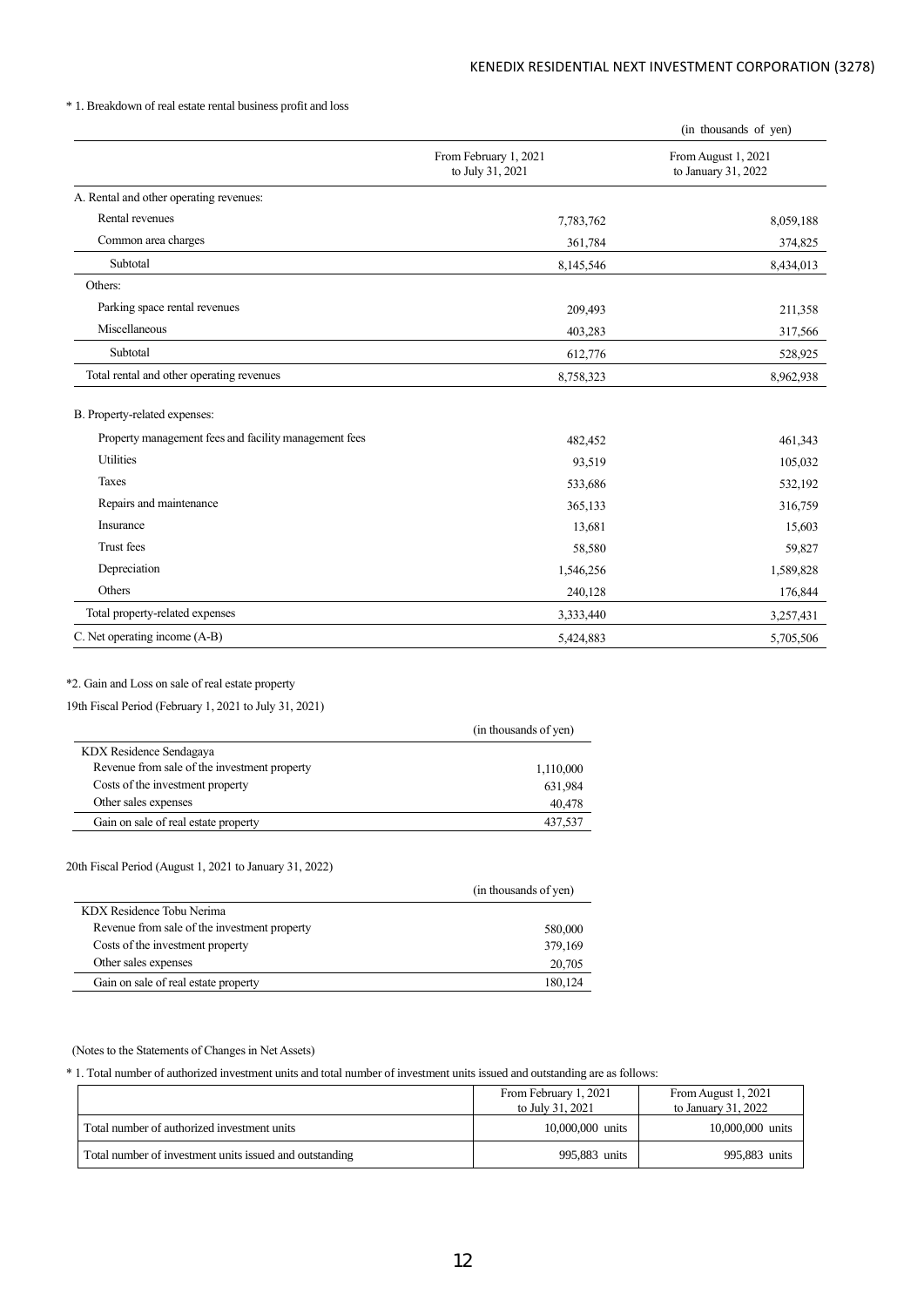### (Notes to Distributions)

# 19th Fiscal Period (February 1, 2021 to July 31, 2021)

\*1. Reserve for temporary difference adjustments

The Investment Corporation has reserved ¥2,000,000,000 as reserve for temporary difference adjustments from gain on negative goodwill in the 13th fiscal period. At least 1% of the initial amount in equal installments over 50 years (100 fiscal periods) will be reversed every fiscal period applied to distribution starting from the 14th fiscal period distribution. It has been decided that ¥20,000,000 shall be reversed and applied to distribution in the 19th fiscal period distribution.

#### 20th Fiscal Period (August 1, 2021 to January 31, 2022)

# \*1. Reserve for temporary difference adjustments

The Investment Corporation has reserved ¥2,000,000,000 as reserve for temporary difference adjustments from gain on negative goodwill in the 13th fiscal period. At least 1% of the initial amount in equal installments over 50 years (100 fiscal periods) will be reversed every fiscal period applied to distribution starting from the 14th fiscal period distribution. It has been decided that ¥20,000,000 shall be reversed and applied to distribution in the 20th fiscal period distribution.

#### (Notes to the Statements of Cash Flow)

\* 1. Reconciliation of balance sheet items to cash and cash equivalents at end of period in the cash flows statements

|                            |                     | (in thousands of yen)  |
|----------------------------|---------------------|------------------------|
|                            | As of July 31, 2021 | As of January 31, 2022 |
| Cash and deposits          | 16,724,647          | 13,828,613             |
| Cash and deposits in trust | 10,811,226          | 11,153,990             |
| Cash and cash equivalents  | 27,535,874          | 24,982,604             |

# (Notes to the Lease Transactions)

#### Operating lease transactions (Lessee)

Unearned lease payments

|                  |                     | (in thousands of yen)  |
|------------------|---------------------|------------------------|
|                  | As of July 31, 2021 | As of January 31, 2022 |
| Due in 1 year    | 12,000              | 12,000                 |
| Due after 1 year | 527,000             | 521,000                |
| Total            | 539,000             | 533,000                |

## Operating lease transactions (Lessor)

Unearned lease payments

|                  |                     | (in thousands of yen)  |
|------------------|---------------------|------------------------|
|                  | As of July 31, 2021 | As of January 31, 2022 |
| Due in 1 year    | 6,078,634           | 5,941,594              |
| Due after 1 year | 13,592,410          | 14,709,787             |
| Total            | 19,671,045          | 20,651,381             |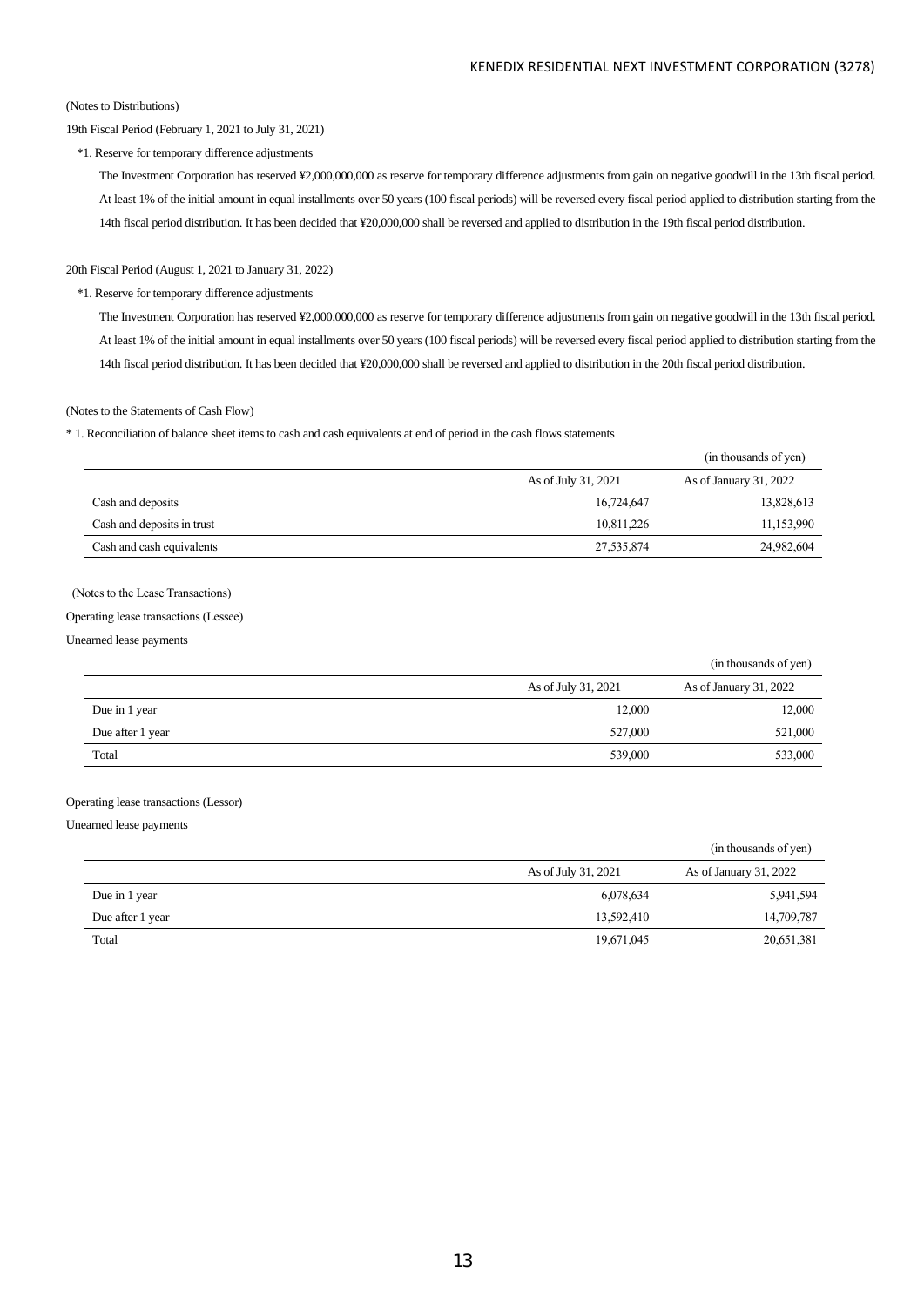#### (Notes to the Financial Instruments)

#### (A). Overview

## (1) Policy for financial instruments

The Investment Corporation procures funds for asset acquisitions, repairs, payment of distributions, repayment of loans, etc. through loans from financial institutions, issuance of investment corporation bonds, issuance of investment units and other means. With regard to the procurement of interest-bearing debts, the Investment Corporation ensures that it can effectively combine stable long-term funds with flexible short-term funds. Management of surplus funds is undertaken through various bank deposits focusing on safety, liquidity and effectiveness. The Investment Corporation uses derivatives for the purpose of hedging its exposure to changes in interest rates and other risks and does not enter into derivative transactions for speculative or trading purposes.

#### (2) Types of financial instruments and related risk

Bank deposits are for managing the Investment Corporation's surplus funds and are exposed to credit risk such asthe bankruptcy of financial institutions at which funds are deposited. Borrowings and investment corporation bonds are made primarily for the purpose of procuring funds for the acquisition of real estate and trust beneficiary interests in real estate and have a repayment date of a maximum of 9 years and 10 months for borrowings and also have a redemption date of a maximum of 9 years and 4 months for investment corporation bonds as of January 31, 2022, the end of the 20th fiscal period, are exposed to liquidity risk where alternative funds may not be procured by the repayment date. Also, borrowings with floating interest rates are exposed to interest rate fluctuation risk. Derivatives are used for the purpose of hedging interest rate fluctuation risk for a certain portion of the borrowings.

#### (3) Risk management for financial instruments

#### a. Credit risk

While bank deposits are exposed to credit risk such as the bankruptcy of financial institutions at which funds are deposited, such risk is monitored by deposits in noninterest bearing ordinary savings accounts or with financial institutions with credit ratings above a certain level. To manage this credit risk, the Investment Corporation regularly evaluates the results of operations and the financial condition of the issuer, etc. In utilizing derivatives, the Investment Corporation aims to mitigate counterparty risk such as by transacting with financial institutions with favorable ratings.

#### b. Market risk

While borrowings with floating rates are exposed to interest rate volatility risk, such risk is monitored by adjusting the rate of the balance of borrowings with floating rates against the total borrowings according to the financial environment, interest rate forecasts by continuous monitoring, etc. and by using derivatives, etc. A risk management policy is established with regard to the execution and management of derivatives and such transactions are conducted based on this policy.

#### c. Liquidity risk

Though borrowings are subject to liquidity risk, the Investment Corporation reduces such risk by spreading out payment due dates and by diversifying financial institutions. Liquidity risk is also managed by such means as regularly checking the balance of cash reserves.

#### (4) Supplementary explanation of the estimated fair value of financial instruments

The fair value of financial instruments is based on their quoted market price, if available. When there is no quoted market price available, fair value is reasonably estimated. Since various assumptions and factors are reflected in estimating the fair value, different assumptions and factors could result in a different fair value.

#### (B). Estimated Fair Value of Financial Instruments

The carrying value of financial instruments on the balance sheet as of July 31, 2021 and estimated fair value are shown in the following table. Moreover, because "Cash and deposits," "Cash and deposits in trust" and "Short-term loans payable" are settled with cash in the short term, the fair value can be considered as equivalent to the book value. Therefore, the notes for these accounts have been omitted.

## As of July 31, 2021

|                                                     |                 |                      | (in thousands of ven) |
|-----------------------------------------------------|-----------------|----------------------|-----------------------|
|                                                     | Carrving amount | Estimated fair value | Difference            |
| (1) Current portion of investment corporation bonds | 1.000.000       | 999,800              | $-200$                |
| (2) Current portion of long-term loans payable      | 21,950,000      | 21,965,460           | 15.460                |
| (3) Investment corporation bonds                    | 7,700,000       | 7.691.110            | $-8,890$              |
| (4) Long-term loans payable                         | 116.270,000     | 116.667.820          | 397,820               |
| Total                                               | 146,920,000     | 147,324,190          | 404.190               |
| Derivative transactions                             | -487,588        | $-487,588$           |                       |

\* Figures indicate net amount of derivative assets/liabilities derived from derivative transactions, with minus representing net liabilities.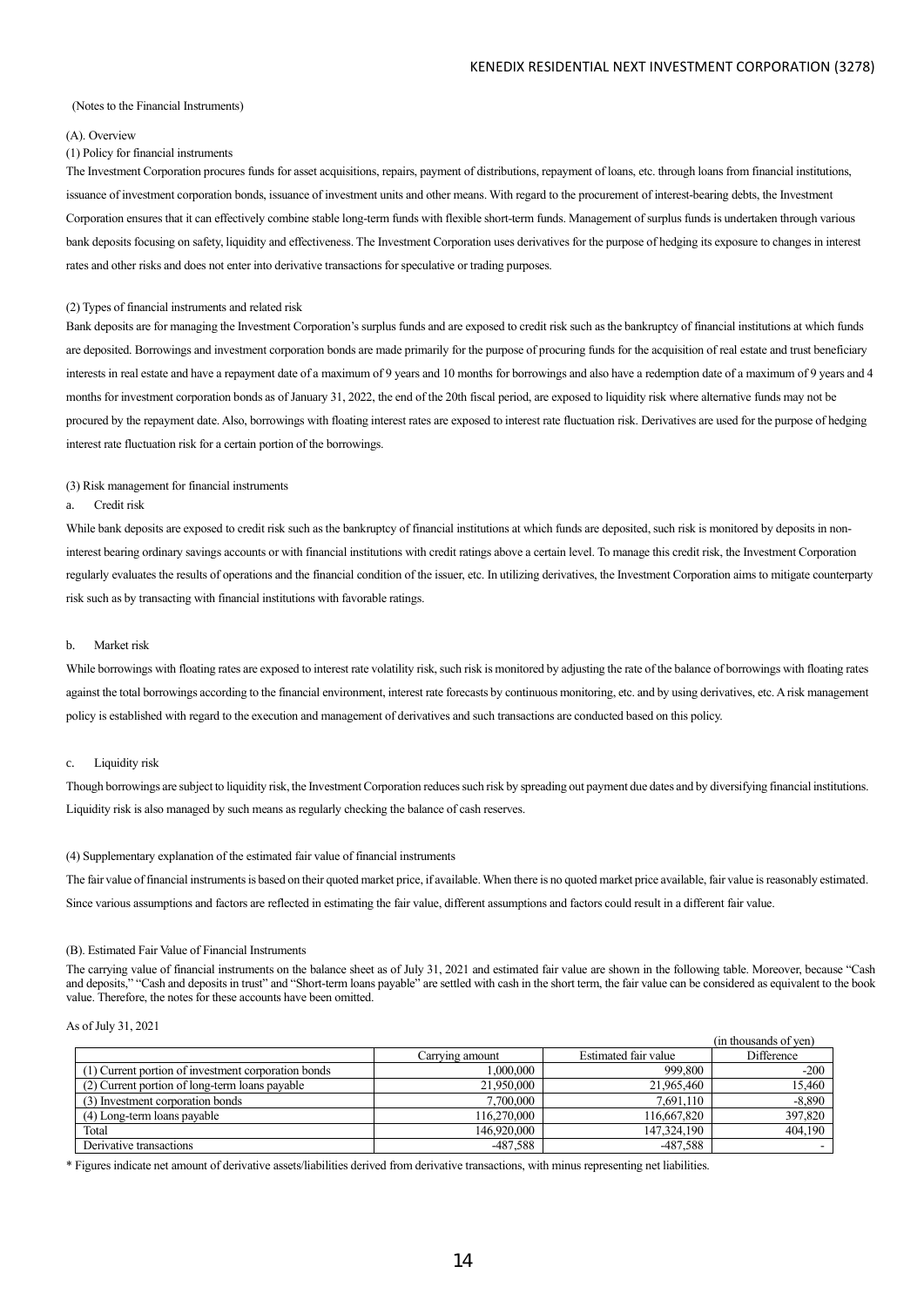As of January 31, 2022

|                                                     |                 |                      | (in thousands of ven) |
|-----------------------------------------------------|-----------------|----------------------|-----------------------|
|                                                     | Carrying amount | Estimated fair value | Difference            |
| (1) Current portion of investment corporation bonds |                 | -                    |                       |
| (2) Current portion of long-term loans payable      | 19,750,000      | 19,745,024           | -4,975                |
| (3) Investment corporation bonds                    | 7,700,000       | 7.658.870            | $-41,130$             |
| (4) Long-term loans payable                         | 125,870,000     | 126,071,920          | 201,920               |
| Total                                               | 153,320,000     | 153,475,815          | 155,815               |
| Derivative transactions                             | 65,386          | 65,386               |                       |

\* Figures indicate net amount of derivative assets/liabilities derived from derivative transactions, with minus representing net liabilities.

Note 1: Methods to determine the estimated fair value of financial instruments and matters related to derivative transactions

#### **Liabilities**

(1) Current portion of investment corporation bonds and (3) Investment corporation bonds

The fair value of investment corporation bonds is based on market prices.

#### (2) Current portion of long-term loans payable and (4) Long-term loans payable

Among these items, the fair value of loans payable with fixed interest rates is calculated based on the present value, which is the total amount of principal and interest discounted by the estimated interest rate to be applied in the event that the Investment Corporation conducts new borrowings of the same type. As for the fair value of loans payable with floating interest rates, it is based on the carrying amount since market interest rates are reflected in the short term and the fair value is believed to approximate the carrying amount as the credit standing of the Investment Corporation has not changed significantly since the loans were made. (However, the fair value of long-term loans payable subject to the special treatment for interest-rate swaps is based on the present value of the total of principal and interest, accounted for together with the applicable interest-rate swaps, discounted by the estimated interest rate to be applied in the event that the Investment Corporation conducts new borrowings of the same type.)

#### Derivative transactions

Please refer to "Notes to the Derivative Transactions".

## Note2: Equity interests in silent partnership

Notes as stipulated in Paragraph 4 (1) of "Implementation Guidance on Disclosures about Fair Value of Financial Instruments" (ASBJ Guidance No. 19, revised on March 31, 2020) are not disclosed by applying the treatment stipulated in paragraph 27 of "Implementation Guidance on Accounting Standard for Fair Value Measurement" (ASBJ Guidance No. 31, revised on July 4, 2019). The balance sheet amounts of investment in partnerships to which the above treatment is applied is 109,688 thousand yen as of January 31, 2022.

Note 3: Redemption schedule for loans payable and investment corporation bonds

# As of July 31, 2021

|                              |                  |                  |                   |                   |                   | (in thousands of ven) |
|------------------------------|------------------|------------------|-------------------|-------------------|-------------------|-----------------------|
|                              | Due in 1 year or | Due after 1 year | Due after 2 years | Due after 3 years | Due after 4 years | Due after 5 years     |
|                              | less             | through 2 years  | through 3 years   | through 4 years   | through 5 years   |                       |
| Investment corporation bonds | .000.000         |                  | 1.000.000         |                   |                   | 6,700,000             |
| Long-term loans pavable      | 21,950,000       | 13.350.000       | 15,850,000        | 16.350.000        | 19,000,000        | 51,720,000            |
| Total                        | 22,950,000       | 13.350.000       | 16,850,000        | 16.350.000        | 19,000,000        | 58,420,000            |

#### As of January 31, 2022

|                              |                  |                  |                   |                   |                   | (in thousands of ven) |
|------------------------------|------------------|------------------|-------------------|-------------------|-------------------|-----------------------|
|                              | Due in 1 year or | Due after 1 year | Due after 2 years | Due after 3 years | Due after 4 years |                       |
|                              | less             | through 2 years  | through 3 years   | through 4 years   | through 5 years   | Due after 5 years     |
| Investment corporation bonds |                  | 000,000          |                   |                   | .000.000          | 5,700,000             |
| Long-term loans payable      | 19,750,000       | 15,900,000       | 16.900.000        | 16,700,000        | 21,300,000        | 55,070,000            |
| Total                        | 19,750,000       | 16.900.000       | 16.900,000        | 16,700,000        | 22,300,000        | 60,770,000            |

(Notes to the Investment securities)

19th Fiscal Period (February 1, 2021 to July 31, 2021): Not applicable

20th Fiscal Period (August 1, 2021 to January 31, 2022):

Based on Article 8-6-2, paragraph 3 of the Regulations on Financial Statements, note disclosures defined in item 2 of the said paragraph for equity interests in silent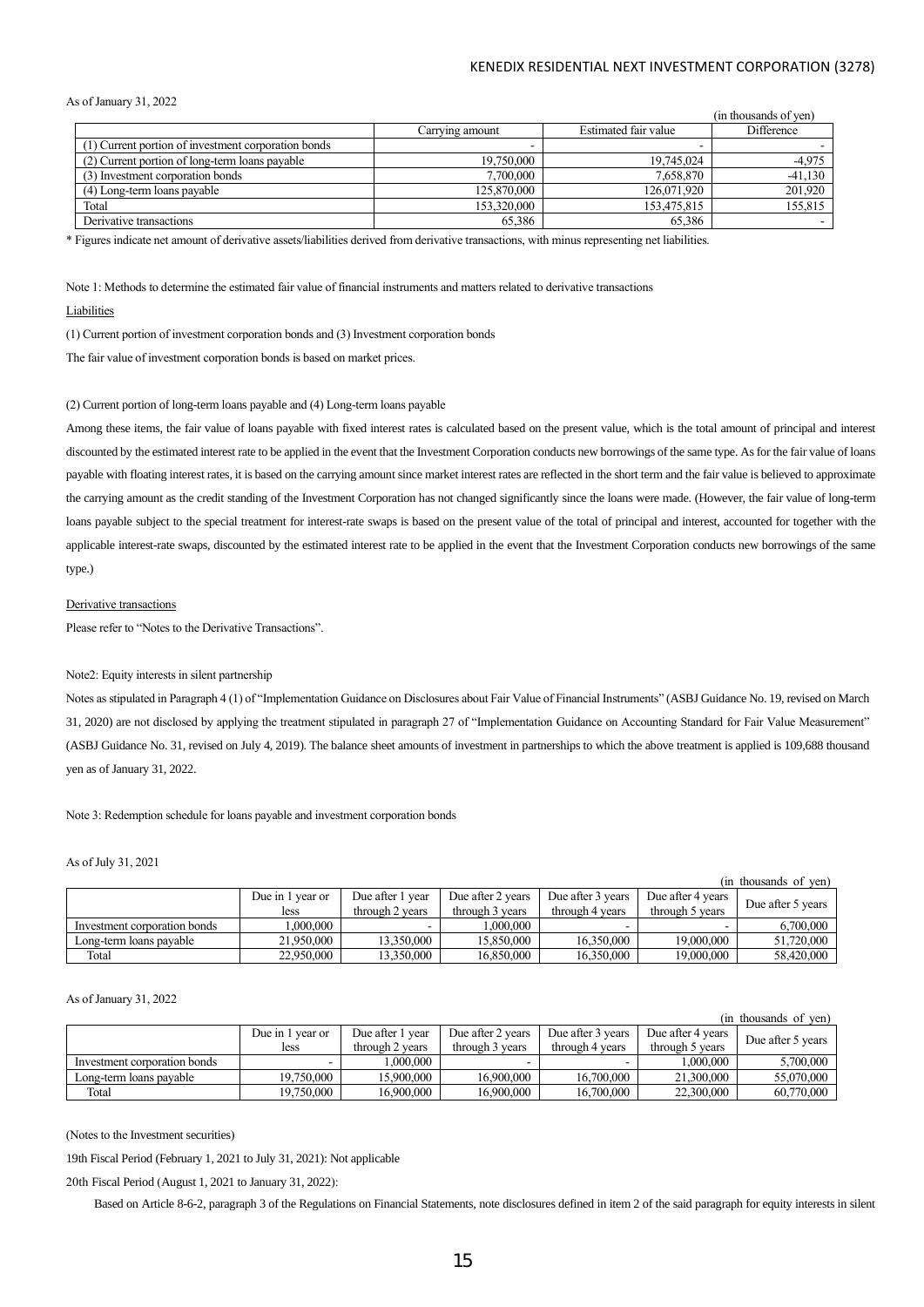partnerships (Book value: 109,688 thousand yen) are omitted.

(Notes on Revenue Recognition)

1. Information on the Breakdown of Revenue from Contracts with Customers

|                                        | Revenue from contracts with customers * | Net sales to external customers |
|----------------------------------------|-----------------------------------------|---------------------------------|
| Revenue from sale of real estate, etc. | 580,000 thousand yen                    | 180,124 thousand yen            |
| Utility charge reimbursement           | 43,262 thousand yen                     | 43,262 thousand yen             |
| Other                                  | $-$ thousand yen                        | $8,919,676$ thousand yen        |
| Total                                  | 623,262 thousand yen                    | $9,143,063$ thousand yen        |

\* The rental revenues, etc. subject to the "Accounting Standard for Lease Transactions" (ASBJ Statement No. 13) and the sale of real estate, etc. subject to the "Practical Guidelines on Accounting by Transferors for Securitization of Real Estate Using Special Purpose Companies" (Accounting System Committee Report No. 15 of the Japanese Institute of Certified Public Accountants) are not included in the above amount as they are not applied to the Revenue Recognition Accounting Standard. Moreover, the main revenue from contracts with customers are revenue from sale of real estate, etc. and utility charge reimbursement.

2. Information Utilized as the Base for Understanding Revenue from Contracts with Customers

20th Fiscal Period (August 1, 2021 to January 31, 2022)

The information is as described in the notes on important accounting standards.

- 3. Information on Relationship of Fulfillment of Performance Obligations Based on Contracts with Customers with Cashflow Generated from Said Contracts and Amount and Period of Revenue Expected to Be Recognized in the Next Calculation Period or Thereafter from Contracts with Customers Existing at the End of the Current Calculation Period
	- (1) Balance of contract assets and contract liabilities, etc.

|                                                                                         | 20th Fiscal Period<br>(August 1, 2021 to January 31, 2022) |
|-----------------------------------------------------------------------------------------|------------------------------------------------------------|
| Claims generated from contracts with customers<br>(balance at beginning of fiscal year) | 3,830 thousand yen                                         |
| Claims generated from contracts with customers<br>(balance at end of fiscal year)       | 2,969 thousand yen                                         |
| Contract assets (balance at beginning of fiscal year)                                   | - yen                                                      |
| Contract assets (balance at end of fiscal year)                                         | - yen                                                      |
| Contract liabilities (balance at beginning of fiscal year)                              | - yen                                                      |
| Contract liabilities (balance at end of fiscal year)                                    | - yen                                                      |

(2) Transaction value allocated to remaining performance obligations

Not applicable.

The Investment Corporation does not include contracts whose terms are initially expected to be less than one year as a target of the note on transaction value allocated to remaining performance obligations as an expedient in practice.

With regard to utility charge reimbursements, as the Investment Corporation has the right to receive from customers an amount directly corresponding to the value for the lessees, or customers, of sections for which performance is complete by the end of the fiscal period, the amount it has the right to claim is recognized as revenue in accordance with Paragraph 19 of the Implementation Guidance on Accounting Standard for Revenue Recognition. Accordingly, such is not included in the note on transaction value allocated to remaining performance obligations through application of the provisions of Paragraph 80-22 (2) of the Accounting Standard for Revenue Recognition.

(Notes to the Derivative Transactions)

(1) Transactions not subject to hedge accounting

As of July 31, 2021 and as of January 31, 2022: Not applicable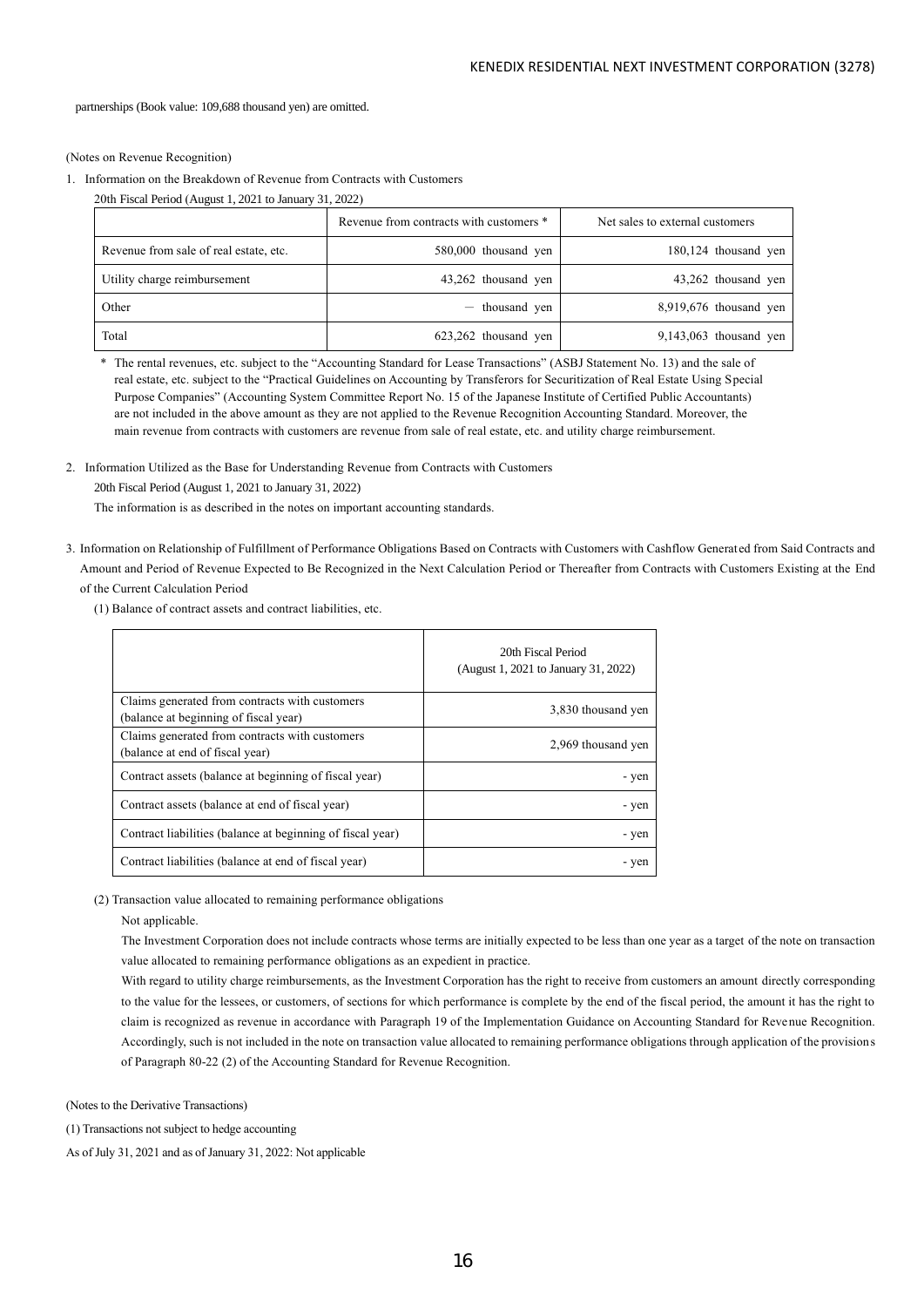# (2) Transactions subject to hedge accounting

As of July 31, 2021

| Hedge accounting<br>method                  | Type of derivative transactions                                   | Hedged items               | Contract amount<br>(in thousands of yen) | Maturing<br>after 1 year | Fair value<br>(in thousands of<br>yen) | Calculation<br>method<br>for applicable fair value                        |
|---------------------------------------------|-------------------------------------------------------------------|----------------------------|------------------------------------------|--------------------------|----------------------------------------|---------------------------------------------------------------------------|
| Accounting method,<br>in principle          | Interest rate swap transaction:<br>Receive/floating and pay/fixed | Long-term loans<br>payable | 82,870,000                               | 78,370,000               | $-487.588$                             | Based on the amount<br>provided by counterparty<br>financial institutions |
| Special treatment of<br>interest-rate swaps | Interest rate swap transaction:<br>Receive/floating and pay/fixed | Long-term loans<br>payable | 30,850,000                               | 16,700,000               |                                        |                                                                           |
|                                             |                                                                   | Total                      | 113,720,000                              | 95,070,000               | $-487.588$                             |                                                                           |

\*Interest rate swaps for which the special treatment is applied are accounted for together with the underlying hedged item. As a result, their fair value is included in the fair value of the hedged long-term loans payable.

As of January 31, 2022

| Hedge accounting<br>method                  | Type of derivative transactions                                   | Hedged items               | Contract amount<br>(in thousands of yen) | Maturing<br>after 1 year | Fair value<br>(in thousands of<br>yen) | Calculation<br>method<br>for applicable fair value                        |
|---------------------------------------------|-------------------------------------------------------------------|----------------------------|------------------------------------------|--------------------------|----------------------------------------|---------------------------------------------------------------------------|
| Accounting method,<br>in principle          | Interest rate swap transaction:<br>Receive/floating and pay/fixed | Long-term loans<br>payable | 91,320,000                               | 84,920,000               | 65,386                                 | Based on the amount<br>provided by counterparty<br>financial institutions |
| Special treatment of<br>interest-rate swaps | Interest rate swap transaction:<br>Receive/floating and pay/fixed | Long-term loans<br>payable | 24,200,000                               | 13,950,000               |                                        |                                                                           |
|                                             |                                                                   | Total                      | 115.520.000                              | 98,870,000               | 65,386                                 |                                                                           |

\*Interest rate swaps for which the special treatment is applied are accounted for together with the underlying hedged item. As a result, their fair value is included in the fair value of the hedged long-term loans payable.

# (Notes to the Related-Party Transactions)

1.Parent Company, major corporate unitholders and other

19th Fiscal Period (February 1, 2021 to July 31, 2021) and 20th Fiscal Period (August 1, 2021 to January 31, 2022): Not applicable

#### 2.Affiliated companies and other

19th Fiscal Period (February 1, 2021 to July 31, 2021) and 20th Fiscal Period (August 1, 2021 to January 31, 2022): Not applicable

#### 3.Fellow subsidiary companies and other

19th Fiscal Period (February 1, 2021 to July 31, 2021) and 20th Fiscal Period (August 1, 2021 to January 31, 2022): Not applicable

4.Directors, major individual unitholders and other

19th Fiscal Period (February 1, 2021 to July 31, 2021) and 20th Fiscal Period (August 1, 2021 to January 31, 2022): Not applicable

## (Notes to the Tax-Effect Accounting)

The significant components of deferred tax assets and liabilities:

|                                                         |                     | (in thousands of yen)  |
|---------------------------------------------------------|---------------------|------------------------|
|                                                         | As of July 31, 2021 | As of January 31, 2022 |
| Deferred tax assets:                                    |                     |                        |
| Valuation difference on other assets acquired by merger | 644,993             | 628,384                |
| Deferred gains or losses on hedges                      | 157,409             | 31,684                 |
| Asset retirement obligations                            | 21,417              | 21,476                 |
| Amortization of leasehold right in trust                | 2,351               | 2,894                  |
| Other                                                   | 20                  | 20                     |
| Subtotal deferred tax assets                            | 826,192             | 684,459                |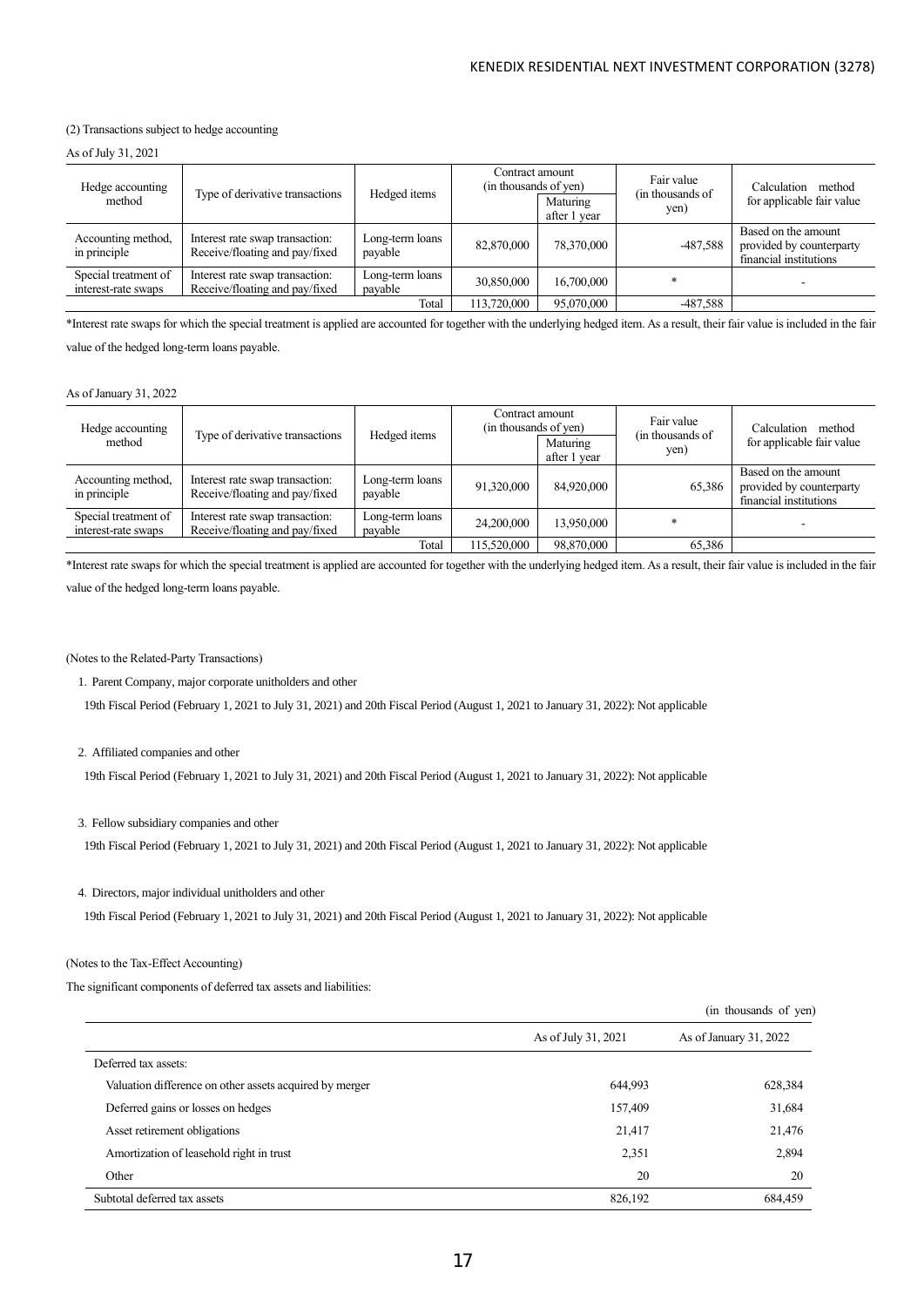| Valuation allowance       | $-826.192$               | $-684.459$ |
|---------------------------|--------------------------|------------|
| Total deferred tax assets | $\overline{\phantom{a}}$ |            |
| Net deferred tax assets   | $\overline{\phantom{a}}$ | . .        |

The significant differences between the statutory tax rate and the effective tax rate:

|                               | From February 1, 2021 | From August 1, 2021  |
|-------------------------------|-----------------------|----------------------|
|                               | to July 31, 2021      | to January $31,2022$ |
| Statutory tax rate            | 31.46%                | 31.46%               |
| Deductible cash distributions | $-31.09%$             | $-31.10%$            |
| Others                        | $-0.36%$              | $-0.35%$             |
| Effective tax rate            | 0.01%                 | 0.01%                |

(Notes to Asset Retirement Obligations)

Asset retirement obligations reported on balance sheets

1. Summary of the asset retirement obligations

KDR has recognized the original state restoration obligations assumed under the general fixed-term land leasehold agreement as the asset retirement obligations in connection with Arute Ishiyagawa on June 3, 2019.

2. Method of calculating asset retirement obligations

Asset retirement obligations are calculated based on a discount rate of 0.54711% after the useful life has been estimated to be 47 years and one month based on the time period from the date of acquisition to the expiration of the agreement.

3. Changes in the amount of applicable asset retirement obligations consisted of the following

|                                    |                                           | (in thousands of yen)                       |
|------------------------------------|-------------------------------------------|---------------------------------------------|
|                                    | From February 1, 2021<br>to July 31, 2021 | From August 1, 2021<br>to January $31,2022$ |
| Balance at the beginning of period | 67,892                                    | 68,078                                      |
| Accretion adjustment               | 185                                       | 186                                         |
| Balance at the end of period       | 68,078                                    | 68.264                                      |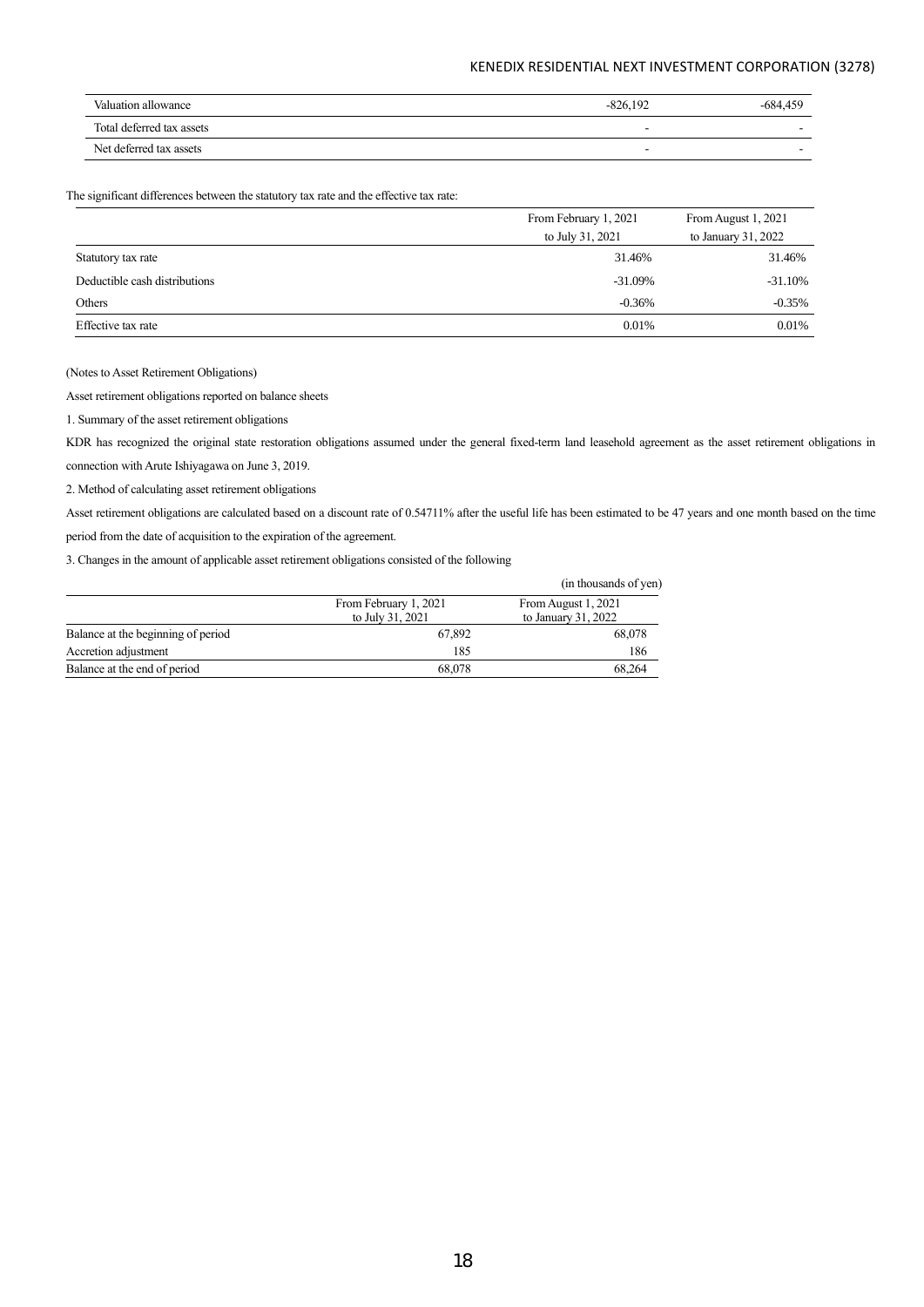$(i_n, t_1, \ldots, t_n, t_n, t_1, \ldots)$ 

#### (Notes to the Investment and Rental Properties)

The Investment Corporation owns real estate for rental purposes in the Tokyo Metropolitan Area and other regional areas for the purpose of generating rental revenues. The book value and fair value concerning the above real estate for rental purposes are as follows.

|                                 |                                    |                                           | ти поизаниз от усп)                        |
|---------------------------------|------------------------------------|-------------------------------------------|--------------------------------------------|
|                                 |                                    | From February 1, 2021<br>to July 31, 2021 | From August 1, 2021<br>to January 31, 2022 |
| Book value                      |                                    |                                           |                                            |
|                                 | Balance at the beginning of period | 258,384,330                               | 264, 204, 787                              |
|                                 | Changes during the period          | 5,820,457                                 | 11,490,651                                 |
|                                 | Balance at the end of period       | 264, 204, 787                             | 275,695,438                                |
| Fair value at the end of period |                                    | 323,918,000                               | 344,484,000                                |

Note 1: Book value excludes accumulated depreciation from acquisition costs.

Note 2: Among changes in the amount of real estate for rental purposes that occurred during the 19th fiscal period, the principal increase was the acquisition of real estate trust beneficiary interests in 5 properties totaling ¥7,340,422 thousand, and the principal decrease was the sales of real estate trust beneficiary interests in 1 property totaling ¥631,984 thousand and depreciation of ¥1,546,070 thousand and during the 20th fiscal period, the principal increase was the acquisition of real estate trust beneficiary interests in 5 properties totaling ¥12,816,688 thousand, and the principal decrease was the sales of real estate trust beneficiary interests in 1 property totaling ¥379,169 thousand and depreciation of ¥1,589,641

#### thousand.

Note 3: The fair value at the end of the period is the appraisal value determined by outside appraisers.

Income and loss for real estate rental business in the fiscal periods ended July 31, 2021 and January 31, 2022 for real estate for rental purposes is listed in "Notes to the Statements of Income and Retained Earnings".

#### (Notes to the Segment Information)

Segment information for the periods from February 1, 2021 to July 31, 2021 and from August 1, 2021 to January 31, 2022, is as follows:

(A) Segment information

Disclosure is omitted because the real estate leasing business is the Investment Corporation's sole business and it has no reportable segment subject to disclosure.

## (B) Related information

(1) Information about each product and service

Disclosure is omitted because net sales to external customers for a single product/service category account for over 90% of the operating revenue on the statement of income and retained earnings.

(2) Information about each geographic area

#### (a) Net sales

Disclosure is omitted because net sales to external customers in Japan account for over 90% of the operating revenue on the statement of income and retained earnings.

(b) Property, plant and equipment

Disclosure is omitted because the amount of property, plant and equipment located in Japan accounts for over 90% of the amount of property, plant and equipment on the balance sheet.

#### (3) Information about each major customer

Disclosure is omitted because net sales to a single external customer account for less than 10% of the operating revenue on the statement of income and retained earnings.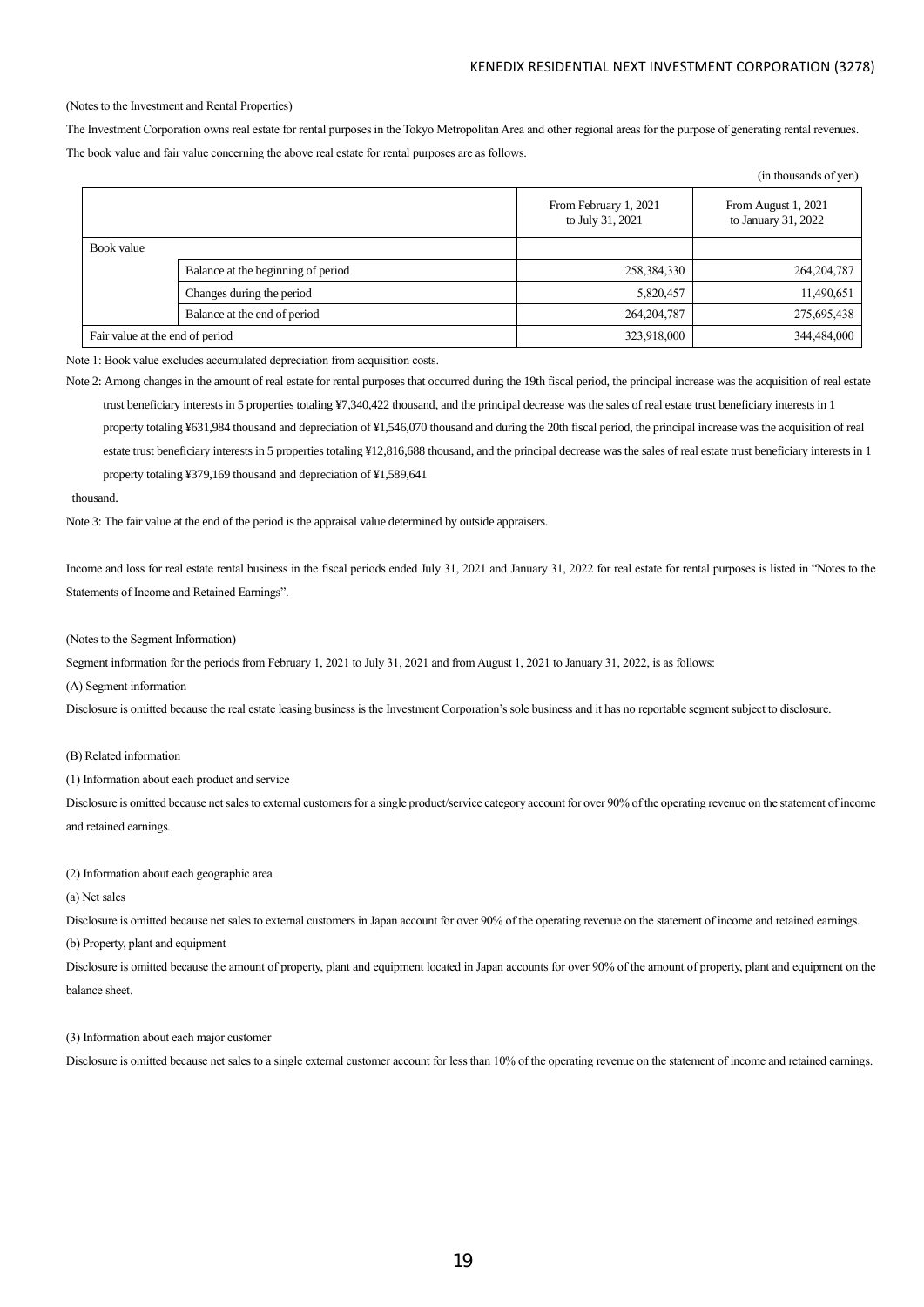(Notes to Per Unit Information)

|                          | From February 1, 2021<br>to July 31, 2021 | From August 1, 2021<br>to January 31, 2022 |
|--------------------------|-------------------------------------------|--------------------------------------------|
| Net asset value per unit | ¥135,777                                  | ¥136,352                                   |
| Net income per unit      | ¥4,189                                    | ¥4,136                                     |

Note 1: Net income per unit is calculated by dividing net income by the day-weighted average number of investment units outstanding during the period. Net income per

unit after adjusting for residual units is not included because there were no residual investment units.

Note 2: The basis for calculating net income per unit is as follows:

|                                                                        | From August 1, 2020<br>to July 31, 2021 | From February 1, 2021<br>to January 31, 2022 |
|------------------------------------------------------------------------|-----------------------------------------|----------------------------------------------|
| Net income (in thousands of yen)                                       | 4,146,823                               | 4,119,355                                    |
| Net income not available to ordinary unitholders (in thousands of yen) |                                         |                                              |
| Net income available to ordinary unitholders (in thousands of yen)     | 4,146,823                               | 4,119,355                                    |
| Weighted average number of units during the period (units)             | 989,825                                 | 995.883                                      |

(Notes to Important Subsequent Events)

19th Fiscal Period (February 1, 2021 to July 31, 2021) Not applicable

#### 20th Fiscal Period (August 1, 2021 to January 31, 2022)

Issuance of New Investment Units

.

On February 14, 2022 and February 17, 2022, the Board of Directors of the Investment Corporation resolved to issue new investment units as the funds for acquiring specified assets and other use. Payments for the issuance of new investment units through public offering and third-party allotment have been completed on February 24, 2022 and March 10, 2022, respectively.

As a result of the issuance of new investment units, the Investment Corporation had total unitholders' capital of ¥125,564,617,378 with 1,045,758 investment units outstanding as of March 10, 2022

(Issuance of New Investment Units through Public Offering) Issuance of new investment units : 47,500 units Issue price (Offer price) : ¥191,490 per unit Aggregate issue price (Total offer price) : ¥9,095,775,000 Issue amount (Paid-in value) : ¥185,303 per unit Total issue amount (Aggregate paid-in value) : ¥8,801,892,500 Payment date : February 24, 2022

(Issuance of New Investment Units through Third-Party Allotment) Issuance of new investment units : 2,375 units Issue amount (Paid-in value) : ¥185,303 per unit Total issue amount (Aggregate paid-in value) : ¥440,094,625 Payment date : March 10, 2022 Allottee : SMBC Nikko Securities Inc.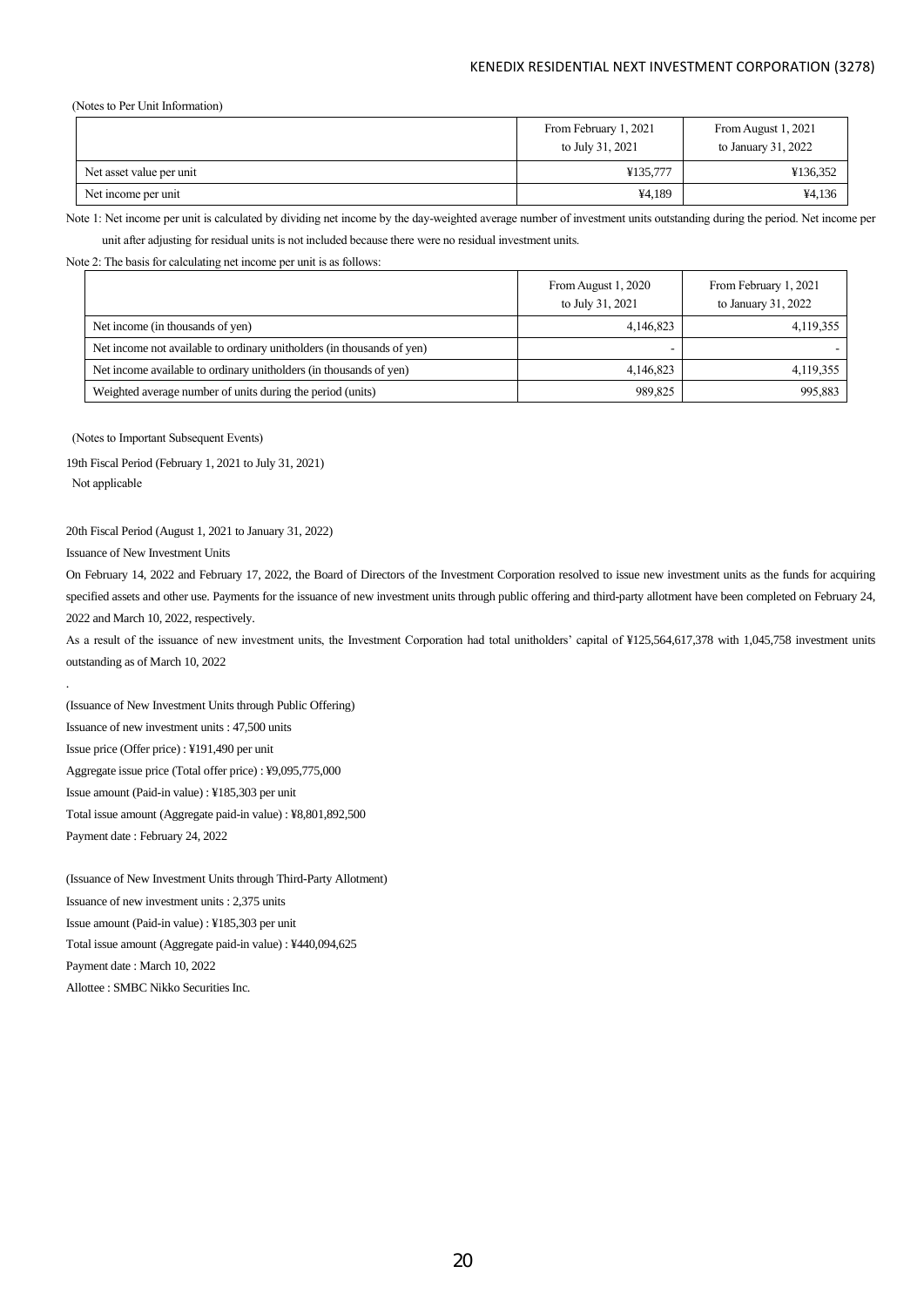| Reference               |                                                              |                                    |                                |                               |                                           | Earnings Performance for the Individual Properties for the 20th Fiscal Period (August 1, 2021 to January 31, 2022) 184 days |                                        |                             |                                      |                                    |                                                | As of January 31, 2022            |                                      |                                       |
|-------------------------|--------------------------------------------------------------|------------------------------------|--------------------------------|-------------------------------|-------------------------------------------|-----------------------------------------------------------------------------------------------------------------------------|----------------------------------------|-----------------------------|--------------------------------------|------------------------------------|------------------------------------------------|-----------------------------------|--------------------------------------|---------------------------------------|
| Property No.            |                                                              | $T-1$                              | $T-3$                          | $T-4$                         | $T-5$                                     | $T-6$                                                                                                                       | $T-7$                                  | $T-9$                       | $T-10$                               | $T-11$                             | $T-12$                                         | $T-13$                            | $T-15$                               | $T-16$                                |
| Property Name           |                                                              | <b>CDX</b> Daikanyama<br>Residence | <b>KDX</b> Odemma<br>Residence | KDX Iwamoto-<br>cho Residence | <b>KDX</b> Bunkyo<br>Sengoku<br>Residence | <b>KDX Azumabashi</b><br>Residence                                                                                          | <b>KDX</b> Shimura<br>Sakaue Residence | Cosmo Heim<br>Motosumiyoshi | KDX Musashi<br>Nakahara<br>Residence | <b>CDX</b> Chiba Chuo<br>Residence | <b>KDX</b> Kawaguch<br>Saiwai-cho<br>Residence | <b>KDX</b> Residence<br>Shirokane | <b>KDX</b> Residence<br>Shirokane II | <b>KDX</b> Residence<br>Minami-aoyama |
| <b>Acquisition Date</b> |                                                              | May 1, 2012                        | May 1, 2012                    | May 1, 2012                   | May 1, 2012                               | May 1, 2012                                                                                                                 | May 1, 2012                            | April 26, 2012              | May 1, 2012                          | May 1, 2012                        | May 1, 2012                                    | August 7, 2013                    | August 7, 2013                       | August 7, 2013                        |
| $\rm Price$             | (In millions of yen)<br>Acquisition price                    | 4,700                              | 1,775                          | 822                           | 1,488                                     | 650                                                                                                                         | 2,830                                  | 2,087                       | 637                                  | 1,480                              | 1,150                                          | 3,000                             | 2,800                                | 2,230                                 |
|                         | Percentage of total portfolio                                | 1.7%                               | 0.6%                           | 0.3%                          | 0.5%                                      | 0.2%                                                                                                                        | 1.0%                                   | 0.8%                        | 0.2%                                 | 0.5%                               | 0.4%                                           | 1.1%                              | 1.0%                                 | 0.8%                                  |
|                         | (In millions of yen<br>Net book value                        | 4,717                              | 1,663                          | 763                           | 1,430                                     | 595                                                                                                                         | 2,578                                  | 2,155                       | 642                                  | 1,242                              | 1,164                                          | 3,069                             | 2,849                                | 2,256                                 |
|                         | Appraisal value at the end of period<br>(In millions of yen) | 7,210                              | 2,600                          | 1,160                         | 2,030                                     | 1,100                                                                                                                       | 3,940                                  | 2,460                       | 796                                  | 1,870                              | 1,630                                          | 4,080                             | 4,050                                | 2,710                                 |
|                         | Percentage of total appraisal value                          | 2.1%                               | 0.8%                           | 0.3%                          | 0.6%                                      | 0.3%                                                                                                                        | 1.1%                                   | 0.7%                        | 0.2%                                 | 0.5%                               | 0.5%                                           | 1.2%                              | 1.2%                                 | 0.8%                                  |
|                         | Number of leasable residential units                         | 86                                 | 54                             | 36                            | 77                                        | 41                                                                                                                          | 85                                     | 180                         | 35                                   | 106                                | 61                                             | 50                                | 85                                   | 20                                    |
|                         | Leasable floor area<br>( )                                   | 5,338.99                           | 2,353.23                       | 1,131.24                      | 2,054.10                                  | 1,054.83                                                                                                                    | 6,117.48                               | 4,538.04                    | 2,123.46                             | 3,546.91                           | 2,491.66                                       | 3,617.32                          | 2,889.66                             | 1,680.79                              |
|                         | ( )<br>Leased floor area                                     | 5,089.36                           | 2,353.23                       | 1,036.97                      | 2,008.81                                  | 1,007.35                                                                                                                    | 6,047.46                               | 4,184.23                    | 2,062.98                             | 3,438.51                           | 2,376.28                                       | 3,617.32                          | 2,807.99                             | 1,057.30                              |
|                         | Occupancy ratio (Note1)                                      |                                    |                                |                               |                                           |                                                                                                                             |                                        |                             |                                      |                                    |                                                |                                   |                                      |                                       |
|                         | As of January 31, 2022                                       | 95.3%                              | 100.0%                         | 91.7%                         | 97.8%                                     | 95.5%                                                                                                                       | 98.9%                                  | 92.2%                       | 97.2%                                | 96.9%                              | 95.4%                                          | 100.0%                            | 97.2%                                | 62.9%                                 |
|                         | As of July 31, 2021                                          | 90.9%                              | 98.2%                          | 90.9%                         | 94.8%                                     | 93.2%                                                                                                                       | 100.0%                                 | 93.9%                       | 100.0%                               | 98.1%                              | 98.3%                                          | 98.6%                             | 95.2%                                | 73.1%                                 |
|                         | As of January 31, 2021                                       | 89.6%                              | 94.6%                          | 95.2%                         | 94.0%                                     | 95.5%                                                                                                                       | 98.9%                                  | 96.7%                       | 100.0%                               | 95.3%                              | 96.6%                                          | 96.3%                             | 98.1%                                | 93.5%                                 |
|                         | As of July 31, 2020                                          | 99.0%                              | 98.2%                          | 98.0%                         | 97.8%                                     | 100.0%                                                                                                                      | 98.9%                                  | 100.0%                      | 100.0%                               | 99.3%                              | 96.5%                                          | 98.6%                             | 97.8%                                | 93.5%                                 |
|                         | As of January 31, 2020                                       | 97.0%                              | 98.2%                          | 100.0%                        | 97.5%                                     | 97.7%                                                                                                                       | 97.8%                                  | 100.0%                      | 97.2%                                | 96.9%                              | 98.3%                                          | 100.0%                            | 97.0%                                | 89.1%                                 |
|                         | As of July 31, 2019                                          | 98.7%                              | 96.4%                          | 98.0%                         | 100.0%                                    | 95.5%                                                                                                                       | 98.6%                                  | 100.0%                      | 94.3%                                | 98.1%                              | 96.6%                                          | 98.7%                             | 95.4%                                | 100.0%                                |
|                         | As of January 31, 2019                                       | 100.0%                             | 100.0%                         | 100.0%                        | 100.0%                                    | 95.5%                                                                                                                       | 98.8%                                  | 100.0%                      | 100.0%                               | 97.7%                              | 95.3%                                          | 96.6%                             | 100.0%                               | 100.0%                                |
|                         | As of July 31, 2018                                          | 100.0%                             | 96.1%                          | 100.0%                        | 97.6%                                     | 90.7%                                                                                                                       | 95.1%                                  | 100.0%                      | 94.3%                                | 93.4%                              | 96.6%                                          | 97.6%                             | 98.9%                                | 95.8%                                 |
|                         | As of January 31, 2018                                       | 98.2%                              | 100.0%                         | 98.0%                         | 100.0%                                    | 100.0%                                                                                                                      | 100.0%                                 | 100.0%                      | 94.3%                                | 95.5%                              | 98.3%                                          | 98.8%                             | 98.8%                                | 70.8%                                 |
|                         | As of July 31, 2017                                          | 98.99                              | 96.2%                          | 90.9%                         | 100.0%                                    | 95.4%                                                                                                                       | 96.6%                                  | 100.09                      | 97.2%                                | 95.1%                              | 95.9%                                          | 97.2%                             | 95.8%                                | 95.8%                                 |
|                         | Operating periods                                            | 184day                             | 184days                        | 184days                       | 184day                                    | 184days                                                                                                                     | 184days                                | 184days                     | 184day                               | 184days                            | 184days                                        | 184days                           | 184days                              | 184days                               |
|                         | Rental and other operating revenues (In thousands of yen)    | 159,593                            | 60,431                         | 27,327                        | 49,443                                    | 25,635                                                                                                                      | 108,252                                | 70,164                      | 26,145                               | 63,170                             | 49,538                                         | 114,520                           | 88,564                               | 43,649                                |
| Profit                  | Rental revenues                                              | 145,691                            | 57,217                         | 25,643                        | 45,744                                    | 23,427                                                                                                                      | 97,531                                 | 61,363                      | 25,019                               | 58,499                             | 46,007                                         | 96,720                            | 82,066                               | 42,182                                |
|                         | Other operating revenues                                     | 13,902                             | 3,214                          | 1,683                         | 3,698                                     | 2,208                                                                                                                       | 10,720                                 | 8,800                       | 1,126                                | 4,670                              | 3,531                                          | 17,799                            | 6,497                                | 1,467                                 |
| and Loss Inform         | (In thousands of yen)<br>Property-related expenses           | 31,811                             | 10,573                         | 6,453                         | 10,833                                    | 5,977                                                                                                                       | 19,993                                 | 18,356                      | 5,194                                | 13,405                             | 10,576                                         | 32,195                            | 22,822                               | 9,789                                 |
|                         | Property management fees                                     | 10,909                             | 4,368                          | 2,352                         | 3,569                                     | 2,658                                                                                                                       | 6,861                                  | 4,471                       | 2,114                                | 3,673                              | 2,770                                          | 7,079                             | 6,525                                | 3,264                                 |
|                         | Taxes                                                        | 9,150                              | 2,902                          | 1,252                         | 2,518                                     | 1,222                                                                                                                       | 5,516                                  | 4,528                       | 1,611                                | 3,762                              | 2,759                                          | 8,457                             | 4,893                                | 3,718                                 |
| ig.                     | Utilities                                                    | 3,393                              | 492                            | 310                           | 677                                       | 469                                                                                                                         | 1,539                                  | 6,387                       | 395                                  | 760                                | 682                                            | 13,122                            | 1,653                                | 890                                   |
|                         | Repairs and maintenance                                      | 2,856                              | 1,216                          | 1,310                         | 2,219                                     | 916                                                                                                                         | 4,368                                  | 2,371                       | 533                                  | 2,934                              | 3,118                                          | 2,031                             | 5,505                                | 1,123                                 |
| for the 20th Fiscal     | Insurance                                                    | 230                                | 69                             | 33                            | 61                                        | 34                                                                                                                          | 166                                    | 128                         | 52                                   | 110                                | 73                                             | 182                               | 128                                  | 51                                    |
|                         | Trust fees and other expenses                                | 5,270                              | 1,523                          | 1,193                         | 1,787                                     | 676                                                                                                                         | 1,539                                  | 468                         | 486                                  | 2,162                              | 1,172                                          | 1,324                             | 4,116                                | 739                                   |
|                         | <b>NOI</b><br>(In thousands of yen)<br>$\sim$                | 127,782                            | 49,858                         | 20,874                        | 38,609                                    | 19,658                                                                                                                      | 88,258                                 | 51,808                      | 20,951                               | 49,764                             | 38,962                                         | 82,324                            | 65,741                               | 33,859                                |
| Period                  | Depreciation<br>(In thousands of yen)                        | 17,720                             | 11,134                         | 5,301                         | 6,801                                     | 5,101                                                                                                                       | 22,096                                 | 5,939                       | 3,052                                | 17,554                             | 8,291                                          | 9,379                             | 8,001                                | 3,734                                 |
|                         | (In thousands of yen)<br>Rental operating income             | 110,062                            | 38,723                         | 15,572                        | 31,808                                    | 14,557                                                                                                                      | 66,162                                 | 45,868                      | 17,898                               | 32,210                             | 30,671                                         | 72,944                            | 57,740                               | 30,124                                |
|                         | Capital expenditures<br>(In thousands of yen)                | 2,866                              | 3,156                          | 2,301                         | 499                                       | 850                                                                                                                         | 12,431                                 | 1,741                       | 2,194                                | 2,965                              | 3,694                                          | 5,333                             | 14,263                               | 1,034                                 |
|                         | $_{\rm NCF}$<br>(In thousands of yen)                        | 124,916                            | 46,701                         | 18,573                        | 38,110                                    | 18,807                                                                                                                      | 75,827                                 | 50,066                      | 18,756                               | 46,799                             | 35,268                                         | 76,990                            | 51,477                               | 32,824                                |
| Reference               | Expense ratio                                                | 19.9%                              | 17.5%                          | 23.6%                         | 21.9%                                     | 23.3%                                                                                                                       | 18.5%                                  | 26.2%                       | 19.9%                                | 21.2%                              | 21.3%                                          | 28.1%                             | 25.8%                                | 22.4%                                 |
|                         | Property tax for the year 2021<br>(In thousands of yen)      | 18,300                             | 5,805                          | 2,504                         | 5,037                                     | 2,444                                                                                                                       | 11,033                                 | 9,057                       | 3,222                                | 7,526                              | 5,519                                          | 16,914                            | 9,787                                | 7,437                                 |
|                         | Assets pledged as collateral                                 |                                    |                                |                               |                                           |                                                                                                                             |                                        |                             |                                      |                                    |                                                |                                   |                                      |                                       |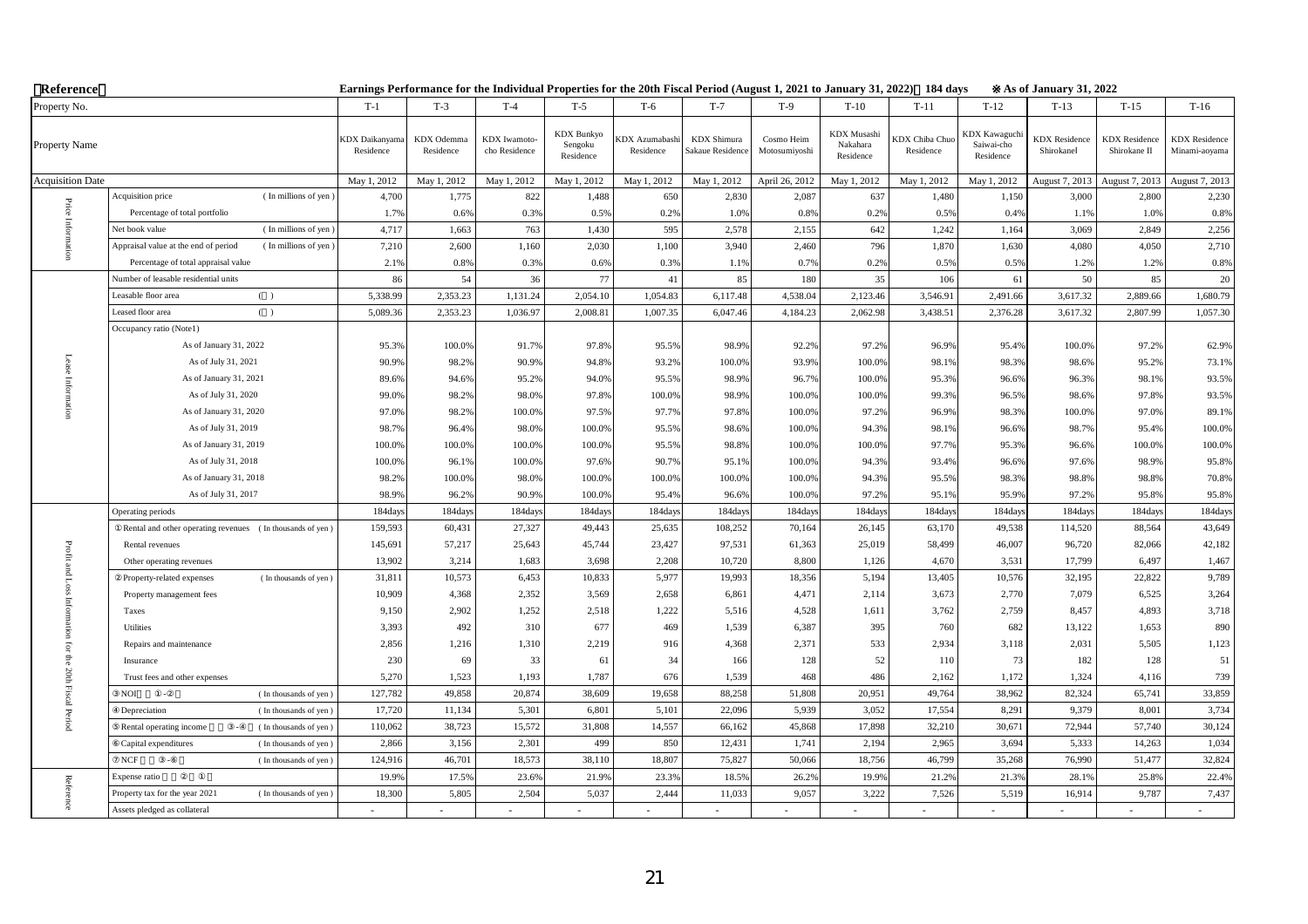| Reference               |                                                              | Earnings Performance for the Individual Properties for the 20th Fiscal Period (August 1, 2021 to January 31, 2022) 184 days |                                    |                                    |                                  |                                   |                                       |                                                |                                                |                                          |                                 | <b>Example 31, 2022</b> X              |                                    |                                         |
|-------------------------|--------------------------------------------------------------|-----------------------------------------------------------------------------------------------------------------------------|------------------------------------|------------------------------------|----------------------------------|-----------------------------------|---------------------------------------|------------------------------------------------|------------------------------------------------|------------------------------------------|---------------------------------|----------------------------------------|------------------------------------|-----------------------------------------|
| Property No.            |                                                              | $T-17$                                                                                                                      | $T-18$                             | $T-19$                             | $T-20$                           | $T-21$                            | $T-22$                                | $T-24$                                         | $T-25$                                         | $T-26$                                   | $T-27$                          | $T-28$                                 | $T-29$                             | $T-30$                                  |
| Property Name           |                                                              | <b>KDX</b> Residence<br>Minami-azabu                                                                                        | <b>KDX</b> Residence<br>Shiba Koen | <b>KDX</b> Residence<br>Azabu East | <b>KDX</b> Residence<br>Takanawa | <b>KDX</b> Residence<br>Nishihara | <b>KDX</b> Residence<br>Daikanyama II | <b>KDX</b> Residence<br>Nihombashi<br>Suitengu | <b>KDX</b> Residence<br>Nihombashi<br>Hakozaki | <b>KDX</b> Residence<br>Higashi-shinjuku | <b>KDX</b> Residence<br>Yotsuya | <b>KDX</b> Residence<br>Nishi-shinjuku | <b>KDX</b> Residence<br>Kagurazaka | <b>KDX</b> Residence<br>Futako Tamagawa |
| <b>Acquisition Date</b> |                                                              | August 7, 2013                                                                                                              | August 7, 2013                     | August 7, 2013                     | August 7, 2013                   | August 7, 2013                    | August 7, 2013                        | August 7, 2013                                 | August 7, 2013                                 | August 7, 2013                           | August 7, 2013                  | August 7, 2013                         | August 7, 2013                     | August 7, 2013                          |
| $\rm Price$             | (In millions of yen)<br>Acquisition price                    | 2,080                                                                                                                       | 1,781                              | 1,560                              | 770                              | 1,450                             | 730                                   | 3,240                                          | 1,147                                          | 3,270                                    | 2,260                           | 1,000                                  | 720                                | 1,250                                   |
|                         | Percentage of total portfolio                                | 0.7%                                                                                                                        | 0.6%                               | 0.6%                               | 0.3%                             | 0.5%                              | 0.3%                                  | 1.2%                                           | 0.4%                                           | 1.2%                                     | 0.8%                            | 0.4%                                   | 0.3%                               | 0.5%                                    |
| Info                    | Net book value<br>(In millions of yen                        | 2,123                                                                                                                       | 1,790                              | 1,570                              | 785                              | 1,482                             | 791                                   | 3,140                                          | 1,131                                          | 3,191                                    | 2,300                           | 1,012                                  | 697                                | 1,266                                   |
|                         | Appraisal value at the end of period<br>(In millions of yen) | 3,060                                                                                                                       | 2,610                              | 2,320                              | 1,250                            | 2,110                             | 1,120                                 | 4,420                                          | 1,520                                          | 4,680                                    | 3,350                           | 1,570                                  | 1,060                              | 1,680                                   |
|                         | Percentage of total appraisal value                          | 0.9%                                                                                                                        | 0.8%                               | 0.7%                               | 0.4%                             | 0.6%                              | 0.3%                                  | 1.3%                                           | 0.4%                                           | 1.4%                                     | 1.0%                            | 0.5%                                   | 0.3%                               | 0.5%                                    |
|                         | Number of leasable residential units                         | 62                                                                                                                          | 64                                 | 76                                 | 27                               | 39                                | 17                                    | 79                                             | 60                                             | 179                                      | 42                              | 54                                     | 34                                 | 38                                      |
|                         | Leasable floor area<br>( )                                   | 2,785.42                                                                                                                    | 2,507.52                           | 1,849.00                           | 1,034.27                         | 2,310.08                          | 985.10                                | 5,534.86                                       | 1,537.38                                       | 4,358.43                                 | 3,101.16                        | 1,345.92                               | 890.93                             | 2,339.62                                |
|                         | Leased floor area<br>$($ )                                   | 2,677.97                                                                                                                    | 2,321.22                           | 1,827.99                           | 914.83                           | 2,310.08                          | 832.50                                | 5,534.86                                       | 1,496.36                                       | 4,245.11                                 | 3,101.16                        | 1,323.88                               | 815.44                             | 2,339.62                                |
|                         | Occupancy ratio (Note1)                                      |                                                                                                                             |                                    |                                    |                                  |                                   |                                       |                                                |                                                |                                          |                                 |                                        |                                    |                                         |
|                         | As of January 31, 2022                                       | 96.19                                                                                                                       | 92.6%                              | 98.9%                              | 88.5%                            | 100.0%                            | 84.5%                                 | 100.0%                                         | 97.3%                                          | 97.4%                                    | 100.0%                          | 98.4%                                  | 91.5%                              | 100.0%                                  |
| Lease                   | As of July 31, 2021                                          | 93.7%                                                                                                                       | 93.5%                              | 94.3%                              | 91.1%                            | 97.9%                             | 79.7%                                 | 100.0%                                         | 94.3%                                          | 97.0%                                    | 97.8%                           | 94.5%                                  | 97.1%                              | 97.5%                                   |
| Inform                  | As of January 31, 2021                                       | 98.4%                                                                                                                       | 88.5%                              | 94.3%                              | 100.0%                           | 94.2%                             | 95.5%                                 | 100.0%                                         | 89.8%                                          | 97.0%                                    | 94.0%                           | 96.3%                                  | 94.2%                              | 100.0%                                  |
|                         | As of July 31, 2020                                          | 98.5%                                                                                                                       | 90.3%                              | 92.0%                              | 87.4%                            | 97.9%                             | 100.0%                                | 100.0%                                         | 95.2%                                          | 97.5%                                    | 97.8%                           | 96.3%                                  | 100.0%                             | 97.3%                                   |
| $\epsilon$              | As of January 31, 2020                                       | 95.1%                                                                                                                       | 97.4%                              | 100.0%                             | 100.0%                           | 100.0%                            | 93.6%                                 | 100.0%                                         | 98.7%                                          | 100.0%                                   | 97.8%                           | 100.0%                                 | 100.0%                             | 97.0%                                   |
|                         | As of July 31, 2019                                          | 95.9%                                                                                                                       | 95.9%                              | 97.7%                              | 100.0%                           | 100.0%                            | 100.0%                                | 100.0%                                         | 97.3%                                          | 98.4%                                    | 98.1%                           | 96.2%                                  | 94.4%                              | 100.0%                                  |
|                         | As of January 31, 2019                                       | 97.4%                                                                                                                       | 96.6%                              | 100.0%                             | 100.0%                           | 100.0%                            | 100.0%                                | 100.0%                                         | 100.0%                                         | 97.9%                                    | 96.9%                           | 95.1%                                  | 100.0%                             | 94.7%                                   |
|                         | As of July 31, 2018                                          | 96.7%                                                                                                                       | 98.3%                              | 97.7%                              | 95.6%                            | 97.6%                             | 100.0%                                | 100.0%                                         | 100.0%                                         | 95.0%                                    | 100.0%                          | 91.5%                                  | 100.0%                             | 100.0%                                  |
|                         | As of January 31, 2018                                       | 98.0%                                                                                                                       | 97.5%                              | 98.9%                              | 97.4%                            | 100.0%                            | 100.0%                                | 100.0%                                         | 98.7%                                          | 96.8%                                    | 100.0%                          | 98.0%                                  | 97.2%                              | 100.0%                                  |
|                         | As of July 31, 2017                                          | 92.79                                                                                                                       | 98.4%                              | 100.0%                             | 100.09                           | 91.3%                             | 100.0%                                | 100.0%                                         | 98.7%                                          | 100.09                                   | 98.19                           | 96.6%                                  | 97.2%                              | 97.6%                                   |
|                         | Operating periods                                            | 184day                                                                                                                      | 184day                             | 184days                            | 184day                           | 184days                           | 184days                               | 184day                                         | 184day                                         | 184day                                   | 184days                         | 184day                                 | 184days                            | 184days                                 |
|                         | Rental and other operating revenues (In thousands of yen)    | 72,446                                                                                                                      | 64,611                             | 55,799                             | 27,587                           | 53,248                            | 26,570                                | 105,481                                        | 40,130                                         | 111,566                                  | 82,426                          | 36,171                                 | 24,040                             | 44,500                                  |
| Profit                  | Rental revenues                                              | 68,080                                                                                                                      | 61,274                             | 51,661                             | 25,135                           | 46,870                            | 20,842                                | 101,479                                        | 37,697                                         | 104,654                                  | 75,741                          | 33,987                                 | 22,514                             | 39,765                                  |
| and                     | Other operating revenues                                     | 4,365                                                                                                                       | 3,337                              | 4,138                              | 2,452                            | 6,377                             | 5,728                                 | 4,001                                          | 2,432                                          | 6,911                                    | 6,685                           | 2,183                                  | 1,525                              | 4,735                                   |
| Loss                    | Property-related expenses<br>(In thousands of yen)           | 13,729                                                                                                                      | 12,211                             | 15,014                             | 6,361                            | 10,984                            | 7,533                                 | 12,496                                         | 7,272                                          | 19,028                                   | 16,623                          | 6,866                                  | 4,482                              | 8,516                                   |
|                         | Property management fees                                     | 5,923                                                                                                                       | 4,463                              | 5,292                              | 2,348                            | 4,801                             | 2,316                                 | 1,722                                          | 2,997                                          | 6,821                                    | 7,026                           | 3,153                                  | 1,654                              | 3,370                                   |
| Informat                | Taxes                                                        | 3,936                                                                                                                       | 3,038                              | 2,632                              | 1,504                            | 3,115                             | 1,976                                 | 5,063                                          | 1,747                                          | 5,570                                    | 4,999                           | 1,775                                  | 1,027                              | 2,144                                   |
|                         | Utilities                                                    | 500                                                                                                                         | 531                                | 575                                | 294                              | 708                               | 216                                   | 873                                            | 499                                            | 1,480                                    | 912                             | 387                                    | 183                                | 373                                     |
| ior                     | Repairs and maintenance                                      | 2,123                                                                                                                       | 2,267                              | 3,081                              | 1,205                            | 1,757                             | 1,896                                 | 3,682                                          | 1,120                                          | 2,696                                    | 2,341                           | 822                                    | 1,032                              | 2,069                                   |
| $\frac{1}{6}$           | Insurance                                                    | 79                                                                                                                          | 73                                 | 49                                 | 50                               | 76                                | 32                                    | 162                                            | 47                                             | 138                                      | 48                              | 40                                     | 28                                 | 65                                      |
|                         | Trust fees and other expenses                                | 1,165                                                                                                                       | 1,837                              | 3,383                              | 957                              | 525                               | 1,095                                 | 991                                            | 860                                            | 2,321                                    | 1,295                           | 688                                    | 556                                | 493                                     |
| 20th Fiscal Period      | NOI<br>(In thousands of yen)                                 | 58,716                                                                                                                      | 52,399                             | 40,784                             | 21,225                           | 42,263                            | 19,037                                | 92,984                                         | 32,857                                         | 92,537                                   | 65,803                          | 29,304                                 | 19,558                             | 35,984                                  |
|                         | Depreciation<br>(In thousands of yen)                        | 8,160                                                                                                                       | 6,445                              | 4,304                              | 3,253                            | 6,883                             | 1,696                                 | 18,674                                         | 7,106                                          | 12,015                                   | 8,479                           | 4,433                                  | 3,443                              | 5,040                                   |
|                         | (In thousands of yen)<br>Rental operating income             | 50,556                                                                                                                      | 45,954                             | 36,480                             | 17,972                           | 35,380                            | 17,340                                | 74,310                                         | 25,750                                         | 80,521                                   | 57,323                          | 24,871                                 | 16,114                             | 30,943                                  |
|                         | Capital expenditures<br>(In thousands of yen)                | 6,886                                                                                                                       | 659                                | 3,406                              | 1,089                            | 2,096                             | 8,018                                 | 2,323                                          | 1,203                                          | 603                                      | 6,100                           | 245                                    | 616                                | 1,754                                   |
|                         | <b>NCF</b><br>(In thousands of yen)                          | 51,830                                                                                                                      | 51,739                             | 37,377                             | 20.136                           | 40.167                            | 11.019                                | 90.661                                         | 31,653                                         | 91,933                                   | 59,702                          | 29,059                                 | 18.942                             | 34,230                                  |
|                         | Expense ratio                                                | 19.09                                                                                                                       | 18.9%                              | 26.9%                              | 23.19                            | 20.6%                             | 28.4%                                 | 11.8%                                          | 18.19                                          | 17.1%                                    | 20.2%                           | 19.0%                                  | 18.6%                              | 19.1%                                   |
| Reference               | Property tax for the year 2021<br>(In thousands of yen)      | 7,873                                                                                                                       | 6,076                              | 5,264                              | 3,009                            | 6,231                             | 3,952                                 | 10,126                                         | 3,494                                          | 11,141                                   | 9,998                           | 3,550                                  | 2,054                              | 4,288                                   |
|                         | Assets pledged as collateral                                 |                                                                                                                             |                                    |                                    |                                  |                                   |                                       |                                                |                                                |                                          |                                 |                                        |                                    |                                         |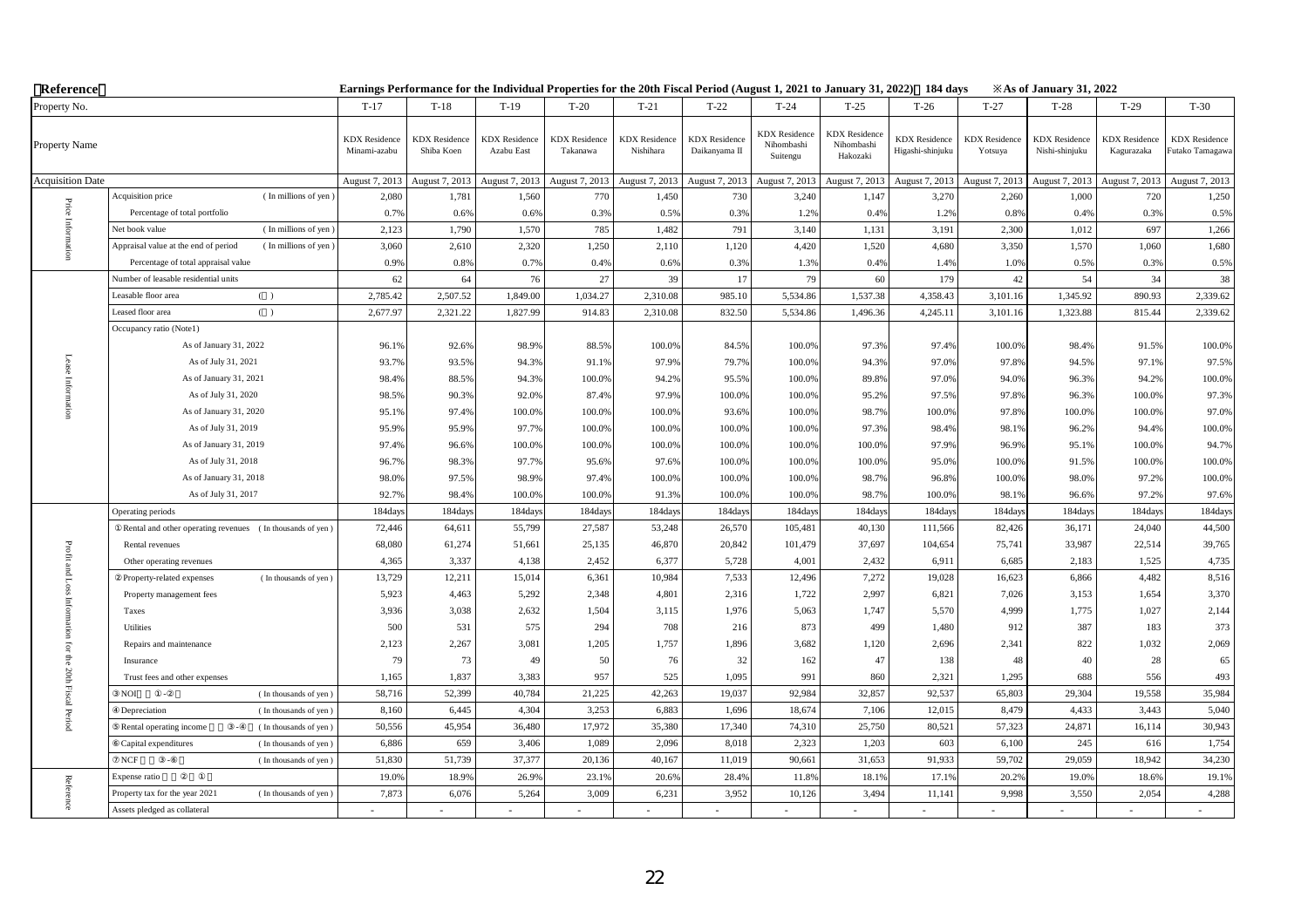| Reference               |                                                                        |                                       |                                 |                              |                                  |                           |                                         |                                     |                                  | Earnings Performance for the Individual Properties for the 20th Fiscal Period (August 1, 2021 to January 31, 2022) 184 days |                                     | <b>Example 31, 2022</b> X            |                                         |                                 |
|-------------------------|------------------------------------------------------------------------|---------------------------------------|---------------------------------|------------------------------|----------------------------------|---------------------------|-----------------------------------------|-------------------------------------|----------------------------------|-----------------------------------------------------------------------------------------------------------------------------|-------------------------------------|--------------------------------------|-----------------------------------------|---------------------------------|
| Property No.            |                                                                        | $T-31$                                | $T-32$                          | $T-33$                       | $T-34$                           | $T-35$                    | $T-36$                                  | $T-37$                              | $T-38$                           | $T-39$                                                                                                                      | $T-40$                              | $T-41$                               | $T-42$                                  | $T-43$                          |
| Property Name           |                                                                        | <b>KDX</b> Residence<br>Komazawa Koen | <b>KDX</b> Residence<br>Mishuku | <b>KDX</b> Residence<br>Yoga | <b>KDX</b> Residence<br>Shimouma | Raffine Minami-<br>magome | <b>KDX</b> Residence<br>Yukigaya Otsuka | <b>KDX</b> Residence<br>Denen Chofu | <b>KDX</b> Residence<br>Tamagawa | <b>KDX</b> Residence<br>Monzennakacho                                                                                       | <b>KDX</b> Residence<br>Okachimachi | <b>KDX</b> Residence<br>Moto-asakusa | <b>KDX</b> Residence<br>Itabashi Honcho | <b>KDX</b> Residence<br>Azusawa |
| <b>Acquisition Date</b> |                                                                        | August 7, 2013                        | August 7, 2013                  | August 7, 2013               | August 7, 2013                   | August 7, 2013            | August 7, 2013                          | August 7, 2013                      | August 7, 2013                   | August 7, 2013                                                                                                              | August 7, 2013                      | August 7, 2013                       | August 7, 2013                          | August 7, 2013                  |
|                         | Acquisition price<br>(In millions of yen)                              | 920                                   | 760                             | 700                          | 600                              | 1,250                     | 1,050                                   | 1,000                               | 776                              | 773                                                                                                                         | 850                                 | 800                                  | 620                                     | 550                             |
| $\rm Price$             | Percentage of total portfolio                                          | 0.3%                                  | 0.3%                            | 0.3%                         | 0.2%                             | 0.5%                      | 0.49                                    | 0.4%                                | 0.3%                             | 0.3%                                                                                                                        | 0.3%                                | 0.3%                                 | 0.2%                                    | 0.2%                            |
|                         | Net book value<br>(In millions of yen                                  | 893                                   | 781                             | 717                          | 626                              | 1,233                     | 1,043                                   | 1,060                               | 712                              | 779                                                                                                                         | 856                                 | 799                                  | 579                                     | 538                             |
|                         | Appraisal value at the end of period<br>(In millions of yen)           | 1,290                                 | 1,080                           | 999                          | 860                              | 1,530                     | 1,460                                   | 1,380                               | 1,060                            | 1,100                                                                                                                       | 1,200                               | 1,120                                | 877                                     | 729                             |
|                         | Percentage of total appraisal value                                    | 0.4%                                  | 0.3%                            | 0.3%                         | 0.2%                             | 0.4%                      | 0.4%                                    | 0.4%                                | 0.3%                             | 0.3%                                                                                                                        | 0.3%                                | 0.3%                                 | 0.3%                                    | 0.2%                            |
|                         | Number of leasable residential units                                   | 32                                    | 39                              | 38                           | 29                               | 56                        | $72\,$                                  | 36                                  | 52                               | 49                                                                                                                          | 51                                  | 44                                   | 46                                      | 39                              |
|                         | Leasable floor area<br>( )                                             | 1,020.18                              | 1,103.82                        | 1,012.80                     | 829.05                           | 2,408.56                  | 1,526.98                                | 2,359.44                            | 1,170.40                         | 1,171.41                                                                                                                    | 1,329.79                            | 1,314.91                             | 1,127.58                                | 989.82                          |
|                         | ( )<br>Leased floor area                                               | 975.44                                | 1,026.12                        | 1,012.80                     | 778.37                           | 2,408.56                  | 1,465.54                                | 2,293.90                            | 1,085.54                         | 1,147.95                                                                                                                    | 1,329.79                            | 1,282.16                             | 1,061.75                                | 968.70                          |
|                         | Occupancy ratio (Note1)                                                |                                       |                                 |                              |                                  |                           |                                         |                                     |                                  |                                                                                                                             |                                     |                                      |                                         |                                 |
|                         | As of January 31, 2022                                                 | 95.6%                                 | 93.0%                           | 100.0%                       | 93.9%                            | 100.0%                    | 96.0%                                   | 97.2%                               | 92.7%                            | 98.0%                                                                                                                       | 100.0%                              | 97.5%                                | 94.2%                                   | 97.9%                           |
|                         | As of July 31, 2021                                                    | 100.0%                                | 90.7%                           | 97.5%                        | 96.9%                            | 100.0%                    | 93.2%                                   | 97.2%                               | 96.5%                            | 96.1%                                                                                                                       | 100.0%                              | 92.5%                                | 92.3%                                   | 95.1%                           |
|                         | As of January 31, 2021                                                 | 97.8%                                 | 95.3%                           | 97.5%                        | 100.0%                           | 100.0%                    | 94.6%                                   | 97.2%                               | 96.5%                            | 90.0%                                                                                                                       | 100.0%                              | 95.0%                                | 100.0%                                  | 97.9%                           |
|                         | As of July 31, 2020                                                    | 95.6%                                 | 100.0%                          | 100.0%                       | 100.0%                           | 100.0%                    | 98.7%                                   | 100.0%                              | 96.5%                            | 98.1%                                                                                                                       | 98.2%                               | 94.9%                                | 96.1%                                   | 100.0%                          |
|                         | As of January 31, 2020                                                 | 97.8%                                 | 97.7%                           | 97.5%                        | 100.0%                           | 100.0%                    | 97.3%                                   | 97.2%                               | 100.0%                           | 98.1%                                                                                                                       | 96.4%                               | 97.4%                                | 100.0%                                  | 100.0%                          |
|                         | As of July 31, 2019                                                    | 96.8%                                 | 100.0%                          | 100.0%                       | 100.0%                           | 100.0%                    | 95.9%                                   | 100.0%                              | 98.3%                            | 100.0%                                                                                                                      | 100.0%                              | 100.0%                               | 100.0%                                  | 96.8%                           |
|                         | As of January 31, 2019                                                 | 100.0%                                | 90.5%                           | 97.5%                        | 100.0%                           | 100.0%                    | 98.7%                                   | 97.2%                               | 98.2%                            | 100.0%                                                                                                                      | 98.1%                               | 95.9%                                | 100.0%                                  | 100.0%                          |
|                         | As of July 31, 2018                                                    | 97.8%                                 | 100.0%                          | 100.0%                       | 100.0%                           | 100.0%                    | 97.3%                                   | 91.7%                               | 94.5%                            | 97.5%                                                                                                                       | 100.0%                              | 98.4%                                | 100.0%                                  | 96.8%                           |
|                         | As of January 31, 2018                                                 | 95.5%                                 | 97.7%                           | 90.0%                        | 100.0%                           | 100.0%                    | 98.7%                                   | 100.0%                              | 98.1%                            | 95.9%                                                                                                                       | 100.0%                              | 95.9%                                | 96.1%                                   | 100.0%                          |
|                         | As of July 31, 2017                                                    | 100.0%                                | 100.0%                          | 100.0%                       | 96.8%                            | 100.0%                    | 100.09                                  | 100.0%                              | 98.19                            | 100.0%                                                                                                                      | 100.0%                              | 98.5%                                | 98.1%                                   | 100.0%                          |
|                         | Operating periods                                                      | 184day                                | 184days                         | 184days                      | 184day                           | 184days                   | 184day                                  | 184days                             | 184day                           | 184day:                                                                                                                     | 184days                             | 184days                              | 184day                                  | 184days                         |
|                         | Rental and other operating revenues (In thousands of yen)              | 28,476                                | 24,259                          | 24,786                       | 20,615                           | 41,292                    | 38,606                                  | 38,740                              | 27,716                           | 26,995                                                                                                                      | 30,045                              | 29,638                               | 23.382                                  | 20,405                          |
| Profit                  | Rental revenues                                                        | 26,085                                | 22,901                          | 21,475                       | 19,323                           | 41,292                    | 37,275                                  | 36,018                              | 25,837                           | 26,101                                                                                                                      | 29,876                              | 28,686                               | 22,452                                  | 19,257                          |
|                         | Other operating revenues                                               | 2,391                                 | 1,357                           | 3,311                        | 1,291                            |                           | 1,330                                   | 2,721                               | 1,879                            | 894                                                                                                                         | 168                                 | 951                                  | 929                                     | 1,148                           |
|                         | (In thousands of yen)<br>Property-related expenses                     | 6,113                                 | 11,119                          | 7,921                        | 5,111                            | 3,904                     | 8,573                                   | 8,486                               | 7,644                            | 6,365                                                                                                                       | 5,174                               | 5,312                                | 6,283                                   | 5,708                           |
| Inform                  | Property management fees                                               | 2,235                                 | 3,053                           | 1,576                        | 1,801                            | 526                       | 2,918                                   | 3,352                               | 2,406                            | 2,382                                                                                                                       | 2,108                               | 2,376                                | 2,030                                   | 2,249                           |
|                         | Taxes                                                                  | 1,251                                 | 1,437                           | 1,296                        | 798                              | 2,112                     | 1,932                                   | 1,931                               | 1,501                            | 1,284                                                                                                                       | 1,704                               | 1,523                                | 1,231                                   | 1,207                           |
|                         | <b>Utilities</b>                                                       | 346                                   | 230                             | 500                          | 205                              |                           | 250                                     | 473                                 | 333                              | 308                                                                                                                         | 295                                 | 312                                  | 283                                     | 182                             |
| ΙÖΙ                     | Repairs and maintenance                                                | 1,541                                 | 4,113                           | 3,464<br>29                  | 1,129                            | 751<br>54                 | 1,296<br>48                             | 2,160                               | 2,016                            | 1,354                                                                                                                       | 489<br>36                           | 603<br>42                            | 1,549<br>32                             | 1,401                           |
| the 20th Fiscal         | Insurance<br>Trust fees and other expenses                             | 31<br>707                             | 46<br>2,237                     | 1,055                        | 35<br>1,140                      | 459                       | 2,127                                   | 154<br>413                          | 41<br>1,345                      | 33<br>1,000                                                                                                                 | 540                                 | 453                                  | 1,155                                   | $31\,$<br>636                   |
|                         | NOI<br>(In thousands of yen)                                           | 22,362                                | 13,140                          | 16,864                       | 15,504                           | 37,387                    | 30,032                                  | 30,254                              | 20,071                           | 20,630                                                                                                                      | 24,871                              | 24,325                               | 17,099                                  |                                 |
|                         | Depreciation<br>(In thousands of yen)                                  | 4,924                                 | 3,618                           | 2,783                        | 2,673                            | 2,605                     | 5,926                                   | 4,260                               | 5,967                            | 4,507                                                                                                                       | 4,180                               | 4,950                                | 4,264                                   | 14,697<br>3,490                 |
| l Period                | Rental operating income                                                |                                       | 9,521                           |                              | 12,830                           | 34,782                    | 24,106                                  | 25,993                              |                                  | 16,122                                                                                                                      |                                     | 19,375                               | 12,834                                  | 11,207                          |
|                         | (In thousands of yen)<br>Capital expenditures<br>(In thousands of yen) | 17,438<br>2,193                       | 4,099                           | 14,081<br>34,666             | 3,493                            | 1,041                     | 504                                     | 3,389                               | 14,104<br>273                    | 1,795                                                                                                                       | 20,690<br>2,745                     | 394                                  | 387                                     | 375                             |
|                         | NCF<br>(In thousands of yen)                                           | 20,168                                | 9,040                           | $\triangle$ 17,801           | 12,010                           | 36,346                    | 29,528                                  | 26,865                              | 19,798                           | 18,834                                                                                                                      | 22,125                              | 23,931                               | 16,711                                  | 14,321                          |
|                         | Expense ratio                                                          | 21.5%                                 | 45.8%                           | 32.0%                        | 24.8%                            | 9.5%                      | 22.2%                                   | 21.9%                               | 27.69                            | 23.6%                                                                                                                       | 17.2%                               | 17.9%                                | 26.9%                                   | 28.0%                           |
| Reference               | Property tax for the year 2021<br>(In thousands of yen)                | 2,502                                 | 2,875                           | 2,593                        | 1,596                            | 4,225                     | 3,864                                   | 3,863                               | 3,002                            | 2,569                                                                                                                       | 3,408                               | 3,046                                | 2,464                                   | 2,414                           |
|                         | Assets pledged as collateral                                           |                                       |                                 |                              |                                  |                           |                                         |                                     |                                  |                                                                                                                             | $\overline{\phantom{a}}$            |                                      |                                         |                                 |
|                         |                                                                        |                                       |                                 |                              |                                  |                           |                                         |                                     |                                  |                                                                                                                             |                                     |                                      |                                         |                                 |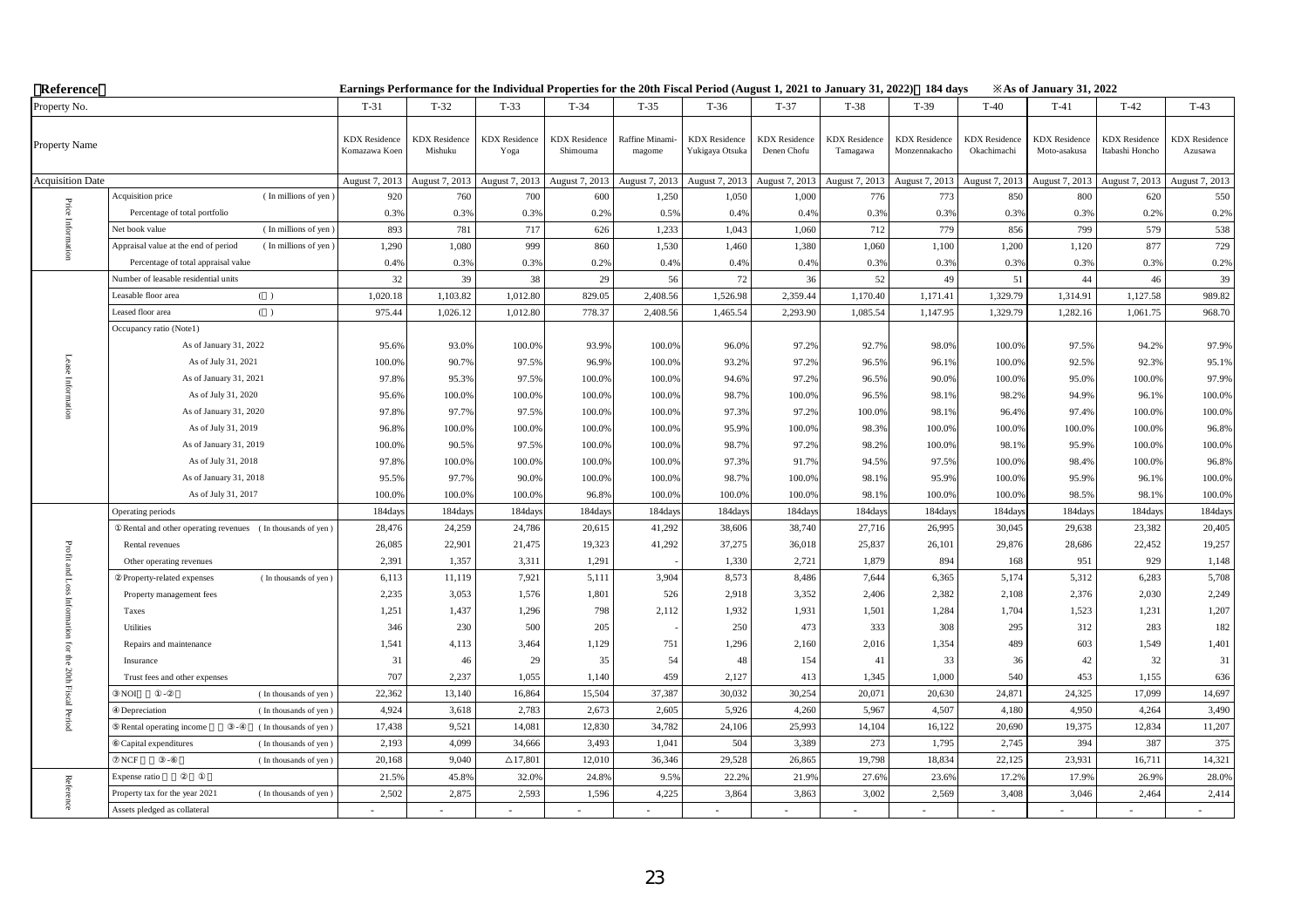| Reference                  |                                                               |                                        |                                      |                                 |                                   | Earnings Performance for the Individual Properties for the 20th Fiscal Period (August 1, 2021 to January 31, 2022) 184 days |                                                 |                                   |                                 |                                              |                               | $\angle$ As of January 31, 2022 |                                  |                                      |
|----------------------------|---------------------------------------------------------------|----------------------------------------|--------------------------------------|---------------------------------|-----------------------------------|-----------------------------------------------------------------------------------------------------------------------------|-------------------------------------------------|-----------------------------------|---------------------------------|----------------------------------------------|-------------------------------|---------------------------------|----------------------------------|--------------------------------------|
| Property No.               |                                                               | $T-45$                                 | $T-46$                               | $T-47$                          | $T-48$                            | $T-49$                                                                                                                      | $T-50$                                          | $T-51$                            | $T-52$                          | $T-53$                                       | $T-54$                        | $T-55$                          | $T-56$                           | $T-57$                               |
| Property Name              |                                                               | <b>KDX</b> Residence<br>Yokohama Kanna | <b>KDX</b> Residence<br>Miyamaedaira | <b>KDX</b> Residence<br>Machida | <b>KDX</b> Residence<br>Kinshicho | <b>KDX</b> Residence<br>Nihombashi<br>Hamacho                                                                               | <b>KDX</b> Residence<br>Nihombashi<br>Ningyocho | <b>KDX</b> Residence<br>Jiyugaoka | <b>KDX</b> Residence<br>Togoshi | <b>KDX</b> Residence<br>Shinagawa<br>Seaside | <b>KDX</b> Residence<br>Ojima | <b>KDX</b> Residence<br>Oyama   | <b>KDX</b> Residence<br>Hanzomon | <b>KDX</b> Residence<br>Akihabara II |
| <b>Acquisition Date</b>    |                                                               | August 7, 2013                         | August 7, 2013                       | August 7, 2013                  | March 28, 2014                    | August 7, 2014                                                                                                              | August 7, 2014                                  | August 7, 2014                    | August 7, 2014                  | August 7, 2014                               | August 7, 2014                |                                 | August 7, 2014 February 5, 2015  | February 5, 201:                     |
| Price                      | Acquisition price<br>(In millions of yen)                     | 800                                    | 999                                  | 1,800                           | 1,350                             | 996                                                                                                                         | 530                                             | 1,268                             | 3,745                           | 2,593                                        | 1,857                         | 2,679                           | 4,832                            | 850                                  |
|                            | Percentage of total portfolio                                 | 0.3%                                   | 0.4%                                 | 0.6%                            | 0.5%                              | 0.4%                                                                                                                        | 0.2%                                            | 0.5%                              | 1.3%                            | 0.9%                                         | 0.7%                          | 1.0%                            | 1.7%                             | 0.3%                                 |
|                            | (In millions of yen<br>Net book value                         | 750                                    | 991                                  | 1,721                           | 1.328                             | 1,029                                                                                                                       | 556                                             | 1,318                             | 3,680                           | 2,522                                        | 1,780                         | 2.560                           | 4.926                            | 853                                  |
|                            | Appraisal value at the end of period<br>(In millions of yen)  | 1,100                                  | 1,250                                | 2,350                           | 1,930                             | 1,480                                                                                                                       | 757                                             | 1,790                             | 5,290                           | 3,560                                        | 2,720                         | 3,660                           | 6,340                            | 1,200                                |
|                            | Percentage of total appraisal value                           | 0.3%                                   | 0.4%                                 | 0.7%                            | 0.6%                              | 0.4%                                                                                                                        | 0.2%                                            | 0.5%                              | 1.5%                            | 1.0%                                         | 0.8%                          | 1.1%                            | 1.8%                             | 0.3%                                 |
|                            | Number of leasable residential units                          | 72                                     | 40                                   | 52                              | 33                                | 28                                                                                                                          | 27                                              | 48                                | 144                             | 127                                          | 117                           | 145                             | 85                               | 52                                   |
|                            | Leasable floor area<br>( )                                    | 1,602.16                               | 2,448.27                             | 3,832.53                        | 2,024.81                          | 1,756.27                                                                                                                    | 877.14                                          | 1,637.00                          | 4,591.76                        | 3,314.75                                     | 2,372.67                      | 4,009.07                        | 4,854.23                         | 1,254.50                             |
|                            | Leased floor area<br>( )                                      | 1,468.64                               | 2,341.45                             | 3,683.89                        | 2,024.81                          | 1,651.37                                                                                                                    | 849.10                                          | 1,590.92                          | 4,486.29                        | 3,179.99                                     | 2,190.03                      | 3,810.69                        | 4,669.42                         | 1,254.50                             |
|                            | Occupancy ratio (Note1)                                       |                                        |                                      |                                 |                                   |                                                                                                                             |                                                 |                                   |                                 |                                              |                               |                                 |                                  |                                      |
|                            | As of January 31, 2022                                        | 91.7%                                  | 95.6%                                | 96.1%                           | 100.0%                            | 94.0%                                                                                                                       | 96.8%                                           | 97.2%                             | 97.7%                           | 95.9%                                        | 92.3%                         | 95.1%                           | 96.2%                            | 100.0%                               |
|                            | As of July 31, 2021                                           | 97.5%                                  | 100.0%                               | 98.1%                           | 100.0%                            | 94.0%                                                                                                                       | 96.8%                                           | 100.0%                            | 94.6%                           | 94.5%                                        | 94.9%                         | 98.6%                           | 96.3%                            | 100.0%                               |
|                            | As of January 31, 2021                                        | 91.8%                                  | 95.4%                                | 98.0%                           | 97.3%                             | 100.0%                                                                                                                      | 95.4%                                           | 96.5%                             | 94.9%                           | 89.4%                                        | 88.9%                         | 96.7%                           | 97.8%                            | 100.0%                               |
|                            | As of July 31, 2020                                           | 92.5%                                  | 100.0%                               | 86.8%                           | 100.0%                            | 100.0%                                                                                                                      | 100.0%                                          | 96.3%                             | 96.3%                           | 93.3%                                        | 93.2%                         | 97.9%                           | 98.6%                            | 100.0%                               |
|                            | As of January 31, 2020                                        | 98.6%                                  | 97.8%                                | 100.0%                          | 96.8%                             | 100.0%                                                                                                                      | 100.0%                                          | 93.4%                             | 100.0%                          | 99.1%                                        | 99.1%                         | 97.6%                           | 98.4%                            | 100.0%                               |
|                            | As of July 31, 2019                                           | 97.5%                                  | 95.5%                                | 100.0%                          | 93.7%                             | 100.0%                                                                                                                      | 100.0%                                          | 100.0%                            | 98.0%                           | 98.3%                                        | 97.4%                         | 97.0%                           | 98.3%                            | 100.0%                               |
|                            | As of January 31, 2019                                        | 98.8%                                  | 100.0%                               | 100.0%                          | 100.0%                            | 100.0%                                                                                                                      | 100.0%                                          | 93.6%                             | 99.3%                           | 97.1%                                        | 95.7%                         | 92.0%                           | 98.8%                            | 100.0%                               |
|                            | As of July 31, 2018                                           | 94.2%                                  | 94.7%                                | 100.0%                          | 96.9%                             | 100.0%                                                                                                                      | 100.0%                                          | 92.8%                             | 100.0%                          | 99.1%                                        | 95.7%                         | 98.1%                           | 97.3%                            | 100.0%                               |
|                            | As of January 31, 2018                                        | 97.0%                                  | 97.5%                                | 100.0%                          | 100.0%                            | 100.0%                                                                                                                      | 100.0%                                          | 97.7%                             | 96.7%                           | 97.1%                                        | 100.0%                        | 95.3%                           | 100.0%                           | 100.0%                               |
|                            | As of July 31, 2017                                           | 93.19                                  | 100.0%                               | 95.8%                           | 100.0%                            | 100.0%                                                                                                                      | 96.8%                                           | 97.9%                             | 98.9%                           | 98.6%                                        | 96.6%                         | 94.4%                           | 97.2%                            | 100.0%                               |
|                            | Operating periods                                             | 184days                                | 184days                              | 184days                         | 184days                           | 184days                                                                                                                     | 184days                                         | 184days                           | 184days                         | 184days                                      | 184days                       | 184days                         | 184days                          | 184days                              |
|                            | Rental and other operating revenues (In thousands of yen)     | 34,441                                 | 36,894                               | 64,380                          | 47,103                            | 34,447                                                                                                                      | 18,491                                          | 40,810                            | 122,392                         | 83,503                                       | 64,210                        | 91,116                          | 128,855                          | 24,840                               |
| Profit                     | Rental revenues                                               | 31,213                                 | 34,766                               | 57,946                          | 39,522                            | 33,248                                                                                                                      | 18,378                                          | 39,252                            | 115,108                         | 78,652                                       | 59,698                        | 84,250                          | 119,991                          | 24,840                               |
|                            | Other operating revenues                                      | 3,228                                  | 2,127                                | 6,434                           | 7,581                             | 1,199                                                                                                                       | 112                                             | 1,558                             | 7,283                           | 4,850                                        | 4,511                         | 6,865                           | 8,863                            |                                      |
| and Loss                   | (In thousands of yen)<br>Property-related expenses            | 7,825                                  | 6,583                                | 17,438                          | 14,416                            | 5,144                                                                                                                       | 4,715                                           | 6,306                             | 24,201                          | 19,907                                       | 11,630                        | 16,675                          | 22,392                           | 25,011                               |
| inform                     | Property management fees                                      | 3,395                                  | 2,314                                | 4,579                           | 2,981                             | 1,966                                                                                                                       | 1,567                                           | 2,675                             | 7,110                           | 5,372                                        | 4,341                         | 4,555                           | 6,308                            | 3,366                                |
|                            | Taxes                                                         | 1,654                                  | 2,078                                | 3,553                           | 2,283                             | 1,599                                                                                                                       | 1,005                                           | 1,947                             | 5,604                           | 4,767                                        | 2,696                         | 4,779                           | 7,121                            | 1,692                                |
| $\overline{a}$             | Utilities                                                     | 594                                    | 404                                  | 733                             | 464                               | 304                                                                                                                         | 259                                             | 332                               | 873                             | 842                                          | 585                           | 747                             | 1,157                            |                                      |
|                            | Repairs and maintenance                                       | 1,453                                  | 1,311                                | 6,771                           | 7,385                             | 383                                                                                                                         | 785                                             | 629                               | 5,432                           | 4,679                                        | 1,791                         | 4,413                           | 4,152                            | 19,555                               |
|                            | Insurance                                                     | 55                                     | 70<br>403                            | 122                             | 81                                | 48                                                                                                                          | 27                                              | 45                                | 210                             | 162                                          | 84                            | 134<br>2,045                    | 183                              | 37                                   |
| for the 20th Fiscal Period | Trust fees and other expenses<br>NOI<br>(In thousands of yen) | 671<br>26,615                          | 30,310                               | 1,676<br>46,941                 | 1,220<br>32,687                   | 841<br>29,303                                                                                                               | 1,069<br>13,775                                 | 676<br>34,504                     | 4,969<br>98,191                 | 4,083<br>63,596                              | 2,130<br>52,579               | 74,440                          | 3,468<br>106,463                 | 359<br>$\triangle$ 171               |
|                            | Depreciation<br>(In thousands of yen)                         | 6,145                                  | 5,265                                | 15,414                          | 7,296                             | 4,839                                                                                                                       | 2,291                                           | 4,671                             | 18,280                          | 13,133                                       | 11,204                        | 16,752                          | 15,632                           | 2,684                                |
|                            | Rental operating income<br>(In thousands of yen)              | 20,470                                 |                                      | 31,527                          | 25,390                            | 24,464                                                                                                                      | 11,484                                          | 29,832                            | 79,910                          | 50,462                                       | 41,375                        | 57,687                          | 90,830                           | $\triangle$ 2,855                    |
|                            | Capital expenditures<br>(In thousands of yen)                 |                                        | 25,044<br>926                        | 78,531                          | 15,138                            | 885                                                                                                                         | 6,557                                           | 1,138                             | 2,027                           | 1,869                                        | 515                           | 442                             | 19,955                           |                                      |
|                            | NCF<br>(In thousands of yen)                                  | 26,615                                 | 29,384                               | $\Delta$ 31,589                 | 17,548                            | 28,417                                                                                                                      | 7,218                                           | 33,365                            | 96,163                          | 61,726                                       | 52,064                        | 73,998                          | 86,507                           | $\triangle$ 171                      |
|                            | Expense ratio                                                 | 22.7%                                  | 17.8%                                | 27.1%                           | 30.6%                             | 14.9%                                                                                                                       | 25.5%                                           | 15.5%                             | 19.89                           | 23.8%                                        | 18.1%                         | 18.3%                           | 17.4%                            | 100.7%                               |
| Reference                  | Property tax for the year 2021<br>(In thousands of yen)       | 3,309                                  | 4,157                                | 7,051                           | 4,566                             | 3,199                                                                                                                       | 2,011                                           | 3,895                             | 11,209                          | 9,475                                        | 5,393                         | 9,558                           | 14,242                           | 3,348                                |
|                            | Assets pledged as collateral                                  |                                        |                                      |                                 |                                   |                                                                                                                             |                                                 |                                   |                                 |                                              |                               |                                 |                                  |                                      |
|                            |                                                               |                                        |                                      |                                 |                                   |                                                                                                                             |                                                 |                                   |                                 |                                              |                               |                                 |                                  |                                      |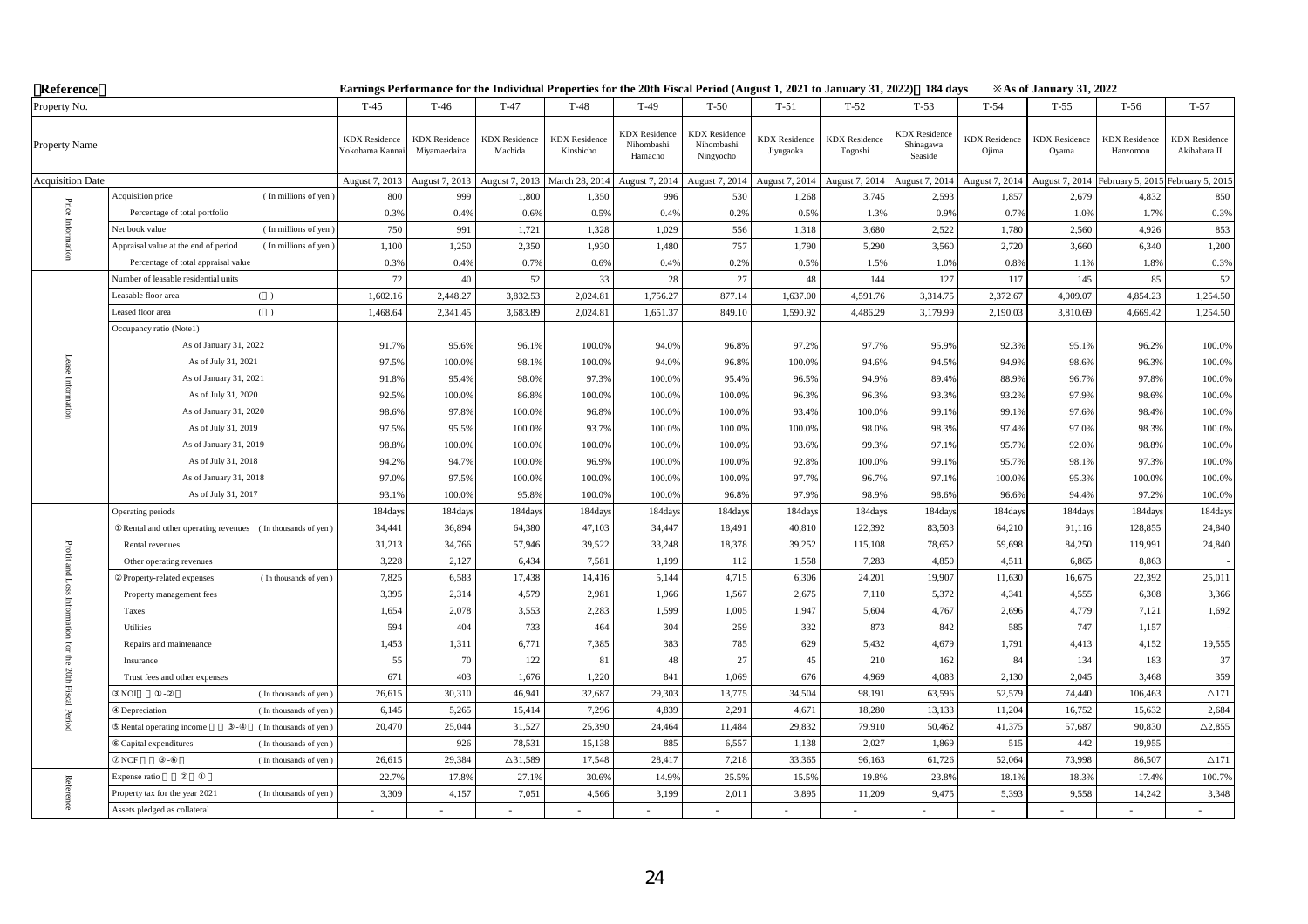| Reference                         |                                                              |                                         |                                                    |                               |                                   | Earnings Performance for the Individual Properties for the 20th Fiscal Period (August 1, 2021 to January 31, 2022) 184 days |                                   |                                                    |                                          |                                 |                               | $\angle$ As of January 31, 2022     |                                      |                                     |
|-----------------------------------|--------------------------------------------------------------|-----------------------------------------|----------------------------------------------------|-------------------------------|-----------------------------------|-----------------------------------------------------------------------------------------------------------------------------|-----------------------------------|----------------------------------------------------|------------------------------------------|---------------------------------|-------------------------------|-------------------------------------|--------------------------------------|-------------------------------------|
| Property No.                      |                                                              | $T-58$                                  | $T-59$                                             | $T-60$                        | $T-61$                            | $T-62$                                                                                                                      | $T-63$                            | $T-64$                                             | $T-65$                                   | T-66                            | $T-67$                        | $T-68$                              | $T-69$                               | $T-70$                              |
| Property Name                     |                                                              | <b>KDX</b> Residence<br>Kagurazaka Dori | <b>KDX</b> Residence<br>Sendagi                    | <b>KDX</b> Residence<br>Seijo | <b>KDX</b> Residence<br>Akihabara | <b>KDX</b> Residence<br>Iriya                                                                                               | <b>KDX</b> Residence<br>Tachikawa | <b>KDX</b> Residence<br>Tsurumi                    | <b>KDX</b> Residence<br>Morishita Chitos | <b>KDX</b> Residence<br>Akasaka | <b>KDX</b> Residence<br>Kanda | <b>KDX</b> Residence<br>Ebisu       | <b>KDX</b> Residence<br>Nishi-magome | <b>KDX</b> Residence<br>Nishi-azabu |
| <b>Acquisition Date</b>           |                                                              |                                         | February 5, 2015 February 5, 2015 February 5, 2015 |                               | February 5, 2015                  |                                                                                                                             |                                   | February 5, 2015 February 5, 2015 February 5, 2015 | June 1, 2015                             | September 30, 2015              |                               | September 30, 2015 October 30, 2015 | August 30, 2016                      | August 1, 2016                      |
|                                   | (In millions of yen)<br>Acquisition price                    | 1,360                                   | 2,200                                              | 1,400                         | 1,250                             | 1,062                                                                                                                       | 3,026                             | 1,050                                              | 1,100                                    | 1,150                           | 700                           | 2,845                               | 1,130                                | 1,224                               |
| Price                             | Percentage of total portfolio                                | 0.5%                                    | 0.8%                                               | 0.5%                          | 0.5%                              | 0.4%                                                                                                                        | 1.1%                              | 0.4%                                               | 0.4%                                     | 0.4%                            | 0.3%                          | 1.0%                                | 0.4%                                 | 0.4%                                |
|                                   | (In millions of yen)<br>Net book value                       | 1,364                                   | 2,315                                              | 1,446                         | 1,227                             | 1,035                                                                                                                       | 2,977                             | 1,145                                              | 1,083                                    | 1,171                           | 704                           | 2,885                               | 1,145                                | 1,229                               |
|                                   | Appraisal value at the end of period<br>(In millions of yen) | 2,390                                   | 2,700                                              | 1,760                         | 1,750                             | 1,530                                                                                                                       | 3,980                             | 1,640                                              | 1,470                                    | 2,130                           | 1,260                         | 4,980                               | 1,390                                | 1,870                               |
|                                   | Percentage of total appraisal value                          | 0.7%                                    | 0.8%                                               | 0.5%                          | 0.5%                              | 0.4%                                                                                                                        | 1.2%                              | 0.5%                                               | 0.4%                                     | 0.6%                            | 0.4%                          | 1.4%                                | 0.4%                                 | 0.5%                                |
|                                   | Number of leasable residential units                         | 70                                      | 40                                                 | 38                            | 32                                | 57                                                                                                                          | 174                               | 59                                                 | 65                                       | 28                              | 30                            | 65                                  | 47                                   | 33                                  |
|                                   | Leasable floor area<br>( )                                   | 1,809.84                                | 3,159.89                                           | 2,198.56                      | 1,929.61                          | 1,899.29                                                                                                                    | 4,314.87                          | 3,499.84                                           | 1,614.28                                 | 1,180.71                        | 1,031.09                      | 2,659.66                            | 1,297.27                             | 1,357.88                            |
|                                   | Leased floor area<br>( )                                     | 1,707.71                                | 3,159.89                                           | 2,198.56                      | 1,882.40                          | 1,844.03                                                                                                                    | 4,020.72                          | 3,499.84                                           | 1,508.22                                 | 1,180.71                        | 979.37                        | 2,573.67                            | 1,181.26                             | 1,274.84                            |
|                                   | Occupancy ratio (Note1)                                      |                                         |                                                    |                               |                                   |                                                                                                                             |                                   |                                                    |                                          |                                 |                               |                                     |                                      |                                     |
|                                   | As of January 31, 2022                                       | 94.4%                                   | 100.0%                                             | 100.0%                        | 97.6%                             | 97.1%                                                                                                                       | 93.2%                             | 100.0%                                             | 93.4%                                    | 100.0%                          | 95.0%                         | 96.8%                               | 91.1%                                | 93.9%                               |
|                                   | As of July 31, 2021                                          | 100.0%                                  | 100.0%                                             | 100.0%                        | 97.6%                             | 97.3%                                                                                                                       | 96.0%                             | 100.0%                                             | 92.2%                                    | 93.1%                           | 93.9%                         | 97.2%                               | 89.1%                                | 91.3%                               |
|                                   | As of January 31, 2021                                       | 92.5%                                   | 100.0%                                             | 94.6%                         | 90.9%                             | 94.5%                                                                                                                       | 91.4%                             | 100.0%                                             | 98.7%                                    | 100.0%                          | 95.0%                         | 90.4%                               | 93.0%                                | 86.0%                               |
|                                   | As of July 31, 2020                                          | 93.7%                                   | 98.2%                                              | 96.8%                         | 96.9%                             | 95.9%                                                                                                                       | 93.0%                             | 100.0%                                             | 100.0%                                   | 85.9%                           | 100.0%                        | 91.4%                               | 96.9%                                | 91.7%                               |
|                                   | As of January 31, 2020                                       | 98.6%                                   | 96.1%                                              | 100.0%                        | 100.0%                            | 100.0%                                                                                                                      | 92.5%                             | 100.0%                                             | 96.8%                                    | 100.0%                          | 94.9%                         | 95.7%                               | 96.1%                                | 96.9%                               |
|                                   | As of July 31, 2019                                          | 98.6%                                   | 95.1%                                              | 95.5%                         | 91.0%                             | 100.0%                                                                                                                      | 99.4%                             | 98.4%                                              | 98.1%                                    | 100.0%                          | 100.0%                        | 97.3%                               | 98.1%                                | 94.3%                               |
|                                   | As of January 31, 2019                                       | 100.0%                                  | 97.8%                                              | 100.0%                        | 95.2%                             | 100.0%                                                                                                                      | 94.3%                             | 98.4%                                              | 96.2%                                    | 96.4%                           | 96.9%                         | 99.0%                               | 89.1%                                | 100.0%                              |
|                                   | As of July 31, 2018                                          | 95.8%                                   | 100.0%                                             | 93.2%                         | 90.9%                             | 100.0%                                                                                                                      | 95.4%                             | 98.4%                                              | 98.7%                                    | 100.0%                          | 100.0%                        | 100.0%                              | 100.0%                               | 96.9%                               |
|                                   | As of January 31, 2018                                       | 100.0%                                  | 100.0%                                             | 97.5%                         | 97.0%                             | 98.6%                                                                                                                       | 92.6%                             | 100.0%                                             | 97.4%                                    | 96.6%                           | 100.0%                        | 100.0%                              | 96.1%                                | 97.3%                               |
|                                   | As of July 31, 2017                                          | 100.0%                                  | 100.0%                                             | 97.5%                         | 100.0%                            | 100.0%                                                                                                                      | 98.8%                             | 100.0%                                             | 96.8%                                    | 96.4%                           | 100.0%                        | 92.1%                               | 91.1%                                | 96.9%                               |
|                                   | Operating periods                                            | 184day                                  | 184days                                            | 184days                       | 184days                           | 184days                                                                                                                     | 184days                           | 184days                                            | 184day                                   | 184days                         | 184days                       | 184days                             | 184days                              | 184days                             |
|                                   | Rental and other operating revenues (In thousands of yen)    | 51,136                                  | 68,126                                             | 44,699                        | 41,806                            | 38,244                                                                                                                      | 98,791                            | 55,184                                             | 37,139                                   | 41,137                          | 28,922                        | 96,486                              | 29,617                               | 37,743                              |
| Profit                            | Rental revenues                                              | 48,648                                  | 63,361                                             | 38,472                        | 38,563                            | 36,325                                                                                                                      | 88,474                            | 49,632                                             | 35,135                                   | 40,103                          | 27,960                        | 90,860                              | 28,279                               | 35,951                              |
|                                   | Other operating revenues                                     | 2,487                                   | 4,765                                              | 6,227                         | 3,243                             | 1,918                                                                                                                       | 10,317                            | 5,552                                              | 2,003                                    | 1,034                           | 962                           | 5,626                               | 1,337                                | 1,791                               |
| Loss                              | Property-related expenses<br>(In thousands of yen)           | 10,291                                  | 9,367                                              | 7,454                         | 8,160                             | 9,996                                                                                                                       | 15,519                            | 7,888                                              | 8,214                                    | 6,152                           | 4,996                         | 16,142                              | 7,713                                | 10,178                              |
|                                   | Property management fees                                     | 2,776                                   | 3,105                                              | 3,083                         | 2,596                             | 3,110                                                                                                                       | 6,744                             | 3,234                                              | 2,736                                    | 2,322                           | 1,715                         | 4,434                               | 2,784                                | 2,453                               |
| Inform                            | Taxes                                                        | 2,421                                   | 3,040                                              | 2,830                         | 2,106                             | 1,961                                                                                                                       | 4,017                             | 2,548                                              | 1,929                                    | 2,034                           | 1,793                         | 4,251                               | 1,585                                | 2,600                               |
|                                   | Utilities                                                    | 526                                     | 2,637                                              | 430                           | 394                               | 393                                                                                                                         | 735                               | 599                                                | 345                                      | 248                             | 426                           | 1.067                               | 176                                  | 538                                 |
| ior                               | Repairs and maintenance                                      | 2,904                                   | 83                                                 | 283                           | 2,184                             | 2,639                                                                                                                       | 2,463                             | 765                                                | 1,553                                    | 519                             | 152                           | 1,339                               | 1,182                                | 1,480                               |
| $\mathop{\mathbb{B}^{}}\nolimits$ | Insurance                                                    | 64                                      | 116                                                | 85                            | 64                                | 63                                                                                                                          | 167                               | 115                                                | 49                                       | 42                              | 38                            | 98                                  | 40                                   | 48                                  |
| 20th Fiscal                       | Trust fees and other expenses                                | 1,598                                   | 382                                                | 740                           | 812                               | 1,828                                                                                                                       | 1,390                             | 625                                                | 1,600                                    | 984                             | 870                           | 4,948                               | 1,944                                | 3,057                               |
|                                   | NOI<br>(In thousands of yen)<br>$\sim$                       | 40,844                                  | 58,759                                             | 37,245                        | 33,646                            | 28,247                                                                                                                      | 83,272                            | 47,296                                             | 28,924                                   | 34,985                          | 23,926                        | 80,344                              | 21,903                               | 27,565                              |
| $\mathbf{P}^{\mathbf{c}}$         | Depreciation<br>(In thousands of yen)                        | 3,755                                   | 8,928                                              | 5,169                         | 6,860                             | 6,279                                                                                                                       | 22,166                            | 6,657                                              | 5,778                                    | 4,209                           | 3,692                         | 11,287                              | 4,887                                | 4,529                               |
|                                   | Rental operating income<br>(In thousands of yen)             | 37,089                                  | 49,830                                             | 32,075                        | 26,786                            | 21,967                                                                                                                      | 61,105                            | 40,638                                             | 23,146                                   | 30,775                          | 20,234                        | 69,057                              | 17,015                               | 23,035                              |
|                                   | Capital expenditures<br>(In thousands of yen)                | 1,006                                   | 277                                                | 124                           | 2,586                             | 259                                                                                                                         | 390                               | 741                                                | 2,370                                    | 220                             |                               | 151                                 | 401                                  | 2,274                               |
|                                   | $_{\rm NCF}$<br>(In thousands of yen)                        | 39,838                                  | 58,481                                             | 37,120                        | 31,059                            | 27,988                                                                                                                      | 82,881                            | 46,554                                             | 26,554                                   | 34,764                          | 23,926                        | 80,192                              | 21,502                               | 25,291                              |
|                                   | Expense ratio                                                | 20.19                                   | 13.7%                                              | 16.7%                         | 19.5%                             | 26.1%                                                                                                                       | 15.7%                             | 14.3%                                              | 22.19                                    | 15.0%                           | 17.3%                         | 16.7%                               | 26.0%                                | 27.0%                               |
| Reference                         | Property tax for the year 2021<br>(In thousands of yen)      | 4,842                                   | 6,080                                              | 5,661                         | 4,213                             | 3,922                                                                                                                       | 8,035                             | 5,096                                              | 3,858                                    | 4,069                           | 3,587                         | 8,503                               | 3,170                                | 5,200                               |
|                                   | Assets pledged as collateral                                 |                                         |                                                    |                               |                                   |                                                                                                                             |                                   |                                                    |                                          |                                 |                               |                                     |                                      |                                     |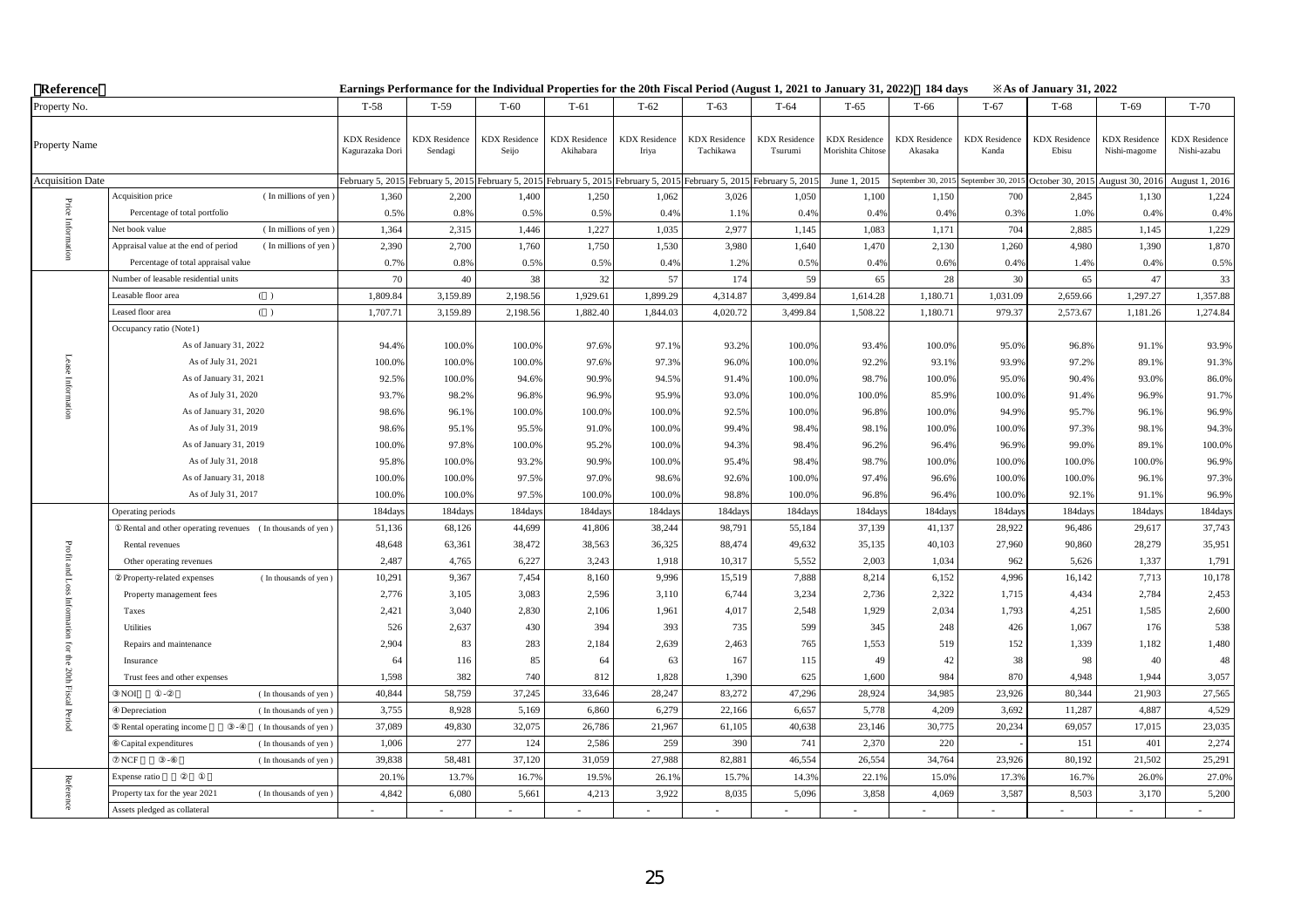| Reference               |                                                              |                                         |                                             |                                        |                                      | Earnings Performance for the Individual Properties for the 20th Fiscal Period (August 1, 2021 to January 31, 2022) 184 days |                                     |                                 |                                  |                                 |                                 | <b>Example 31, 2022</b> X As of January 31, 2022 |                                  |                                         |
|-------------------------|--------------------------------------------------------------|-----------------------------------------|---------------------------------------------|----------------------------------------|--------------------------------------|-----------------------------------------------------------------------------------------------------------------------------|-------------------------------------|---------------------------------|----------------------------------|---------------------------------|---------------------------------|--------------------------------------------------|----------------------------------|-----------------------------------------|
| Property No.            |                                                              | $T-71$                                  | $T-72$                                      | $T-73$                                 | $T-74$                               | $T-75$                                                                                                                      | $T-76$                              | $T-77$                          | $T-78$                           | $T-79$                          | $T-80$                          | $T-81$                                           | $T-82$                           | $T-83$                                  |
| Property Name           |                                                              | <b>KDX</b> Residence<br>Azabu Sendaizak | <b>KDX</b> Residence<br>Waseda<br>Tsurumaki | <b>KDX</b> Residence<br>Bunkyo Yushima | <b>KDX</b> Residence<br>Kamishakujii | <b>KDX</b> Residence<br>Shin-otsuka                                                                                         | <b>KDX</b> Residence<br>Sakurajosui | <b>KDX</b> Residence<br>Ryogoku | <b>KDX</b> Residence<br>Toyosu   | <b>KDX</b> Residence<br>Asagaya | <b>KDX</b> Residence<br>Hiyoshi | <b>KDX</b> Residence<br>Kamikitazawa             | <b>KDX</b> Residence<br>Kaminoge | <b>KDX</b> Residence<br>Higashi-Asakusa |
| <b>Acquisition Date</b> |                                                              | August 1, 2016                          | August 1, 2016                              | August 1, 2016                         | August 1, 2016                       | November 1, 2016                                                                                                            | November 1, 2016                    |                                 | November 1, 2016 August 22, 2017 | August 2, 2018                  | August 2, 2018                  | February 1, 2019                                 | February 1, 2019                 | February 21, 2019                       |
|                         | Acquisition price<br>(In millions of yen)                    | 792                                     | 561                                         | 695                                    | 648                                  | 764                                                                                                                         | 894                                 | 842                             | 7,500                            | 1,930                           | 2,635                           | 1,360                                            | 1,111                            | 687                                     |
| $\rm Price$             | Percentage of total portfolio                                | 0.3%                                    | 0.2%                                        | 0.3%                                   | 0.2%                                 | 0.3%                                                                                                                        | 0.3%                                | 0.3%                            | 2.7%                             | 0.7%                            | 0.99                            | 0.5%                                             | 0.4%                             | 0.2%                                    |
|                         | (In millions of yen)<br>Net book value                       | 797                                     | 552                                         | 690                                    | 642                                  | 758                                                                                                                         | 886                                 | 833                             | 7,594                            | 1,967                           | 2,674                           | 1,394                                            | 1,127                            | 699                                     |
|                         | Appraisal value at the end of period<br>(In millions of yen) | 1,230                                   | 888                                         | 1,020                                  | 888                                  | 1,190                                                                                                                       | 1,270                               | 1,310                           | 7,910                            | 2,400                           | 2,880                           | 1,540                                            | 1,350                            | 790                                     |
|                         | Percentage of total appraisal value                          | 0.49                                    | 0.3%                                        | 0.3%                                   | 0.3%                                 | 0.3%                                                                                                                        | 0.4%                                | 0.4%                            | 2.3%                             | 0.7%                            | 0.8%                            | 0.4%                                             | 0.4%                             | 0.2%                                    |
|                         | Number of leasable residential units                         | 30                                      | 39                                          | 38                                     | 47                                   | 40                                                                                                                          | 43                                  | 36                              | 242                              | 44                              | 92                              | 39                                               | 34                               | 36                                      |
|                         | Leasable floor area<br>( )                                   | 878.50                                  | 808.54                                      | 939.89                                 | 1,032.18                             | 872.00                                                                                                                      | 1,227.16                            | 1,190.53                        | 6,811.38                         | 1,996.08                        | 6,131.93                        | 1,971.07                                         | 1,224.87                         | 1,013.40                                |
|                         | $($ )<br>Leased floor area                                   | 853.45                                  | 808.54                                      | 899.09                                 | 989.09                               | 872.00                                                                                                                      | 1,184.81                            | 1,190.53                        | 6,811.38                         | 1,872.28                        | 5,911.73                        | 1,971.07                                         | 1,224.87                         | 911.94                                  |
|                         | Occupancy ratio (Note1)                                      |                                         |                                             |                                        |                                      |                                                                                                                             |                                     |                                 |                                  |                                 |                                 |                                                  |                                  |                                         |
|                         | As of January 31, 2022                                       | 97.1%                                   | 100.0%                                      | 95.7%                                  | 95.8%                                | 100.0%                                                                                                                      | 96.5%                               | 100.0%                          | 100.0%                           | 93.8%                           | 96.4%                           | 100.0%                                           | 100.0%                           | 90.0%                                   |
|                         | As of July 31, 2021                                          | 97.1%                                   | 95.2%                                       | 95.6%                                  | 93.7%                                | 100.0%                                                                                                                      | 95.9%                               | 85.8%                           | 100.0%                           | 100.0%                          | 98.1%                           | 100.0%                                           | 100.0%                           | 95.1%                                   |
|                         | As of January 31, 2021                                       | 87.3%                                   | 100.0%                                      | 100.0%                                 | 93.5%                                | 100.0%                                                                                                                      | 88.3%                               | 91.4%                           | 100.0%                           | 100.0%                          | 99.0%                           | 97.4%                                            | 100.0%                           | 100.0%                                  |
|                         | As of July 31, 2020                                          | 100.0%                                  | 95.2%                                       | 100.0%                                 | 100.0%                               | 100.0%                                                                                                                      | 93.8%                               | 93.6%                           | 100.0%                           | 98.2%                           | 97.9%                           | 92.3%                                            | 100.0%                           | 100.0%                                  |
|                         | As of January 31, 2020                                       | 100.0%                                  | 100.0%                                      | 100.0%                                 | 100.0%                               | 100.0%                                                                                                                      | 100.0%                              | 100.0%                          | 100.0%                           | 97.7%                           | 96.6%                           | 97.4%                                            | 100.0%                           | 97.5%                                   |
|                         | As of July 31, 2019                                          | 100.0%                                  | 97.6%                                       | 100.0%                                 | 97.7%                                | 100.0%                                                                                                                      | 95.9%                               | 100.0%                          | 100.0%                           | 97.8%                           | 97.2%                           | 92.3%                                            | 100.0%                           | 96.2%                                   |
|                         | As of January 31, 2019                                       | 100.0%                                  | 100.0%                                      | 100.0%                                 | 97.8%                                | 100.0%                                                                                                                      | 93.0%                               | 100.0%                          | 100.0%                           | 100.0%                          | 93.6%                           |                                                  |                                  |                                         |
|                         | As of July 31, 2018                                          | 96.2%                                   | 97.6%                                       | 97.8%                                  | 97.9%                                | 100.0%                                                                                                                      | 100.0%                              | 100.0%                          | 100.0%                           |                                 |                                 |                                                  |                                  |                                         |
|                         | As of January 31, 2018                                       | 100.0%                                  | 100.0%                                      | 100.0%                                 | 93.8%                                | 100.0%                                                                                                                      | 85.5%                               | 93.4%                           | 100.0%                           |                                 |                                 |                                                  |                                  |                                         |
|                         | As of July 31, 2017                                          | 94.09                                   | 92.4%                                       | 97.8%                                  | 95.7%                                | 100.0%                                                                                                                      | 100.0%                              | 97.9%                           |                                  |                                 |                                 |                                                  |                                  |                                         |
|                         | Operating periods                                            | 184day                                  | 184day                                      | 184days                                | 184day                               | 184day                                                                                                                      | 184days                             | 184days                         | 184day                           | 184days                         | 184days                         | 184day                                           | 184days                          | 184days                                 |
|                         | Rental and other operating revenues (In thousands of yen)    | 27,219                                  | 21,670                                      | 25,213                                 | 22,777                               | 25,080                                                                                                                      | 28,756                              | 28,331                          | 182,126                          | 51,336                          | 79,035                          | 38,643                                           | 26,180                           | 18,765                                  |
| Profit                  | Rental revenues                                              | 25,391                                  | 20,655                                      | 23,987                                 | 21,268                               | 24,720                                                                                                                      | 28,238                              | 26,559                          | 177,418                          | 47,493                          | 71,778                          | 35,640                                           | 26,130                           | 18,387                                  |
|                         | Other operating revenues                                     | 1,828                                   | 1,014                                       | 1,225                                  | 1,508                                | 360                                                                                                                         | 517                                 | 1,771                           | 4,708                            | 3,842                           | 7,257                           | 3,003                                            | 50                               | 378                                     |
| and Loss Inform         | (In thousands of yen)<br>Property-related expenses           | 7,662                                   | 5,847                                       | 5,564                                  | 5,748                                | 1,769                                                                                                                       | 5,514                               | 6,742                           | 16,244                           | 7,332                           | 15,999                          | 6,002                                            | 3,622                            | 4,457                                   |
|                         | Property management fees                                     | 2,918                                   | 2,353                                       | 1,683                                  | 1,871                                | 240                                                                                                                         | 2,498                               | 2,876                           | 3,755                            | 2,682                           | 4,199                           | 2,271                                            | 1,459                            | 1,634                                   |
|                         | Taxes                                                        | 1,649                                   | 996                                         | 1,196                                  | 1,644                                | 1,202                                                                                                                       | 1,438                               | 1,193                           | 9,297                            | 1,992                           | 4,533                           | 1,951                                            | 1,516                            | 1,175                                   |
| ig.                     | Utilities                                                    | 375                                     | 239                                         | 360                                    | 356                                  |                                                                                                                             | 303                                 | 327                             | 1,247                            | 454                             | 893                             | 372                                              | 169                              | 349                                     |
|                         | Repairs and maintenance                                      | 1,196                                   | 774                                         | 1,283                                  | 733                                  | 8                                                                                                                           | 524                                 | 597                             | 690                              | 1,388                           | 4,945                           | 621                                              | 51                               | 866                                     |
|                         | Insurance                                                    | 31                                      | 28                                          | 31                                     | 34                                   | 27                                                                                                                          | 40                                  | 38                              | 230                              | 63                              | 163                             | 56                                               | 33                               | 29                                      |
|                         | Trust fees and other expenses                                | 1,490                                   | 1,454                                       | 1,008                                  | 1,107                                | 291                                                                                                                         | 709                                 | 1,707                           | 1,022                            | 751                             | 1,263                           | 729                                              | 392                              | 402                                     |
| for the 20th Fiscal     | NOI<br>(In thousands of yen)<br>$\sim$                       | 19,557                                  | 15,823                                      | 19,648                                 | 17,028                               | 23,310                                                                                                                      | 23,241                              | 21,589                          | 165,882                          | 44,003                          | 63,036                          | 32,641                                           | 22,557                           | 14,307                                  |
| Period                  | Depreciation<br>(In thousands of yen)                        | 3,000                                   | 2,993                                       | 3,210                                  | 4,181                                | 3,433                                                                                                                       | 4,118                               | 4,392                           | 28,304                           | 4,127                           | 10,226                          | 2,773                                            | 2,721                            | 2,477                                   |
|                         | (In thousands of yen)<br>Rental operating income             | 16,556                                  | 12,830                                      | 16,438                                 | 12,846                               | 19,876                                                                                                                      | 19,122                              | 17,196                          | 137,577                          | 39,876                          | 52,810                          | 29,868                                           | 19,836                           | 11,830                                  |
|                         | Capital expenditures<br>(In thousands of yen)                | 1,812                                   | 225                                         | 2,423                                  | 596                                  |                                                                                                                             | 238                                 |                                 | 368                              | 10,274                          | 6,395                           | 2,394                                            |                                  | 414                                     |
|                         | $_{\rm NCF}$<br>(In thousands of yen)                        | 17,744                                  | 15,597                                      | 17,224                                 | 16,431                               | 23,310                                                                                                                      | 23,003                              | 21,589                          | 165,513                          | 33,729                          | 56,640                          | 30,246                                           | 22,557                           | 13,893                                  |
|                         | Expense ratio                                                | 28.29                                   | 27.0%                                       | 22.1%                                  | 25.2%                                | 7.1%                                                                                                                        | 19.2%                               | 23.8%                           | 8.9%                             | 14.3%                           | 20.29                           | 15.5%                                            | 13.8%                            | 23.8%                                   |
| Reference               | Property tax for the year 2021<br>(In thousands of yen)      | 3,299                                   | 1,992                                       | 2,393                                  | 3,288                                | 2,405                                                                                                                       | 2,877                               | 2,387                           | 18,595                           | 3,985                           | 9,067                           | 3,903                                            | 3,032                            | 2,350                                   |
|                         | Assets pledged as collateral                                 |                                         |                                             |                                        |                                      |                                                                                                                             |                                     |                                 |                                  |                                 |                                 |                                                  |                                  |                                         |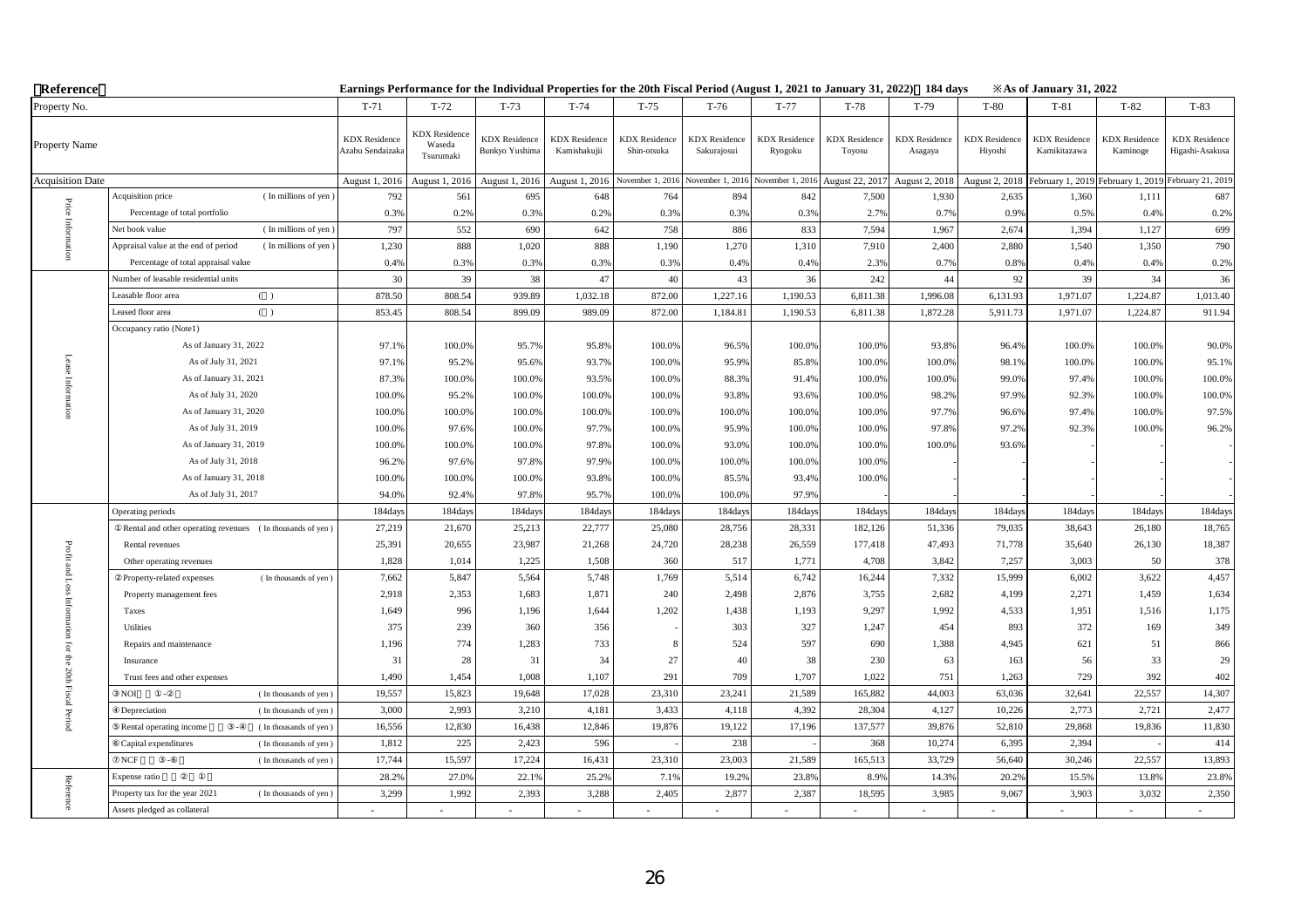| Reference                   |                                                              |                                         | Earnings Performance for the Individual Properties for the 20th Fiscal Period (August 1, 2021 to January 31, 2022) 184 days |                                    |                                        |                                       |                                   |                                |                                  |                                  |                                    | $\angle$ As of January 31, 2022      |                                   |                                        |
|-----------------------------|--------------------------------------------------------------|-----------------------------------------|-----------------------------------------------------------------------------------------------------------------------------|------------------------------------|----------------------------------------|---------------------------------------|-----------------------------------|--------------------------------|----------------------------------|----------------------------------|------------------------------------|--------------------------------------|-----------------------------------|----------------------------------------|
| Property No.                |                                                              | $T-84$                                  | $T-85$                                                                                                                      | $T-86$                             | $T-87$                                 | $T-88$                                | T-89                              | $T-90$                         | $T-91$                           | $T-92$                           | $T-93$                             | $T-94$                               | $T-95$                            | T-96                                   |
| Property Name               |                                                              | <b>KDX</b> Residence<br>Nishi-Funabashi | <b>KDX</b> Residence<br>Hatagaya                                                                                            | <b>KDX</b> Residence<br>Asagaya II | <b>KDX</b> Residence<br>Gakugeidaigaku | <b>KDX</b> Residence<br>Kamata-minami | <b>KDX</b> Residence<br>Kichijoji | <b>KDX</b> Residence<br>Mitaka | <b>KDX</b> Residence<br>Nakanobu | <b>KDX</b> Residence<br>Ichikawa | <b>KDX</b> Residence<br>Hatchobori | <b>KDX</b> Residence<br>Nakaitabashi | <b>KDX</b> Residence<br>Shonandai | <b>KDX</b> Residence<br>Ikebukuro West |
| <b>Acquisition Date</b>     |                                                              |                                         | September 17, 2019 February 27, 2020                                                                                        | October 29, 2019 February 27, 2020 |                                        | March 2, 2020                         | March 13, 2020                    | June 30, 2020                  | August 3, 2020                   | September 24, 2020               | September 30, 202                  | September 30, 2020                   | November 2, 2020                  | January 29, 2021                       |
|                             | Acquisition price<br>(In millions of yen)                    | 975                                     | 2,500                                                                                                                       | 939                                | 750                                    | 1,918                                 | 621                               | 2,530                          | 830                              | 840                              | 3,000                              | 1,736                                | 1,500                             | 2,237                                  |
|                             | Percentage of total portfolio                                | 0.4%                                    | 0.9%                                                                                                                        | 0.3%                               | 0.3%                                   | 0.7%                                  | 0.2%                              | 0.9%                           | 0.3%                             | 0.3%                             | 1.19                               | 0.6%                                 | 0.5%                              | 0.8%                                   |
| Price Inforn                | (In millions of yen<br>Net book value                        | 1,010                                   | 2,623                                                                                                                       | 975                                | 772                                    | 1,962                                 | 653                               | 2,679                          | 848                              | 877                              | 3,211                              | 1.854                                | 1,559                             | 2,347                                  |
|                             | Appraisal value at the end of period<br>(In millions of yen) | 1,100                                   | 2,840                                                                                                                       | 1,040                              | 829                                    | 2,260                                 | 650                               | 3,040                          | 910                              | 916                              | 3,590                              | 1,930                                | 1,640                             | 2,570                                  |
|                             | Percentage of total appraisal value                          | 0.3%                                    | 0.8%                                                                                                                        | 0.3%                               | 0.2%                                   | 0.7%                                  | 0.2%                              | 0.9%                           | 0.3%                             | 0.3%                             | 1.0%                               | 0.6%                                 | 0.5%                              | 0.7%                                   |
|                             | Number of leasable residential units                         | 57                                      | 87                                                                                                                          | 32                                 | 23                                     | 80                                    | 21                                | 51                             | 32                               | 47                               | 46                                 | 78                                   | 104                               | 89                                     |
|                             | Leasable floor area<br>( )                                   | 1,277.78                                | 2,659.50                                                                                                                    | 957.67                             | 820.01                                 | 2,203.87                              | 665.39                            | 2,631.45                       | 845.78                           | 1,015.39                         | 2,821.15                           | 1,972.49                             | 2,723.20                          | 2,274.70                               |
|                             | ( )<br>Leased floor area                                     | 1,170.30                                | 2,480.05                                                                                                                    | 874.79                             | 789.51                                 | 2,163.74                              | 552.33                            | 2,597.19                       | 800.53                           | 993.64                           | 2,597.71                           | 1,896.04                             | 2,698.28                          | 2,274.70                               |
|                             | Occupancy ratio (Note1)                                      |                                         |                                                                                                                             |                                    |                                        |                                       |                                   |                                |                                  |                                  |                                    |                                      |                                   |                                        |
|                             | As of January 31, 2022                                       | 91.6%                                   | 93.3%                                                                                                                       | 91.3%                              | 96.3%                                  | 98.2%                                 | 83.0%                             | 98.7%                          | 94.6%                            | 97.9%                            | 92.1%                              | 96.1%                                | 99.1%                             | 100.0%                                 |
| Lease                       | As of July 31, 2021                                          | 98.3%                                   | 92.9%                                                                                                                       | 96.9%                              | 91.4%                                  | 100.0%                                | 90.1%                             | 97.7%                          | 95.2%                            | 97.9%                            | 95.8%                              | 98.7%                                | 98.0%                             | 100.0%                                 |
| Inform:                     | As of January 31, 2021                                       | 100.0%                                  | 95.7%                                                                                                                       | 90.6%                              | 78.8%                                  | 100.0%                                | 87.4%                             | 73.6%                          | 95.2%                            | 95.8%                            | 39.2%                              | 6.5%                                 | 94.1%                             | 100.0%                                 |
| Ë.                          | As of July 31, 2020                                          | 100.0%                                  | 98.3%                                                                                                                       | 97.0%                              | 91.4%                                  | 98.2%                                 | 50.6%                             | 23.8%                          |                                  |                                  |                                    |                                      |                                   |                                        |
| $\mathbf{a}$                | As of January 31, 2020                                       | 100.0%                                  |                                                                                                                             | 90.5%                              |                                        |                                       |                                   |                                |                                  |                                  |                                    |                                      |                                   |                                        |
|                             | As of July 31, 2019                                          |                                         |                                                                                                                             |                                    |                                        |                                       |                                   |                                |                                  |                                  |                                    |                                      |                                   |                                        |
|                             | As of January 31, 2019                                       |                                         |                                                                                                                             |                                    |                                        |                                       |                                   |                                |                                  |                                  |                                    |                                      |                                   |                                        |
|                             | As of July 31, 2018                                          |                                         |                                                                                                                             |                                    |                                        |                                       |                                   |                                |                                  |                                  |                                    |                                      |                                   |                                        |
|                             | As of January 31, 2018                                       |                                         |                                                                                                                             |                                    |                                        |                                       |                                   |                                |                                  |                                  |                                    |                                      |                                   |                                        |
|                             | As of July 31, 2017                                          |                                         |                                                                                                                             |                                    |                                        |                                       |                                   |                                |                                  |                                  |                                    |                                      |                                   |                                        |
|                             | Operating periods                                            | 184days                                 | 184days                                                                                                                     | 184days                            | 184days                                | 184days                               | 184days                           | 184days                        | 184days                          | 184days                          | 184days                            | 184days                              | 184days                           | 184days                                |
|                             | Rental and other operating revenues (In thousands of yen)    | 27,233                                  | 60,784                                                                                                                      | 23,143                             | 17,484                                 | 50,063                                | 14,856                            | 68,032                         | 23,018                           | 23,170                           | 76,259                             | 44,210                               | 47,396                            | 55,180                                 |
|                             | Rental revenues                                              | 26,908                                  | 56,538                                                                                                                      | 21,518                             | 16,876                                 | 49,300                                | 14,665                            | 66,758                         | 21,898                           | 21,920                           | 73,474                             | 43,337                               | 44,940                            | 55,102                                 |
| Profit and Loss Information | Other operating revenues                                     | 325                                     | 4,245                                                                                                                       | 1,624                              | 608                                    | 763                                   | 191                               | 1,274                          | 1,120                            | 1,250                            | 2,784                              | 872                                  | 2,456                             | 78                                     |
|                             | (In thousands of yen)<br>Property-related expenses           | 5,105                                   | 12,893                                                                                                                      | 4,208                              | 4,072                                  | 8,078                                 | 2,770                             | 7,435                          | 5,009                            | 4,401                            | 9,117                              | 9,259                                | 10,543                            | 4,780                                  |
|                             | Property management fees                                     | 1,570                                   | 3,426                                                                                                                       | 1,306                              | 1,183                                  | 3,255                                 | 1,103                             | 3,035                          | 1,811                            | 1,764                            | 3,269                              | 3,102                                | 3,591                             | 2,520                                  |
|                             | Taxes                                                        | 1,617                                   | 3,024                                                                                                                       | 1,008                              | 969                                    | 3,136                                 | 779                               | 2,443                          | 1,096                            | 1,151                            | 3,318                              | 3,190                                | 2,417                             |                                        |
|                             | Utilities                                                    | 294                                     | 1,102                                                                                                                       | 91                                 | 194                                    | 275                                   | 101                               | 549                            | 186                              | 210                              | 674                                | 278                                  | 692                               | 528                                    |
|                             | Repairs and maintenance                                      | 953                                     | 3,837                                                                                                                       | 967                                | 1,019                                  | 396                                   | 197                               | 213                            | 1,076                            | 781                              | 492                                | 271                                  | 2,572                             | 10                                     |
|                             | Insurance                                                    | 36                                      | 81                                                                                                                          | 25                                 | 26                                     | 66                                    | 19                                | 81                             | 26                               | $27\,$                           | 94                                 | 60                                   | 75                                | 67                                     |
|                             | Trust fees and other expenses                                | 633                                     | 1,421                                                                                                                       | 809                                | 678                                    | 948                                   | 569                               | 1,112                          | 811                              | 467                              | 1,269                              | 2,355                                | 1,194                             | 1,654                                  |
| for the 20th Fiscal Period  | <b>NOI</b><br>(In thousands of yen)                          | 22,128                                  | 47,891                                                                                                                      | 18,934                             | 13,412                                 | 41,984                                | 12,086                            | 60,596                         | 18,009                           | 18,769                           | 67,141                             | 34,950                               | 36,853                            | 50,399                                 |
|                             | Depreciation<br>(In thousands of yen)                        | 4,751                                   | 6,482                                                                                                                       | 2,449                              | 1,988                                  | 6,509                                 | 2,243                             | 8,436                          | 2,191                            | 2,670                            | 9,875                              | 6,237                                | 7,391                             | 8,063                                  |
|                             | Rental operating income<br>(In thousands of yen)             | 17,376                                  | 41,408                                                                                                                      | 16,485                             | 11,423                                 | 35,475                                | 9,842                             | 52,160                         | 15,817                           | 16,098                           | 57,265                             | 28,713                               | 29,462                            | 42,335                                 |
|                             | (In thousands of yen)<br>Capital expenditures                | 2,938                                   | 1,009                                                                                                                       | 2,045                              | 3,222                                  |                                       |                                   |                                | 1,870                            | 180                              |                                    |                                      | 1,217                             |                                        |
|                             | NCF<br>(In thousands of yen)                                 | 19,190                                  | 46,882                                                                                                                      | 16,888                             | 10,189                                 | 41,984                                | 12,086                            | 60,596                         | 16,138                           | 18,588                           | 67,141                             | 34,950                               | 35,636                            | 50,399                                 |
|                             | Expense ratio                                                | 18.7%                                   | 21.2%                                                                                                                       | 18.2%                              | 23.3%                                  | 16.1%                                 | 18.6%                             | 10.9%                          | 21.8%                            | 19.0%                            | 12.09                              | 20.9%                                | 22.2%                             | 8.7%                                   |
| Reference                   | Property tax for the year 2021<br>(In thousands of yen)      | 3,235                                   | 6,049                                                                                                                       | 2,016                              | 1,938                                  | 6,273                                 | 1,559                             | 4,892                          | 2,192                            | 2,302                            | 6,636                              | 6,381                                | 4,836                             | 7,461                                  |
|                             | Assets pledged as collateral                                 |                                         |                                                                                                                             |                                    |                                        |                                       |                                   |                                |                                  |                                  |                                    |                                      |                                   |                                        |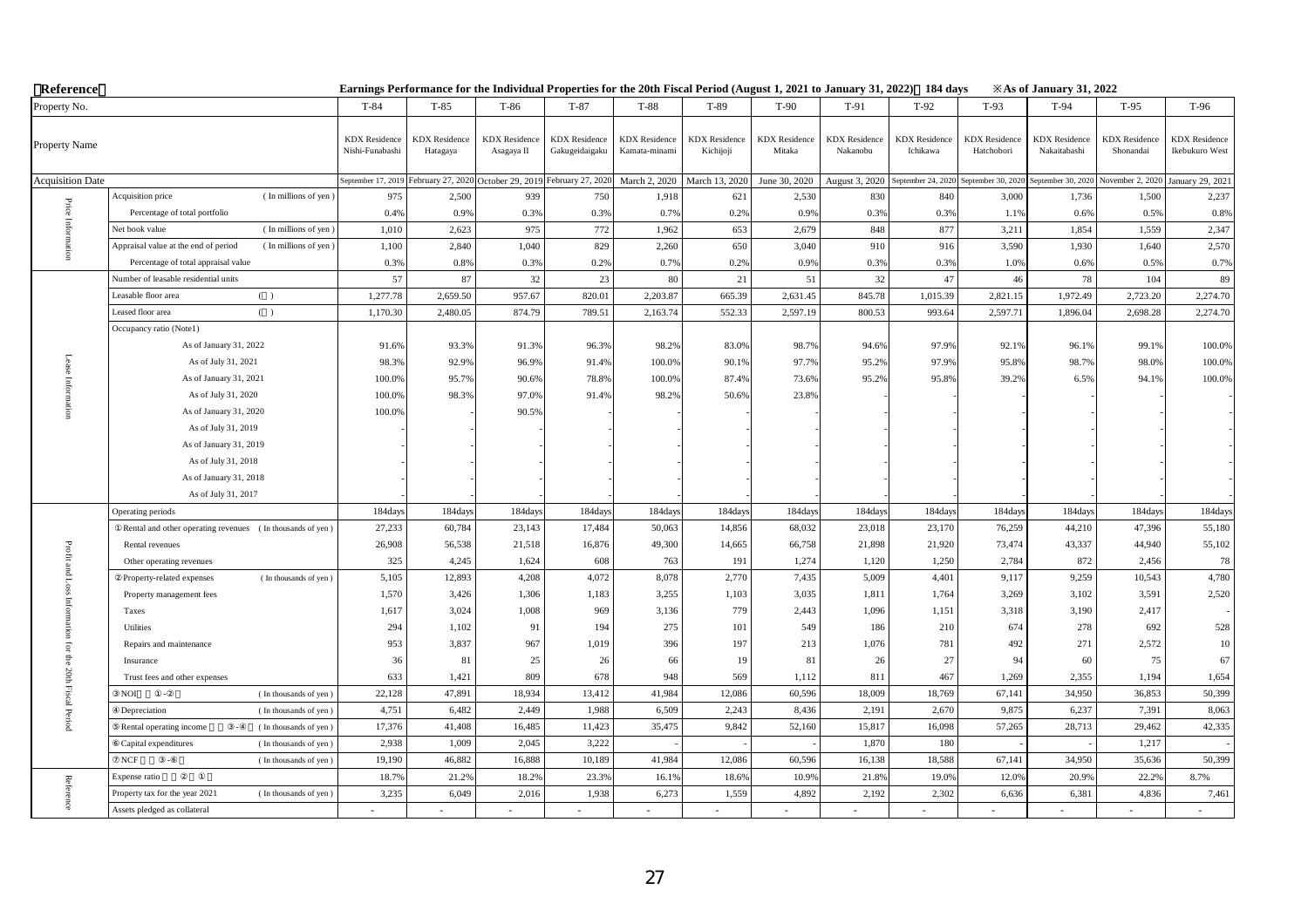| Reference                   |                                                                                |                                  |                                  |                                          |                                         | Earnings Performance for the Individual Properties for the 20th Fiscal Period (August 1, 2021 to January 31, 2022) 184 days |                                                |                              |                        |                          |                                               | <b>Example 31, 2022</b> X          |                                 |                                    |
|-----------------------------|--------------------------------------------------------------------------------|----------------------------------|----------------------------------|------------------------------------------|-----------------------------------------|-----------------------------------------------------------------------------------------------------------------------------|------------------------------------------------|------------------------------|------------------------|--------------------------|-----------------------------------------------|------------------------------------|---------------------------------|------------------------------------|
| Property No.                |                                                                                | T-97                             | T-98                             | T-99                                     | $T-100$                                 | $T-101$                                                                                                                     | $T-102$                                        | $R-2$                        | $R-3$                  | $R-4$                    | $R-5$                                         | $R-7$                              | $R-8$                           | $R-9$                              |
| Property Name               |                                                                                | <b>KDX</b> Residence<br>Tennocho | <b>KDX</b> Residence<br>Kawasaki | <b>KDX</b> Residence<br>Kamata-minami II | <b>KDX</b> Residence<br>Kamishakujii II | Hulic Residence<br>Tsudanuma                                                                                                | <b>KDX</b> Residence<br>Yokohama<br>Momijizaka | DX Jozenji Dori<br>Residence | KDX Izumi<br>Residence | KDX Chihaya<br>Residence | <b>KDX</b> Sakaisuji<br>Hommachi<br>Residence | <b>CDX</b> Takarazuka<br>Residence | <b>KDX</b> Shimizu<br>Residence | <b>KDX</b> Residence<br>Odori Koen |
| <b>Acquisition Date</b>     |                                                                                | March 1, 2021                    | April 1, 2021                    | May 6, 2021                              | August 2, 2021                          | Vovember 30, 2021                                                                                                           | December 10, 202                               | May 1, 2012                  | May 1, 2012            | May 1, 2012              | May 1, 2012                                   | May 1, 2012                        | May 1, 2012                     | August 7, 2013                     |
|                             | Acquisition price<br>(In millions of yen)                                      | 843                              | 910                              | 780                                      | 3,087                                   | 1,150                                                                                                                       | 5,000                                          | 1,015                        | 1,120                  | 1,080                    | 2,910                                         | 1,510                              | 1,680                           | 765                                |
|                             | Percentage of total portfolio                                                  | 0.3%                             | 0.3%                             | 0.3%                                     | 1.1%                                    | 0.4%                                                                                                                        | 1.89                                           | 0.4%                         | 0.4%                   | 0.4%                     | 1.0%                                          | 0.5%                               | 0.6%                            | 0.3%                               |
| Price Inform                | (In millions of yen)<br>Net book value                                         | 905                              | 950                              | 812                                      | 3,227                                   | 1,214                                                                                                                       | 5,207                                          | 889                          | 1,012                  | 954                      | 2,614                                         | 1.282                              | 1.495                           | 742                                |
|                             | Appraisal value at the end of period<br>(In millions of yen)                   | 936                              | 1,020                            | 883                                      | 3,340                                   | 1,320                                                                                                                       | 5,350                                          | 1,390                        | 1,530                  | 1,520                    | 3,940                                         | 2,140                              | 2,220                           | 1,080                              |
|                             | Percentage of total appraisal value                                            | 0.3%                             | 0.3%                             | 0.3%                                     | 1.0%                                    | 0.4%                                                                                                                        | 1.6%                                           | 0.4%                         | 0.49                   | 0.4%                     | 1.1%                                          | 0.6%                               | 0.6%                            | 0.3%                               |
|                             | Number of leasable residential units                                           | 29                               | 57                               | 34                                       | 114                                     | 99                                                                                                                          | 75                                             | 92                           | 40                     | 92                       | 160                                           | 80                                 | 148                             | 78                                 |
|                             | Leasable floor area<br>( )                                                     | 1,185.08                         | 1,179.11                         | 881.96                                   | 3,988.06                                | 2,477.01                                                                                                                    | 4,795.16                                       | 3,330.15                     | 2,798.20               | 2,936.40                 | 6,385.70                                      | 4,631.16                           | 6,255.16                        | 2,762.76                           |
|                             | Leased floor area<br>( )                                                       | 1,133.08                         | 1,179.11                         | 881.96                                   | 3,988.06                                | 2,477.01                                                                                                                    | 4,596.39                                       | 3,257.93                     | 2,444.93               | 2,758.42                 | 5,952.26                                      | 4,498.49                           | 6,038.34                        | 2,551.38                           |
|                             | Occupancy ratio (Note1)                                                        |                                  |                                  |                                          |                                         |                                                                                                                             |                                                |                              |                        |                          |                                               |                                    |                                 |                                    |
|                             | As of January 31, 2022                                                         | 95.6%                            | 100.0%                           | 100.0%                                   | 100.0%                                  | 100.0%                                                                                                                      | 95.9%                                          | 97.8%                        | 87.4%                  | 93.9%                    | 93.2%                                         | 97.1%                              | 96.5%                           | 92.3%                              |
| Lease                       | As of July 31, 2021                                                            | 97.8%                            | 100.0%                           | 100.0%                                   |                                         |                                                                                                                             |                                                | 93.6%                        | 92.9%                  | 97.5%                    | 95.3%                                         | 94.3%                              | 97.9%                           | 96.2%                              |
|                             | As of January 31, 2021                                                         |                                  |                                  |                                          |                                         |                                                                                                                             |                                                | 95.9%                        | 95.0%                  | 95.0%                    | 91.3%                                         | 100.0%                             | 95.9%                           | 92.3%                              |
| Information                 | As of July 31, 2020                                                            |                                  |                                  |                                          |                                         |                                                                                                                             |                                                | 94.9%                        | 95.2%                  | 94.5%                    | 98.0%                                         | 98.6%                              | 97.6%                           | 97.4%                              |
|                             | As of January 31, 2020                                                         |                                  |                                  |                                          |                                         |                                                                                                                             |                                                | 98.2%                        | 100.0%                 | 92.9%                    | 97.4%                                         | 94.3%                              | 98.7%                           | 93.6%                              |
|                             | As of July 31, 2019                                                            |                                  |                                  |                                          |                                         |                                                                                                                             |                                                | 87.2%                        | 100.0%                 | 93.7%                    | 96.0%                                         | 94.3%                              | 93.4%                           | 93.5%                              |
|                             | As of January 31, 2019                                                         |                                  |                                  |                                          |                                         |                                                                                                                             |                                                | 97.0%                        | 90.0%                  | 96.2%                    | 94.4%                                         | 100.0%                             | 96.2%                           | 89.7%                              |
|                             | As of July 31, 2018                                                            |                                  |                                  |                                          |                                         |                                                                                                                             |                                                | 97.0%                        | 92.1%                  | 95.1%                    | 98.5%                                         | 96.4%                              | 96.7%                           | 100.0%                             |
|                             | As of January 31, 2018                                                         |                                  |                                  |                                          |                                         |                                                                                                                             |                                                | 93.0%                        | 94.8%                  | 96.2%                    | 97.0%                                         | 100.0%                             | 95.9%                           | 97.4%                              |
|                             | As of July 31, 2017                                                            |                                  |                                  |                                          |                                         |                                                                                                                             |                                                | 95.0%                        | 97.49                  | 91.8%                    | 95.0%                                         | 99.3%                              | 91.5%                           | 96.1%                              |
|                             | Operating periods                                                              | 184days                          | 184days                          | 184days                                  | 183days                                 | 63days                                                                                                                      | 53days                                         | 184day                       | 184days                | 184days                  | 184days                                       | 184days                            | 184days                         | 184days                            |
|                             | Rental and other operating revenues (In thousands of yen)                      | 21,910                           | 24,462                           | 20,562                                   | 82,992                                  | 15,055                                                                                                                      | 34,086                                         | 52,066                       | 41,543                 | 47,138                   | 109,108                                       | 57,720                             | 74,321                          | 34,100                             |
|                             | Rental revenues                                                                | 21,362                           | 24,414                           | 20,562                                   | 79,710                                  | 14,932                                                                                                                      | 32,637                                         | 45,883                       | 34,132                 | 42,727                   | 98,427                                        | 53,290                             | 67,094                          | 31,743                             |
| Profit and Loss Information | Other operating revenues                                                       | 548                              | 48                               |                                          | 3,282                                   | 122                                                                                                                         | 1,449                                          | 6,183                        | 7,411                  | 4,410                    | 10,680                                        | 4,429                              | 7,227                           | 2,357                              |
|                             | (In thousands of yen)<br>Property-related expenses<br>Property management fees | 2,548<br>1,155                   | 2,936<br>2,123                   | 2,317<br>1,661                           | 7,027<br>4,327                          | 740<br>618                                                                                                                  | 3,022<br>1,875                                 | 11,000<br>2,622              | 11,745<br>3,337        | 13,259<br>4,152          | 23,738<br>5,834                               | 13,465<br>3,293                    | 15,097<br>3,671                 | 7,630<br>2,035                     |
|                             | Taxes                                                                          |                                  |                                  |                                          | <sup>Q</sup>                            | 11                                                                                                                          | 9                                              | 3,240                        | 2,393                  | 2,998                    | 7,784                                         | 3,838                              | 5,399                           | 2,674                              |
|                             | Utilities                                                                      | 91                               | 255                              | 169                                      | 524                                     |                                                                                                                             | 288                                            | 698                          | 262                    | 692                      | 1,445                                         | 649                                | 725                             | 574                                |
|                             | Repairs and maintenance                                                        | 550                              | 11                               |                                          | 629                                     |                                                                                                                             | 152                                            | 1,933                        | 4,219                  | 3,157                    | 4,102                                         | 3,154                              | 4,137                           | 888                                |
|                             | Insurance                                                                      | 28                               | 32                               | 28                                       | 113                                     | 23                                                                                                                          | 48                                             | 90                           | 76                     | 87                       | 215                                           | 142                                | 168                             | 80                                 |
|                             | Trust fees and other expenses                                                  | 723                              | 513                              | 459                                      | 1,422                                   | 86                                                                                                                          | 648                                            | 2,414                        | 1,456                  | 2,172                    | 4,355                                         | 2,387                              | 994                             | 1,377                              |
| for the 20th Fiscal Period  | <b>NOI</b><br>(In thousands of yen)                                            | 19,361                           | 21,525                           | 18,244                                   | 75,965                                  | 14,314                                                                                                                      | 31,063                                         | 41,066                       | 29,798                 | 33,878                   | 85,370                                        | 44,254                             | 59.223                          | 26,469                             |
|                             | Depreciation<br>(In thousands of yen)                                          | 3,330                            | 3,645                            | 2,603                                    | 13,626                                  | 2,363                                                                                                                       | 6,008                                          | 10,496                       | 9,348                  | 10,246                   | 24,368                                        | 16,851                             | 14,335                          | 8,592                              |
|                             | Rental operating income<br>(In thousands of yen)                               | 16,030                           | 17,880                           | 15,640                                   | 62,338                                  | 11,951                                                                                                                      | 25,054                                         | 30,570                       | 20,449                 | 23,632                   | 61,001                                        | 27,402                             | 44,888                          | 17,877                             |
|                             | Capital expenditures<br>(In thousands of yen)                                  |                                  |                                  |                                          |                                         |                                                                                                                             | 419                                            | 1,983                        | 4,063                  | 2,419                    | 5,637                                         | 3,078                              | 1,763                           | 449                                |
|                             | NCF<br>(In thousands of yen)                                                   | 19,361                           | 21,525                           | 18,244                                   | 75,965                                  | 14,314                                                                                                                      | 30,643                                         | 39,082                       | 25,735                 | 31,459                   | 79,732                                        | 41,175                             | 57,460                          | 26,020                             |
|                             | Expense ratio                                                                  | 11.6%                            | 12.0%                            | 11.3%                                    | 8.5%                                    | 4.9%                                                                                                                        | 8.9%                                           | 21.1%                        | 28.39                  | 28.1%                    | 21.8%                                         | 23.3%                              | 20.3%                           | 22.4%                              |
| Reference                   | Property tax for the year 2021<br>(In thousands of yen)                        | 1,938                            | 271                              | 3,907                                    | 9,152                                   | 6,137                                                                                                                       | 2,785                                          | 6,497                        | 4,796                  | 5,993                    | 15,567                                        | 7,700                              | 10,819                          | 5,373                              |
|                             | Assets pledged as collateral                                                   |                                  |                                  |                                          |                                         |                                                                                                                             |                                                |                              |                        |                          |                                               |                                    |                                 |                                    |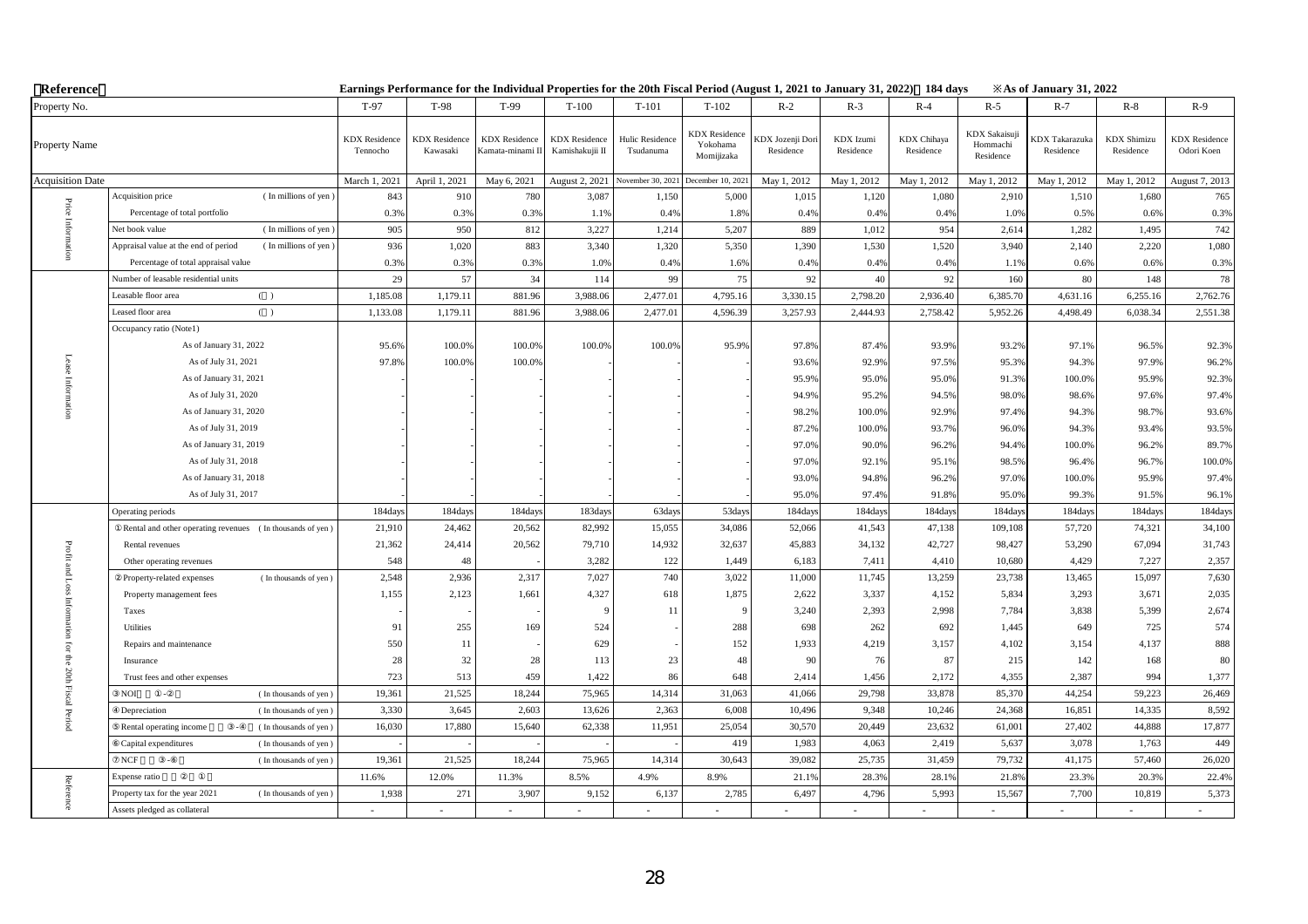| Reference               |                                                              |                                      |                                       |                                     |                                          | Earnings Performance for the Individual Properties for the 20th Fiscal Period (August 1, 2021 to January 31, 2022) 184 days |                                  |                                   |                               |                               |                                      | <b>Example 31, 2022</b> X            |                                        |                                   |
|-------------------------|--------------------------------------------------------------|--------------------------------------|---------------------------------------|-------------------------------------|------------------------------------------|-----------------------------------------------------------------------------------------------------------------------------|----------------------------------|-----------------------------------|-------------------------------|-------------------------------|--------------------------------------|--------------------------------------|----------------------------------------|-----------------------------------|
| Property No.            |                                                              | $R-10$                               | $R-11$                                | $R-13$                              | $R-16$                                   | $R-17$                                                                                                                      | $R-18$                           | $R-19$                            | $R-20$                        | $R-21$                        | $R-22$                               | $R-24$                               | $R-25$                                 | $R-26$                            |
| Property Name           |                                                              | <b>KDX</b> Residence<br>Kikusui Yojo | <b>KDX</b> Residence<br>Toyohira Koen | <b>KDX</b> Residence<br>Ichiban-cho | <b>KDX</b> Residence<br>Higashi-sakura I | <b>KDX</b> Residence<br>Higashi-sakura II                                                                                   | <b>KDX</b> Residence<br>Jingumae | <b>KDX</b> Residence<br>Nishi-oji | <b>KDX</b> Residence<br>Saiin | <b>KDX</b> Residence<br>Namba | <b>KDX</b> Residence<br>Namba-minami | <b>KDX</b> Residence<br>Ibaraki I II | <b>KDX</b> Residence<br>Toyonaka-minam | <b>KDX</b> Residence<br>Moriguchi |
| <b>Acquisition Date</b> |                                                              | August 7, 2013                       | August 7, 2013                        | August 7, 2013                      | August 7, 2013                           | August 7, 2013                                                                                                              | August 7, 2013                   | August 7, 2013                    | August 7, 2013                | August 7, 2013                | August 7, 2013                       | August 7, 2013                       | August 7, 2013                         | August 7, 2013                    |
|                         | Acquisition price<br>(In millions of yen)                    | 830                                  | 445                                   | 530                                 | 2,350                                    | 900                                                                                                                         | 840                              | 813                               | 440                           | 1,410                         | 1,350                                | 1,275                                | 740                                    | 551                               |
| $\rm Price$             | Percentage of total portfolio                                | 0.3%                                 | 0.2%                                  | 0.2%                                | 0.8%                                     | 0.3%                                                                                                                        | 0.3%                             | 0.3%                              | 0.2%                          | 0.5%                          | 0.5%                                 | 0.5%                                 | 0.3%                                   | 0.2%                              |
|                         | (In millions of yen)<br>Net book value                       | 832                                  | 446                                   | 480                                 | 2,175                                    | 834                                                                                                                         | 772                              | 752                               | 403                           | 1,319                         | 1,230                                | 1,266                                | 647                                    | 492                               |
|                         | Appraisal value at the end of period<br>(In millions of yen) | 1,120                                | 621                                   | 739                                 | 2,630                                    | 1,100                                                                                                                       | 1,090                            | 960                               | 533                           | 1,820                         | 1,750                                | 1,527                                | 992                                    | 718                               |
|                         | Percentage of total appraisal value                          | 0.3%                                 | 0.2%                                  | 0.2%                                | 0.8%                                     | 0.3%                                                                                                                        | 0.3%                             | 0.3%                              | 0.2%                          | 0.5%                          | 0.5%                                 | 0.4%                                 | 0.3%                                   | 0.2%                              |
|                         | Number of leasable residential units                         | 84                                   | 65                                    | 45                                  | 187                                      | 66                                                                                                                          | 95                               | 76                                | 49                            | 118                           | 131                                  | 61                                   | 70                                     | 28                                |
|                         | Leasable floor area<br>( )                                   | 3,413.06                             | 2,253.81                              | 1,818.09                            | 6,221.83                                 | 2,655.31                                                                                                                    | 2,724.19                         | 2,353.55                          | 1,094.81                      | 3,387.30                      | 3,813.31                             | 4,701.87                             | 2,024.50                               | 1,942.78                          |
|                         | Leased floor area<br>( )                                     | 3,413.06                             | 2,185.39                              | 1,782.41                            | 5,756.33                                 | 2,456.91                                                                                                                    | 2,601.94                         | 2,212.36                          | 1,094.81                      | 3,233.23                      | 3,709.00                             | 4,701.87                             | 1,971.72                               | 1,942.78                          |
|                         | Occupancy ratio (Note1)                                      |                                      |                                       |                                     |                                          |                                                                                                                             |                                  |                                   |                               |                               |                                      |                                      |                                        |                                   |
|                         | As of January 31, 2022                                       | 100.0%                               | 97.0%                                 | 98.0%                               | 92.5%                                    | 92.5%                                                                                                                       | 95.5%                            | 94.0%                             | 100.0%                        | 95.5%                         | 97.3%                                | 100.0%                               | 97.4%                                  | 100.0%                            |
|                         | As of July 31, 2021                                          | 99.0%                                | 95.3%                                 | 93.5%                               | 89.8%                                    | 94.0%                                                                                                                       | 94.4%                            | 97.9%                             | 96.0%                         | 99.2%                         | 98.5%                                | 98.3%                                | 97.0%                                  | 100.0%                            |
|                         | As of January 31, 2021                                       | 97.9%                                | 93.8%                                 | 93.7%                               | 91.4%                                    | 100.0%                                                                                                                      | 94.6%                            | 96.9%                             | 97.9%                         | 97.0%                         | 92.7%                                | 98.4%                                | 98.4%                                  | 96.5%                             |
|                         | As of July 31, 2020                                          | 80.7%                                | 90.7%                                 | 93.7%                               | 89.3%                                    | 92.5%                                                                                                                       | 96.7%                            | 98.0%                             | 94.2%                         | 95.5%                         | 97.8%                                | 100.0%                               | 95.5%                                  | 100.0%                            |
|                         | As of January 31, 2020                                       | 96.0%                                | 90.7%                                 | 98.0%                               | 96.3%                                    | 97.0%                                                                                                                       | 94.0%                            | 100.0%                            | 100.0%                        | 98.5%                         | 96.6%                                | 98.4%                                | 97.0%                                  | 100.0%                            |
|                         | As of July 31, 2019                                          | 97.9%                                | 93.8%                                 | 88.1%                               | 96.3%                                    | 94.0%                                                                                                                       | 96.0%                            | 97.8%                             | 95.7%                         | 97.7%                         | 97.3%                                | 98.4%                                | 95.6%                                  | 96.9%                             |
|                         | As of January 31, 2019                                       | 89.8%                                | 94.0%                                 | 85.2%                               | 87.7%                                    | 92.5%                                                                                                                       | 92.3%                            | 99.1%                             | 96.0%                         | 96.2%                         | 97.4%                                | 98.4%                                | 100.0%                                 | 100.0%                            |
|                         | As of July 31, 2018                                          | 90.3%                                | 95.2%                                 | 92.4%                               | 90.4%                                    | 89.5%                                                                                                                       | 96.9%                            | 100.0%                            | 96.1%                         | 95.5%                         | 97.3%                                | 100.0%                               | 95.8%                                  | 96.5%                             |
|                         | As of January 31, 2018                                       | 94.4%                                | 89.1%                                 | 97.3%                               | 93.0%                                    | 95.5%                                                                                                                       | 91.4%                            | 97.0%                             | 98.0%                         | 97.0%                         | 96.9%                                | 96.7%                                | 95.6%                                  | 100.0%                            |
|                         | As of July 31, 2017                                          | 92.8%                                | 95.4%                                 | 95.4%                               | 94.6%                                    | 95.5%                                                                                                                       | 96.09                            | 95.9%                             | 100.09                        | 100.0%                        | 97.4%                                | 100.0%                               | 95.7%                                  | 96.1%                             |
|                         | Operating periods                                            | 184day                               | 184days                               | 184days                             | 184day                                   | 184days                                                                                                                     | 184day                           | 184day                            | 184day                        | 184day                        | 184days                              | 184days                              | 184day                                 | 184days                           |
|                         | Rental and other operating revenues (In thousands of yen)    | 39,746                               | 24,145                                | 27,150                              | 89,586                                   | 35,487                                                                                                                      | 38,253                           | 33,298                            | 17,777                        | 55,705                        | 55,702                               | 54,660                               | 30,512                                 | 24,474                            |
| Profit                  | Rental revenues                                              | 34,776                               | 21,609                                | 25,236                              | 81,098                                   | 33,363                                                                                                                      | 35,280                           | 31,104                            | 16,299                        | 51,901                        | 54,083                               | 50,282                               | 28,912                                 | 22,346                            |
|                         | Other operating revenues                                     | 4,970                                | 2,536                                 | 1,913                               | 8,487                                    | 2,124                                                                                                                       | 2,973                            | 2,194                             | 1,478                         | 3,804                         | 1,618                                | 4,378                                | 1,600                                  | 2,127                             |
| and Loss                | (In thousands of yen)<br>Property-related expenses           | 10,315                               | 6,713                                 | 5,861                               | 28,495                                   | 9,593                                                                                                                       | 14,300                           | 8,502                             | 5,349                         | 12,717                        | 11,269                               | 10,962                               | 5,431                                  | 4,838                             |
|                         | Property management fees                                     | 3,018                                | 1,745                                 | 1,644                               | 7,491                                    | 2,856                                                                                                                       | 4,323                            | 1,817                             | 1,178                         | 2,677                         | 2,852                                | 2,373                                | 1,440                                  | 1,372                             |
| Inform                  | Taxes                                                        | 3,296                                | 2,161                                 | 1,852                               | 6,013                                    | 2,653                                                                                                                       | 2,566                            | 2,175                             | 968                           | 3,195                         | 3,217                                | 4,603                                | 1,792                                  | 1,627                             |
|                         | Utilities                                                    | 924                                  | 826                                   | 328                                 | 1,055                                    | 466                                                                                                                         | 403                              | 1,134                             | 739                           | 1,628                         | 566                                  | 1,147                                | 391                                    | 1,044                             |
| ior                     | Repairs and maintenance                                      | 1,137                                | 638                                   | 470                                 | 5,078                                    | 1,073                                                                                                                       | 5,504                            | 2,489                             | 1,500                         | 3,039                         | 3,084                                | 1,880                                | 885                                    | 177                               |
| ithe                    | Insurance                                                    | 73                                   | 60                                    | 48                                  | 173                                      | 74                                                                                                                          | 73                               | 66                                | 32                            | 147                           | 169                                  | 197                                  | 55                                     | 60                                |
|                         | Trust fees and other expenses                                | 1,864                                | 1,280                                 | 1,516                               | 8,682                                    | 2,467                                                                                                                       | 1,428                            | 819                               | 929                           | 2,030                         | 1,378                                | 760                                  | 866                                    | 555                               |
| 20th Fiscal Period      | NOI<br>(In thousands of yen)                                 | 29,431                               | 17,432                                | 21,288                              | 61,091                                   | 25,894                                                                                                                      | 23,952                           | 24,796                            | 12,428                        | 42,988                        | 44,433                               | 43,698                               | 25,081                                 | 19,635                            |
|                         | Depreciation<br>(In thousands of yen)                        | 8,369                                | 4,883                                 | 5,146                               | 18,229                                   | 7,149                                                                                                                       | 7,585                            | 6,424                             | 3,895                         | 10,221                        | 12,036                               | 6,411                                | 8,385                                  | 5,495                             |
|                         | Rental operating income<br>(In thousands of yen)             | 21,062                               | 12,548                                | 16,142                              | 42,861                                   | 18,744                                                                                                                      | 16,367                           | 18,372                            | 8,533                         | 32,766                        | 32,396                               | 37,287                               | 16,695                                 | 14,140                            |
|                         | Capital expenditures<br>(In thousands of yen)                | 4,558                                | 3,209                                 |                                     | 3,958                                    | 1,097                                                                                                                       | 2,697                            | 2,569                             | 1,389                         | 1,491                         | 1,280                                | 2,109                                | 1,729                                  | 1,481                             |
|                         | NCF<br>(In thousands of yen)                                 | 24,872                               | 14,222                                | 21,288                              | 57,132                                   | 24,796                                                                                                                      | 21,255                           | 22,227                            | 11,038                        | 41,497                        | 43,153                               | 41,588                               | 23,352                                 | 18,154                            |
|                         | Expense ratio                                                | 26.0%                                | 27.8%                                 | 21.6%                               | 31.8%                                    | 27.0%                                                                                                                       | 37.4%                            | 25.5%                             | 30.19                         | 22.8%                         | 20.2%                                | 20.1%                                | 17.8%                                  | 19.8%                             |
| Reference               | Property tax for the year 2021<br>(In thousands of yen)      | 6,575                                | 4,335                                 | 3,715                               | 11,974                                   | 5,296                                                                                                                       | 5,114                            | 4,353                             | 1,940                         | 6,385                         | 6,429                                | 9,215                                | 3,563                                  | 3,263                             |
|                         | Assets pledged as collateral                                 |                                      |                                       |                                     |                                          |                                                                                                                             |                                  |                                   |                               |                               |                                      |                                      |                                        |                                   |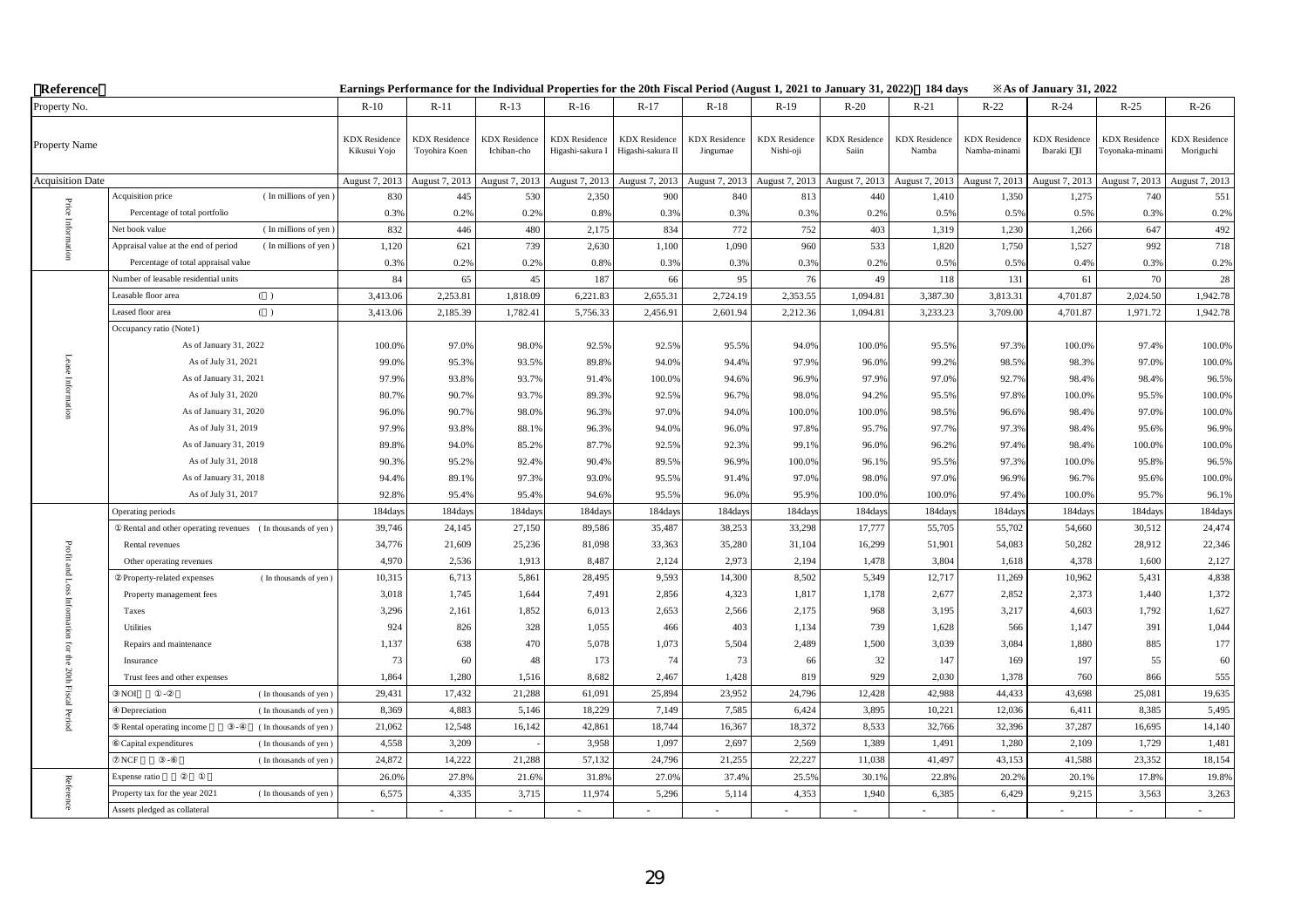| Reference               |                                                              | Earnings Performance for the Individual Properties for the 20th Fiscal Period (August 1, 2021 to January 31, 2022) 184 days |                       |                                               |                                           |                                    |                                           |                              |                                      |                                       |                                        | <b>Example 31, 2022</b> X                          |                                      |                           |
|-------------------------|--------------------------------------------------------------|-----------------------------------------------------------------------------------------------------------------------------|-----------------------|-----------------------------------------------|-------------------------------------------|------------------------------------|-------------------------------------------|------------------------------|--------------------------------------|---------------------------------------|----------------------------------------|----------------------------------------------------|--------------------------------------|---------------------------|
| Property No.            |                                                              | $R-27$                                                                                                                      | $R-28$                | $R-29$                                        | $R-30$                                    | $R-32$                             | $R-33$                                    | $R-35$                       | $R-36$                               | $R-37$                                | $R-38$                                 | $R-39$                                             | $R-40$                               | $R-41$                    |
| Property Name           |                                                              | <b>KDX</b> Residence<br>Sannomiya                                                                                           | Ashiya Royal<br>Homes | <b>KDX</b> Residence<br>Funairi<br>Saiwai-cho | <b>KDX</b> Residence<br>Tenjin-higashi II | <b>KDX</b> Residence<br>Nishi Koen | <b>KDX</b> Residence<br>Hirao Josui-machi | Leopalace Flat<br>Shin-sakae | <b>KDX</b> Residence<br>Konan Yamate | <b>KDX</b> Residence<br>Hommachibashi | <b>KDX</b> Residence<br>Minami-kusatsu | <b>KDX</b> Residence<br>Ohori Harbor<br>View Tower | <b>KDX</b> Residence<br>Minami-sanjo | Serenite Kita-<br>kyuhoji |
| <b>Acquisition Date</b> |                                                              | August 7, 2013                                                                                                              | August 7, 2013        | August 7, 2013                                | August 7, 2013                            | August 7, 2013                     | August 7, 2013                            | November 28, 2014            | November 14, 2014                    | December 18, 2014                     | February 5, 2015                       | February 5, 2015                                   | September 30, 2015                   | October 27, 201           |
|                         | Acquisition price<br>(In millions of yen)                    | 1,080                                                                                                                       | 1,360                 | 588                                           | 680                                       | 763                                | 760                                       | 3,500                        | 973                                  | 3,201                                 | 1,974                                  | 4,606                                              | 915                                  | 1,290                     |
| $\rm Price$             | Percentage of total portfolio                                | 0.4%                                                                                                                        | 0.5%                  | 0.2%                                          | 0.2%                                      | 0.3%                               | 0.3%                                      | 1.3%                         | 0.4%                                 | 1.2%                                  | 0.7%                                   | 1.7%                                               | 0.3%                                 | 0.5%                      |
|                         | (In millions of yen)<br>Net book value                       | 1,039                                                                                                                       | 1,498                 | 527                                           | 623                                       | 702                                | 724                                       | 3,332                        | 946                                  | 3,073                                 | 1,919                                  | 4,352                                              | 869                                  | 1,227                     |
|                         | Appraisal value at the end of period<br>(In millions of yen) | 1,320                                                                                                                       | 2,010                 | 779                                           | 1,000                                     | 980                                | 1,010                                     | 4,630                        | 1,240                                | 3,910                                 | 2,550                                  | 5,220                                              | 1,820                                | 1,720                     |
|                         | Percentage of total appraisal value                          | 0.4%                                                                                                                        | 0.6%                  | 0.2%                                          | 0.3%                                      | 0.3%                               | 0.3%                                      | 1.3%                         | 0.4%                                 | 1.1%                                  | 0.7%                                   | 1.5%                                               | 0.5%                                 | 0.5%                      |
|                         | Number of leasable residential units                         | 86                                                                                                                          | 21                    | 64                                            | 63                                        | 36                                 | 24                                        | 274                          | 55                                   | 134                                   | 170                                    | 212                                                | 114                                  | 85                        |
|                         | Leasable floor area<br>( )                                   | 2,292.72                                                                                                                    | 3,999.01              | 1,889.53                                      | 2,602.53                                  | 2,522.16                           | 2,098.68                                  | 11,589.95                    | 1,923.22                             | 6,511.88                              | 5,735.96                               | 11,855.63                                          | 5,269.39                             | 2,277.14                  |
|                         | Leased floor area<br>( )                                     | 2,089.33                                                                                                                    | 3,531.07              | 1,889.53                                      | 2,478.60                                  | 2,382.98                           | 2,098.68                                  | 11,589.95                    | 1,893.35                             | 6,422.30                              | 5,424.76                               | 10,686.19                                          | 5,177.79                             | 2,046.79                  |
|                         | Occupancy ratio (Note1)                                      |                                                                                                                             |                       |                                               |                                           |                                    |                                           |                              |                                      |                                       |                                        |                                                    |                                      |                           |
|                         | As of January 31, 2022                                       | 91.1%                                                                                                                       | 88.3%                 | 100.0%                                        | 95.2%                                     | 94.5%                              | 100.0%                                    | 100.0%                       | 98.4%                                | 98.6%                                 | 94.6%                                  | 90.1%                                              | 98.3%                                | 89.9%                     |
|                         | As of July 31, 2021                                          | 94.5%                                                                                                                       | 83.8%                 | 100.0%                                        | 96.8%                                     | 92.2%                              | 87.8%                                     | 100.0%                       | 100.0%                               | 99.1%                                 | 95.6%                                  | 92.3%                                              | 97.7%                                | 91.5%                     |
|                         | As of January 31, 2021                                       | 95.0%                                                                                                                       | 83.1%                 | 96.9%                                         | 96.8%                                     | 94.4%                              | 95.3%                                     | 100.0%                       | 98.4%                                | 95.8%                                 | 95.5%                                  | 86.0%                                              | 94.9%                                | 94.8%                     |
|                         | As of July 31, 2020                                          | 96.1%                                                                                                                       | 85.9%                 | 98.5%                                         | 90.5%                                     | 91.8%                              | 91.3%                                     | 100.0%                       | 100.0%                               | 97.6%                                 | 96.0%                                  | 83.8%                                              | 95.0%                                | 99.0%                     |
|                         | As of January 31, 2020                                       | 98.9%                                                                                                                       | 91.9%                 | 93.7%                                         | 95.2%                                     | 86.8%                              | 91.7%                                     | 100.0%                       | 100.0%                               | 97.0%                                 | 100.0%                                 | 78.7%                                              | 96.2%                                | 100.0%                    |
|                         | As of July 31, 2019                                          | 97.8%                                                                                                                       | 87.6%                 | 90.6%                                         | 98.4%                                     | 91.3%                              | 92.4%                                     | 100.0%                       | 100.0%                               | 96.5%                                 | 100.0%                                 | 76.8%                                              | 100.0%                               | 100.0%                    |
|                         | As of January 31, 2019                                       | 98.9%                                                                                                                       | 86.9%                 | 100.0%                                        | 100.0%                                    | 94.9%                              | 96.2%                                     | 100.0%                       | 98.4%                                | 96.4%                                 | 99.0%                                  | 91.6%                                              | 95.2%                                | 94.2%                     |
|                         | As of July 31, 2018                                          | 98.3%                                                                                                                       | 100.0%                | 98.4%                                         | 95.2%                                     | 94.9%                              | 100.0%                                    | 100.0%                       | 97.4%                                | 98.9%                                 | 100.0%                                 | 90.5%                                              | 92.3%                                | 98.7%                     |
|                         | As of January 31, 2018                                       | 100.0%                                                                                                                      | 100.0%                | 98.4%                                         | 95.2%                                     | 91.2%                              | 95.7%                                     | 100.0%                       | 95.9%                                | 97.7%                                 | 95.1%                                  | 91.6%                                              | 95.4%                                | 96.4%                     |
|                         | As of July 31, 2017                                          | 96.7%                                                                                                                       | 95.0%                 | 100.0%                                        | 98.4%                                     | 91.1%                              | 91.6%                                     | 100.0%                       | 95.2%                                | 97.7%                                 | 95.0%                                  | 93.0%                                              | 98.4%                                | 97.5%                     |
|                         | Operating periods                                            | 184day                                                                                                                      | 184days               | 184days                                       | 184day                                    | 184days                            | 184day                                    | 184days                      | 184day                               | 184day                                | 184days                                | 184days                                            | 184day                               | 184days                   |
|                         | Rental and other operating revenues (In thousands of yen)    | 38,011                                                                                                                      | 63,874                | 28,628                                        | 31,178                                    | 32,075                             | 29,122                                    | 121,557                      | 33,309                               | 110,388                               | 99,989                                 | 177,273                                            | 57,113                               | 41,362                    |
| Profit                  | Rental revenues                                              | 35,711                                                                                                                      | 54,763                | 24,986                                        | 28,829                                    | 27,970                             | 24,692                                    | 119,525                      | 32,618                               | 102,960                               | 84,139                                 | 152,249                                            | 51,172                               | 38,880                    |
|                         | Other operating revenues                                     | 2,300                                                                                                                       | 9,110                 | 3,642                                         | 2,348                                     | 4,105                              | 4,430                                     | 2,031                        | 690                                  | 7,427                                 | 15,850                                 | 25,023                                             | 5,940                                | 2,482                     |
| and Loss                | (In thousands of yen)<br>Property-related expenses           | 10,820                                                                                                                      | 21,912                | 5,870                                         | 6,702                                     | 7,170                              | 9,174                                     | 13,907                       | 6,282                                | 22,837                                | 27,543                                 | 44,466                                             | 11,448                               | 9,841                     |
|                         | Property management fees                                     | 2,358                                                                                                                       | 6,908                 | 1,709                                         | 1,811                                     | 2,240                              | 2,362                                     | 3,646                        | 1,677                                | 4,309                                 | 5,494                                  | 11,832                                             | 3,484                                | 3,060                     |
| Inform                  | Taxes                                                        | 2,559                                                                                                                       | 4,831                 | 1,789                                         | 1,943                                     | 2,270                              | 2,084                                     | 9,261                        | 1,998                                | 8,443                                 | 5,687                                  | 13,345                                             | 5,199                                | 2,862                     |
|                         | Utilities                                                    | 424                                                                                                                         | 1,257                 | 555                                           | 369                                       | 535                                | 414                                       |                              | 227                                  | 1,648                                 | 4,206                                  | 1,988                                              | 730                                  | 497                       |
| ior                     | Repairs and maintenance                                      | 3,559                                                                                                                       | 5,994                 | 967                                           | 1,795                                     | 775                                | 1,977                                     | 105                          | 925                                  | 4,640                                 | 6,091                                  | 11,274                                             | 817                                  | 1,370                     |
| ithe                    | Insurance                                                    | 67                                                                                                                          | 184                   | 51                                            | 71                                        | 67                                 | 56                                        | 350                          | 64                                   | 249                                   | 258                                    | 457                                                | 161                                  | 75                        |
|                         | Trust fees and other expenses                                | 1,851                                                                                                                       | 2,734                 | 798                                           | 710                                       | 1,281                              | 2,278                                     | 543                          | 1,388                                | 3,546                                 | 5,806                                  | 5,567                                              | 1,055                                | 1,974                     |
| 20th Fiscal Period      | NOI<br>(In thousands of yen)                                 | 27,191                                                                                                                      | 41,961                | 22,758                                        | 24,476                                    | 24,904                             | 19,948                                    | 107,650                      | 27,026                               | 87,550                                | 72,446                                 | 132,806                                            | 45,664                               | 31,521                    |
|                         | Depreciation<br>(In thousands of yen)                        | 8,174                                                                                                                       | 5,189                 | 5,396                                         | 6,372                                     | 6,502                              | 4,979                                     | 33,360                       | 4,974                                | 22,648                                | 18,797                                 | 42,867                                             | 11,358                               | 10,156                    |
|                         | Rental operating income<br>(In thousands of yen)             | 19,017                                                                                                                      | 36,771                | 17,361                                        | 18,103                                    | 18,402                             | 14,969                                    | 74,290                       | 22,051                               | 64,901                                | 53,649                                 | 89,939                                             | 34,306                               | 21,364                    |
|                         | Capital expenditures<br>(In thousands of yen)                | 645                                                                                                                         | 27,237                |                                               | 2,315                                     | 446                                | 1,217                                     |                              |                                      | 2,693                                 | 3,069                                  | 4,845                                              | 3,430                                |                           |
|                         | NCF<br>(In thousands of yen)                                 | 26,546                                                                                                                      | 14,724                | 22,758                                        | 22,160                                    | 24,457                             | 18,731                                    | 107,650                      | 27,026                               | 84,856                                | 69,377                                 | 127,961                                            | 42,233                               | 31,521                    |
|                         | Expense ratio                                                | 28.5%                                                                                                                       | 34.3%                 | 20.5%                                         | 21.5%                                     | 22.4%                              | 31.5%                                     | 11.4%                        | 18.99                                | 20.7%                                 | 27.5%                                  | 25.19                                              | 20.0%                                | 23.8%                     |
| Reference               | Property tax for the year 2021<br>(In thousands of yen)      | 5,125                                                                                                                       | 9,606                 | 3,574                                         | 3,876                                     | 4,550                              | 4,171                                     | 18,558                       | 4,007                                | 16,831                                | 11,403                                 | 26,771                                             | 10,440                               | 5,746                     |
|                         | Assets pledged as collateral                                 |                                                                                                                             |                       |                                               |                                           |                                    |                                           |                              |                                      |                                       |                                        |                                                    |                                      |                           |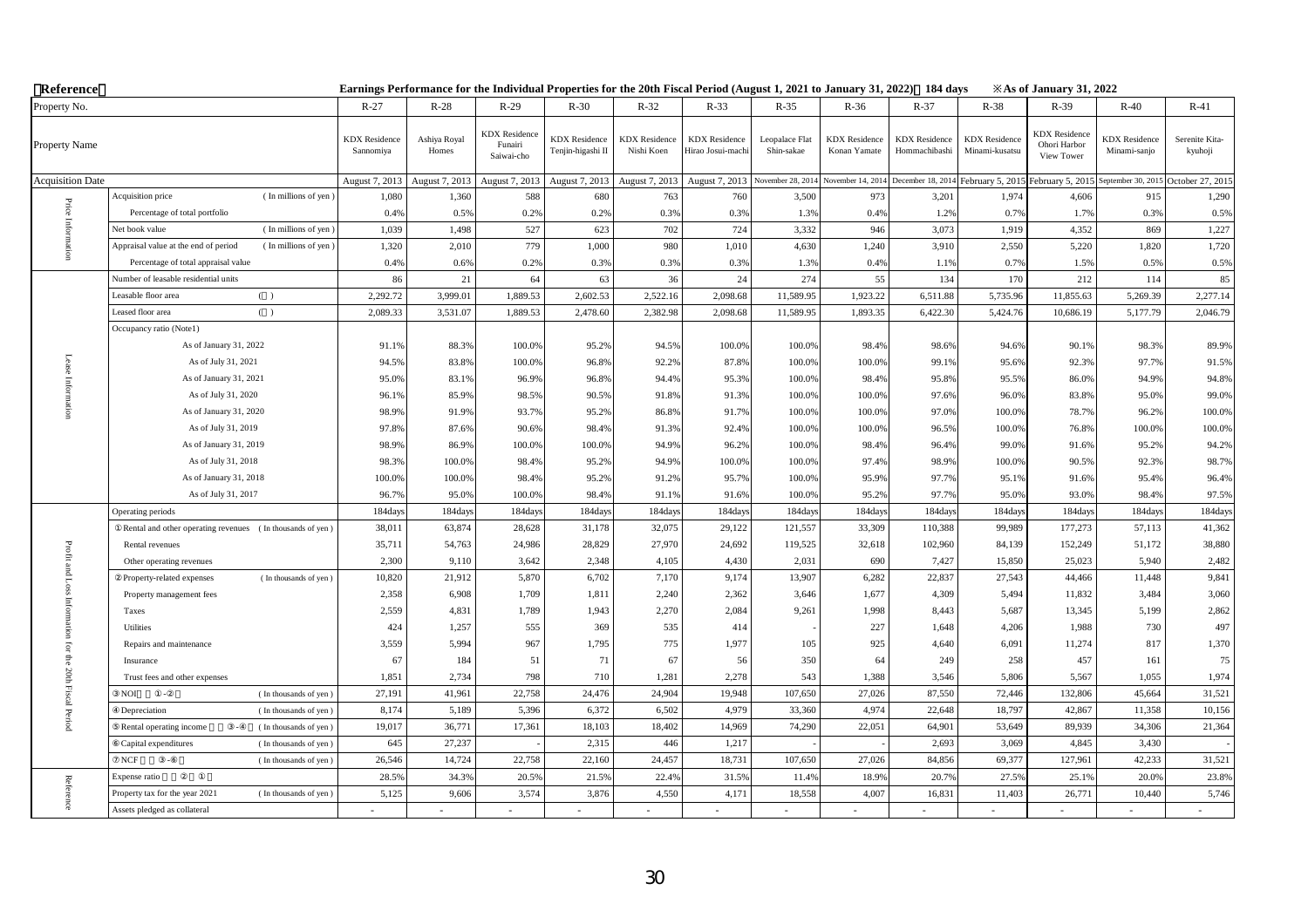| Reference                   |                                                              |                                     |                                  |                            |                                         | Earnings Performance for the Individual Properties for the 20th Fiscal Period (August 1, 2021 to January 31, 2022) 184 days |                          |                                    |                   |                        |                           | <b>Example 31, 2022</b> X As of January 31, 2022 |                |                          |
|-----------------------------|--------------------------------------------------------------|-------------------------------------|----------------------------------|----------------------------|-----------------------------------------|-----------------------------------------------------------------------------------------------------------------------------|--------------------------|------------------------------------|-------------------|------------------------|---------------------------|--------------------------------------------------|----------------|--------------------------|
| Property No.                |                                                              | $R-42$                              | $R-43$                           | $R-44$                     | $R-45$                                  | $R-46$                                                                                                                      | $H-1$                    | $H-2$                              | $H-3$             | $H-4$                  | $H-5$                     | $H-6$                                            | $H-7$          | $H-8$                    |
| Property Name               |                                                              | Serenite<br>Nishinomiya<br>Hommachi | <b>KDX</b> Residence<br>Nishijin | Serenite Kobe<br>Motomachi | <b>KDX</b> Residence<br>Shukugawa Hills | <b>KDX</b> Residence<br>Sendai Station<br>East                                                                              | Irise Kamata<br>/Yuseien | Nichii Home<br>Nakano<br>Minamidai | Joy Stage Hachioj | Yuimaru<br>Hijirigaoka | Nichii Home<br>Tama Plaza | Ten                                              | Irise Nishioka | Izarie Eniwa<br>Building |
| <b>Acquisition Date</b>     |                                                              | December 1, 2016                    | August 1, 2017                   | August 2, 2018             | August 2, 2018                          | February 27, 2020                                                                                                           | March 1, 2018            | March 1, 2018                      | March 1, 2018     | March 1, 2018          | March 1, 2018             | March 1, 2018                                    | March 1, 2018  | March 1, 2018            |
|                             | (In millions of yen)<br>Acquisition price                    | 617                                 | 1,600                            | 2,390                      | 6,884                                   | 1,340                                                                                                                       | 1,120                    | 1,780                              | 3,690             | 1,120                  | 2,940                     | 2,630                                            | 858            | 1,660                    |
|                             | Percentage of total portfolio                                | 0.2%                                | 0.6%                             | 0.9%                       | 2.5%                                    | 0.5%                                                                                                                        | 0.4%                     | 0.6%                               | 1.3%              | 0.4%                   | 1.19                      | 0.9%                                             | 0.3%           | 0.6%                     |
| Price Inform                | (In millions of yen<br>Net book value                        | 619                                 | 1,723                            | 2,419                      | 7,245                                   | 1,395                                                                                                                       | 1,072                    | 1,757                              | 3,746             | 1,050                  | 2,749                     | 2,524                                            | 789            | 1,517                    |
|                             | Appraisal value at the end of period<br>(In millions of yen) | 750                                 | 1,810                            | 2,680                      | 7,430                                   | 1,490                                                                                                                       | 1,050                    | 1,970                              | 3,890             | 1,140                  | 3,050                     | 2,660                                            | 838            | 1,760                    |
|                             | Percentage of total appraisal value                          | 0.2%                                | 0.5%                             | 0.8%                       | 2.2%                                    | 0.4%                                                                                                                        | 0.3%                     | 0.6%                               | 1.1%              | 0.3%                   | 0.9%                      | 0.8%                                             | 0.2%           | 0.5%                     |
|                             | Number of leasable residential units                         | 51                                  | 128                              | 138                        | 239                                     | 88                                                                                                                          |                          |                                    |                   |                        |                           |                                                  |                |                          |
|                             | Leasable floor area<br>( )                                   | 1,351.68                            | 4,472.72                         | 3,787.85                   | 17,575.39                               | 2,254.34                                                                                                                    | 2,086.40                 | 3,339.00                           | 13,812.27         | 4,385.53               | 8,208.65                  | 6,473.60                                         | 3,140.27       | 5,343.39                 |
|                             | Leased floor area<br>( )                                     | 1,351.68                            | 4,145.30                         | 3,695.63                   | 17,110.15                               | 2,023.79                                                                                                                    | 2,086.40                 | 3,339.00                           | 13,812.27         | 4,385.53               | 8,208.65                  | 6,473.60                                         | 3,140.27       | 5,162.57                 |
|                             | Occupancy ratio (Note1)                                      |                                     |                                  |                            |                                         |                                                                                                                             |                          |                                    |                   |                        |                           |                                                  |                |                          |
|                             | As of January 31, 2022                                       | 100.0%                              | 92.7%                            | 97.6%                      | 97.4%                                   | 89.8%                                                                                                                       | 100.0%                   | 100.0%                             | 100.09            | 100.0%                 | 100.0%                    | 100.0%                                           | 100.0%         | 96.6%                    |
| Lease                       | As of July 31, 2021                                          | 92.5%                               | 91.2%                            | 100.0%                     | 98.1%                                   | 93.2%                                                                                                                       | 100.0%                   | 100.0%                             | 100.0%            | 100.0%                 | 100.0%                    | 100.0%                                           | 100.0%         | 100.0%                   |
| Inform                      | As of January 31, 2021                                       | 98.1%                               | 95.1%                            | 99.1%                      | 98.0%                                   | 89.8%                                                                                                                       | 100.0%                   | 100.0%                             | 100.09            | 100.0%                 | 100.0%                    | 100.0%                                           | 100.0%         | 100.0%                   |
|                             | As of July 31, 2020                                          | 98.1%                               | 94.1%                            | 94.9%                      | 94.6%                                   | 98.9%                                                                                                                       | 100.0%                   | 100.0%                             | 100.0%            | 100.0%                 | 100.0%                    | 100.0%                                           | 100.0%         | 100.0%                   |
| $\mathbf{a}$                | As of January 31, 2020                                       | 100.0%                              | 90.5%                            | 95.1%                      | 92.5%                                   |                                                                                                                             | 100.0%                   | 100.0%                             | 100.0%            | 100.0%                 | 100.0%                    | 100.0%                                           | 100.0%         | $100.0\%$                |
|                             | As of July 31, 2019                                          | 100.0%                              | 96.8%                            | 97.2%                      | 93.9%                                   |                                                                                                                             | 100.0%                   | 100.0%                             | 100.09            | 100.0%                 | 100.0%                    | 100.0%                                           | 100.0%         | 100.0%                   |
|                             | As of January 31, 2019                                       | 98.1%                               | 96.6%                            | 98.6%                      | 93.3%                                   |                                                                                                                             | 100.0%                   | 100.0%                             | 100.0%            | 100.0%                 | 100.0%                    | 100.0%                                           | 100.0%         | 100.0%                   |
|                             | As of July 31, 2018                                          | 88.7%                               | 89.5%                            |                            |                                         |                                                                                                                             | 100.0%                   | 100.0%                             | 100.0%            | 100.0%                 | 100.0%                    | 100.0%                                           | 100.0%         | 100.0%                   |
|                             | As of January 31, 2018                                       | 98.1%                               | 88.6%                            |                            |                                         |                                                                                                                             |                          |                                    |                   |                        |                           |                                                  |                |                          |
|                             | As of July 31, 2017                                          | 98.1%                               |                                  |                            |                                         |                                                                                                                             |                          |                                    |                   |                        |                           |                                                  |                |                          |
|                             | Operating periods                                            | 184day                              | 184days                          | 184days                    | 184day                                  | 184days                                                                                                                     | 184days                  | 184day                             | 184day            | 184day                 | 184day                    | 184days                                          | 184days        | 184day                   |
|                             | Rental and other operating revenues (In thousands of yen)    | 22,675                              | 54,651                           | 78,651                     | 225,590                                 | 39,200                                                                                                                      |                          |                                    |                   |                        |                           |                                                  |                |                          |
|                             | Rental revenues                                              | 20,749                              | 46,838                           | 73,458                     | 190,681                                 | 36,214                                                                                                                      | Note                     | Note                               | Note              | Note                   | Note                      | Note                                             | Note           | Note                     |
| Profit and Loss Information | Other operating revenues                                     | 1,925                               | 7,812                            | 5,192                      | 34,908                                  | 2,986                                                                                                                       |                          |                                    |                   |                        |                           |                                                  |                |                          |
|                             | (In thousands of yen)<br>Property-related expenses           | 6,742                               | 16,358                           | 13,012                     | 42,610                                  | 8,966                                                                                                                       | 5,411                    | 5,474                              | 11,060            | 5,077                  | 6,973                     | 8,190                                            | 3,660          | 14,022                   |
|                             | Property management fees                                     | 1,692                               | 2,779                            | 2,832                      | 12,120                                  | 1,998                                                                                                                       | 360                      | 480                                | 600               | 384                    | 600                       | 840                                              | 420            | 3,585                    |
|                             | Taxes                                                        | 1,615                               | 3,657                            | 5,154                      | 17,603                                  | 3,175                                                                                                                       | 1,575                    | 3,352                              | 8,230             | 3,758                  | 5,679                     | 6,120                                            | 2,615          | 5,026                    |
|                             | Utilities                                                    | 375                                 | 2,276                            | 299                        | 1,667                                   | 385                                                                                                                         |                          |                                    |                   |                        |                           |                                                  |                | 1,497                    |
|                             | Repairs and maintenance                                      | 891                                 | 4,797                            | 2,171                      | 7,666                                   | 1,342                                                                                                                       | 112                      | 1,111                              | 1,490             | 390                    | 48                        | 610                                              | 99             | 3,211                    |
|                             | Insurance                                                    | 46                                  | 123                              | 117                        | 596                                     | 61                                                                                                                          | 44                       | 70                                 | 280               | 85                     | 187                       | 160                                              | 66             | 238                      |
|                             | Trust fees and other expenses                                | 2,120                               | 2,724                            | 2,437                      | 2,956                                   | 2,002                                                                                                                       | 3,319                    | 459                                | 460               | 459                    | 459                       | 460                                              | 459            | 463                      |
| for the 20th Fiscal         | <b>NOI</b><br>(In thousands of yen)                          | 15,932                              | 38,293                           | 65,638                     | 182,979                                 | 30,234                                                                                                                      | 27,888                   | 43,725                             | 109,196           | 29,970                 | 82,168                    | 84,046                                           | 23,339         | 47,607                   |
| Period                      | Depreciation<br>(In thousands of yen)                        | 4,761                               | 7,778                            | 14,601                     | 30,995                                  | 7,839                                                                                                                       | 12,171                   | 4,026                              | 31,676            | 9,097                  | 31,069                    | 29,211                                           | 9,194          | 18,263                   |
|                             | (In thousands of yen)<br>Rental operating income             | 11,171                              | 30,514                           | 51,037                     | 151,984                                 | 22,394                                                                                                                      | 15,717                   | 39,699                             | 77,520            | 20,873                 | 51,099                    | 54,835                                           | 14,145         | 29,344                   |
|                             | Capital expenditures<br>(In thousands of yen)                |                                     | 1,155                            |                            | 18,732                                  |                                                                                                                             |                          | 3,213                              | 15,325            | 515                    | 2,285                     | 3,542                                            | 531            |                          |
|                             | NCF<br>(In thousands of yen)                                 | 15,932                              | 37,137                           | 65,638                     | 164,247                                 | 30,234                                                                                                                      | 27,888                   | 40,511                             | 93,871            | 29,455                 | 79,882                    | 80,504                                           | 22,808         | 47,607                   |
|                             | Expense ratio                                                | 29.7%                               | 29.9%                            | 16.5%                      | 18.9%                                   | 22.9%                                                                                                                       | 16.2%                    | 11.1%                              | 9.2%              | 14.5%                  | 7.8%                      | 8.9%                                             | 13.6%          | 22.8%                    |
| Reference                   | Property tax for the year 2021<br>(In thousands of yen)      | 3,325                               | 7,321                            | 11,184                     | 35,256                                  | 6,249                                                                                                                       | 3,150                    | 6,705                              | 16,467            | 7,517                  | 11,359                    | 12,245                                           | 5,231          | 10,054                   |
|                             | Assets pledged as collateral                                 |                                     |                                  |                            |                                         |                                                                                                                             |                          |                                    |                   |                        |                           |                                                  |                |                          |

Note: We have not obtained consent from the tenant(s) to release this information.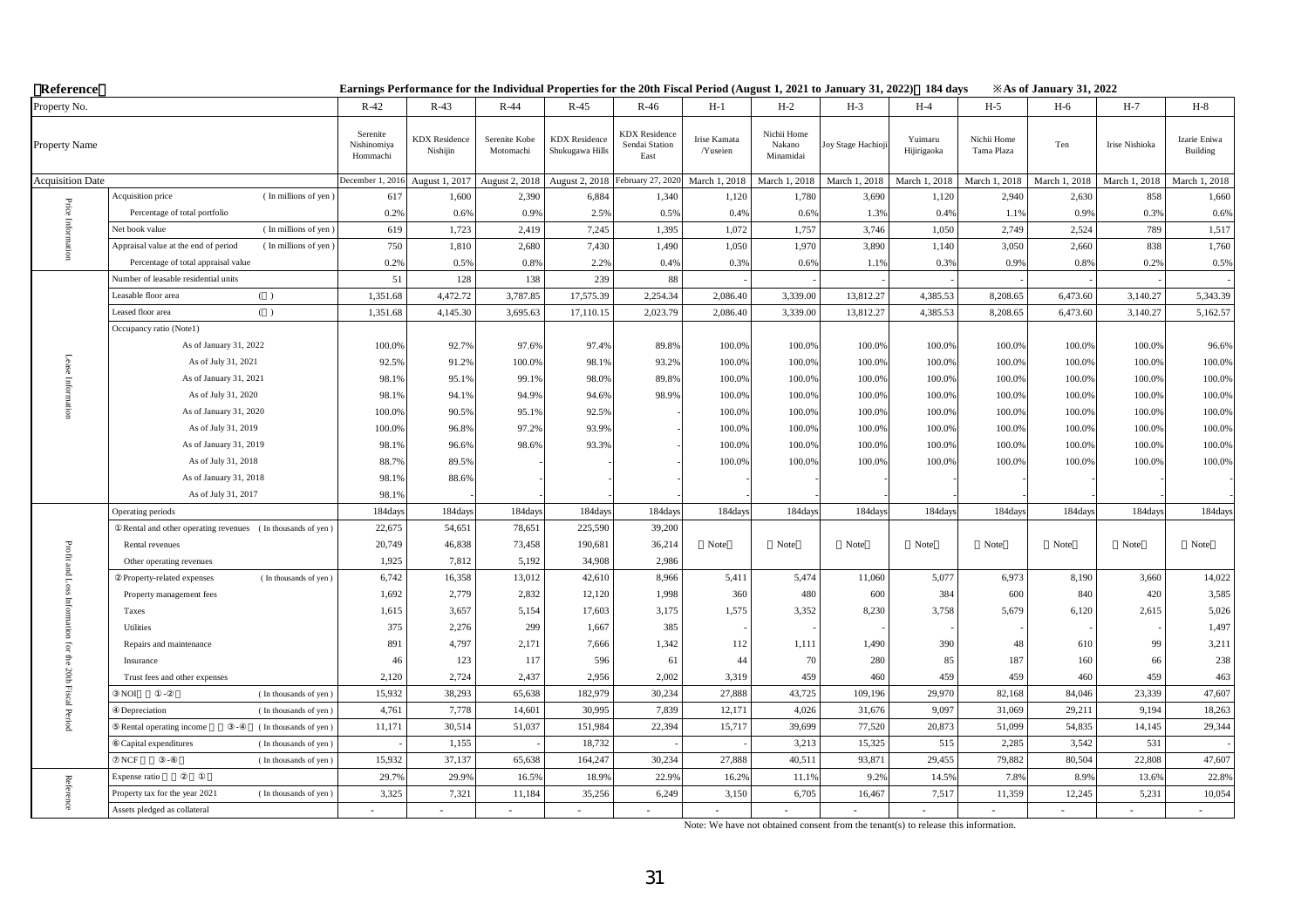| Reference               |                                                              |                             | Earnings Performance for the Individual Properties for the 20th Fiscal Period (August 1, 2021 to January 31, 2022) 184 days |                                             |                                          |                          |                                |                  |                  |                |                | $\angle$ As of January 31, 2022 |                |                                |
|-------------------------|--------------------------------------------------------------|-----------------------------|-----------------------------------------------------------------------------------------------------------------------------|---------------------------------------------|------------------------------------------|--------------------------|--------------------------------|------------------|------------------|----------------|----------------|---------------------------------|----------------|--------------------------------|
| Property No.            |                                                              | H-9                         | $H-10$                                                                                                                      | $H-11$                                      | $H-12$                                   | $H-13$                   | $H-14$                         | $H-15$           | $H-16$           | $H-17$         | $H-18$         | $H-19$                          | $H-20$         | $H-21$                         |
| Property Name           |                                                              | Sawayaka Sakura<br>Nibankan | Activa Biwa                                                                                                                 | Sompo Care<br><b>LAVIERE</b> Kobe<br>Tarumi | Rehabili-home<br>Granda Mondo<br>Yakujin | Excellent<br>Nishinomiya | <b>Gran Hills</b><br>Ogawarako | Excellent Kitano | Anesis Teradacho | Rococo-riha    | Orage Suma     | Canadian Hill                   | Anesis Hyogo   | Plaisant Grand<br>Ota tamagawa |
| <b>Acquisition Date</b> |                                                              | March 1, 2018               | March 1, 2018                                                                                                               | March 1, 2018                               | March 1, 2018                            | March 1, 2018            | March 1, 2018                  | July 6, 2018     | August 2, 2018   | August 2, 2018 | August 2, 2018 | August 2, 2018                  | August 2, 2018 | September 28, 2018             |
|                         | (In millions of yen)<br>Acquisition price                    | 989                         | 6,560                                                                                                                       | 2,110                                       | 1,253                                    | 971                      | 1,380                          | 737              | 3,490            | 2,100          | 2,810          | 1,830                           | 1,420          | 3,057                          |
| $\rm Price$             | Percentage of total portfolio                                | 0.49                        | 2.4%                                                                                                                        | 0.8%                                        | 0.5%                                     | 0.3%                     | 0.5%                           | 0.3%             | 1.3%             | 0.8%           | 1.0%           | 0.7%                            | 0.5%           | 1.1%                           |
|                         | (In millions of yen)<br>Net book value                       | 898                         | 6,348                                                                                                                       | 2,029                                       | 1,178                                    | 902                      | 1,245                          | 742              | 3,403            | 2,014          | 2,712          | 1,807                           | 1,377          | 3,191                          |
|                         | Appraisal value at the end of period<br>(In millions of yen) | 990                         | 6,480                                                                                                                       | 2,110                                       | 1,300                                    | 917                      | 1,340                          | 782              | 3,640            | 2,170          | 2,810          | 1,870                           | 1,430          | 3,280                          |
|                         | Percentage of total appraisal value                          | 0.39                        | 1.9%                                                                                                                        | 0.6%                                        | 0.4%                                     | 0.3%                     | 0.4%                           | 0.2%             | 1.1%             | 0.6%           | 0.8%           | 0.5%                            | 0.4%           | 1.0%                           |
|                         | Number of leasable residential units                         |                             |                                                                                                                             |                                             |                                          |                          |                                |                  |                  |                |                |                                 |                |                                |
|                         | Leasable floor area<br>( )                                   | 3,628.51                    | 39,649.84                                                                                                                   | 4,493.35                                    | 3,287.80                                 | 2,685.48                 | 4,180.28                       | 1,339.58         | 7,856.64         | 3,860.29       | 5,995.74       | 3,731.26                        | 4,415.16       | 3,175.15                       |
|                         | ( )<br>Leased floor area                                     | 3,628.51                    | 39,649.84                                                                                                                   | 4,493.35                                    | 3,287.80                                 | 2,685.48                 | 4,180.28                       | 1,339.58         | 7,856.64         | 3,860.29       | 5,995.74       | 3,731.26                        | 4,415.16       | 3,175.15                       |
|                         | Occupancy ratio (Note1)                                      |                             |                                                                                                                             |                                             |                                          |                          |                                |                  |                  |                |                |                                 |                |                                |
|                         | As of January 31, 2022                                       | 100.0%                      | 100.0%                                                                                                                      | 100.0%                                      | 100.0%                                   | 100.0%                   | 100.0%                         | 100.0%           | 100.0%           | 100.0%         | 100.0%         | 100.0%                          | 100.0%         | 100.0%                         |
|                         | As of July 31, 2021                                          | 100.0%                      | 100.0%                                                                                                                      | 100.0%                                      | 100.0%                                   | 100.0%                   | 100.0%                         | 100.0%           | 100.0%           | 100.0%         | 100.0%         | 100.0%                          | 100.0%         | 100.0%                         |
|                         | As of January 31, 2021                                       | 100.0%                      | 100.0%                                                                                                                      | 100.0%                                      | 96.2%                                    | 100.0%                   | 100.0%                         | 100.0%           | 100.0%           | 100.0%         | 100.0%         | 100.0%                          | 100.0%         | 100.0%                         |
|                         | As of July 31, 2020                                          | 100.0%                      | 100.0%                                                                                                                      | 100.0%                                      | 100.0%                                   | 100.0%                   | 100.0%                         | 100.0%           | 100.0%           | 100.0%         | 100.0%         | 100.0%                          | 100.0%         | 100.0%                         |
|                         | As of January 31, 2020                                       | 100.0%                      | 100.0%                                                                                                                      | 100.0%                                      | 100.0%                                   | 100.0%                   | 100.0%                         | 100.0%           | 100.0%           | 100.0%         | 100.0%         | 100.0%                          | 100.0%         | 100.0%                         |
|                         | As of July 31, 2019                                          | 100.0%                      | 100.0%                                                                                                                      | 100.0%                                      | 100.0%                                   | 100.0%                   | 100.0%                         | 100.0%           | 100.0%           | 100.0%         | 100.0%         | 100.0%                          | 100.0%         | 100.0%                         |
|                         | As of January 31, 2019                                       | 100.0%                      | 100.0%                                                                                                                      | 100.0%                                      | 100.0%                                   | 100.0%                   | 100.0%                         | 100.0%           | 100.0%           | 100.0%         | 100.0%         | 100.0%                          | 100.0%         | 100.0%                         |
|                         | As of July 31, 2018                                          | 100.0%                      | 100.0%                                                                                                                      | 100.0%                                      | 100.0%                                   | 100.0%                   | 100.0%                         | 100.0%           |                  |                |                |                                 |                |                                |
|                         | As of January 31, 2018                                       |                             |                                                                                                                             |                                             |                                          |                          |                                |                  |                  |                |                |                                 |                |                                |
|                         | As of July 31, 2017                                          |                             |                                                                                                                             |                                             |                                          |                          |                                |                  |                  |                |                |                                 |                |                                |
|                         | Operating periods                                            | 184day                      | 184day                                                                                                                      | 184days                                     | 184days                                  | 184days                  | 184days                        | 184days          | 184day           | 184days        | 184day         | 184day                          | 184days        | 184days                        |
|                         | Rental and other operating revenues (In thousands of yen)    |                             |                                                                                                                             |                                             |                                          |                          |                                |                  |                  |                |                |                                 |                |                                |
| Profit                  | Rental revenues                                              | Note                        | Note                                                                                                                        | Note                                        | Note                                     | Note                     | Note                           | Note             | Note             | Note           | Note           | Note                            | Note           | Note                           |
| and                     | Other operating revenues                                     |                             |                                                                                                                             |                                             |                                          |                          |                                |                  |                  |                |                |                                 |                |                                |
|                         | (In thousands of yen)<br>Property-related expenses           | 3,399                       | 47,989                                                                                                                      | 5,403                                       | 9,761                                    | 3,554                    | 3,444                          | 2,398            | 10,394           | 5,998          | 7,695          | 6,182                           | 6,530          | 5,008                          |
|                         | Property management fees                                     | 510                         | 3,167                                                                                                                       | 840                                         | 420                                      | 360                      | 660                            | 360              | 540              | 420            | 420            | 420                             | 420            | 600                            |
| Inform                  | Taxes                                                        | 2,366                       | 26,296                                                                                                                      | 3,228                                       | 2,346                                    | 1,853                    | 2,244                          | 1,358            | 7,778            | 5,038          | 6,508          | 5,220                           | 5,558          | 3,876                          |
| ig.                     | Utilities                                                    |                             |                                                                                                                             |                                             |                                          |                          |                                |                  |                  |                |                |                                 |                |                                |
| Ę                       | Repairs and maintenance                                      |                             | 17,388                                                                                                                      | 787                                         | 275                                      | 826                      |                                | 192              | 1,460            |                | 180            |                                 |                |                                |
| $\frac{1}{2}$           | Insurance                                                    | 64                          | 677                                                                                                                         | 88                                          | 68                                       | 56                       | 80                             | 29               | 157              | 80             | 126            | 83                              | 93             | 71                             |
|                         | Trust fees and other expenses                                | 459                         | 460                                                                                                                         | 459                                         | 6,650                                    | 459                      | 459                            | 459              | 459              | 459            | 459            | 459                             | 459            | 459                            |
| 20th Fiscal             | <b>NOI</b><br>(In thousands of yen)<br>$\sim$                | 29,396                      | 208,750                                                                                                                     | 52,346                                      | 30,318                                   | 24,405                   | 52,361                         | 18,255           | 94,924           | 57,109         | 78,610         | 48,634                          | 39,073         | 66,031                         |
| Pe                      | (In thousands of yen<br>Depreciation                         | 12,401                      | 64,232                                                                                                                      | 11,991                                      | 9,996                                    | 9,653                    | 18,180                         | 4,209            | 32,032           | 16,603         | 23,917         | 7,431                           | 10,540         | 9,932                          |
|                         | (In thousands of yen)<br>Rental operating income             | 16,995                      | 144,517                                                                                                                     | 40,355                                      | 20,322                                   | 14,752                   | 34,181                         | 14,045           | 62,891           | 40,506         | 54,693         | 41,203                          | 28,533         | 56,099                         |
|                         | Capital expenditures<br>(In thousands of yen)                |                             | 173,082                                                                                                                     | 1,971                                       |                                          | 1,383                    |                                |                  | 488              |                | 988            |                                 |                |                                |
|                         | $_{\rm NCF}$<br>(In thousands of yen)                        | 29,396                      | 35,668                                                                                                                      | 50,374                                      | 30,318                                   | 23,021                   | 52,361                         | 18,255           | 94,435           | 57,109         | 77,621         | 48,634                          | 39,073         | 66,031                         |
|                         | Expense ratio                                                | 10.49                       | 18.7%                                                                                                                       | 9.4%                                        | 24.4%                                    | 12.7%                    | 6.2%                           | 11.6%            | 9.9%             | 9.5%           | 8.9%           | 11.3%                           | 14.3%          | 7.0%                           |
| Reference               | Property tax for the year 2021<br>(In thousands of yen)      | 4,735                       | 52,593                                                                                                                      | 6,461                                       | 4,696                                    | 3,706                    | 4,489                          | 2,720            | 15,559           | 10,076         | 13,020         | 10,440                          | 11,116         | 7,753                          |
|                         | Assets pledged as collateral                                 |                             |                                                                                                                             |                                             |                                          |                          |                                |                  |                  |                |                |                                 |                |                                |

32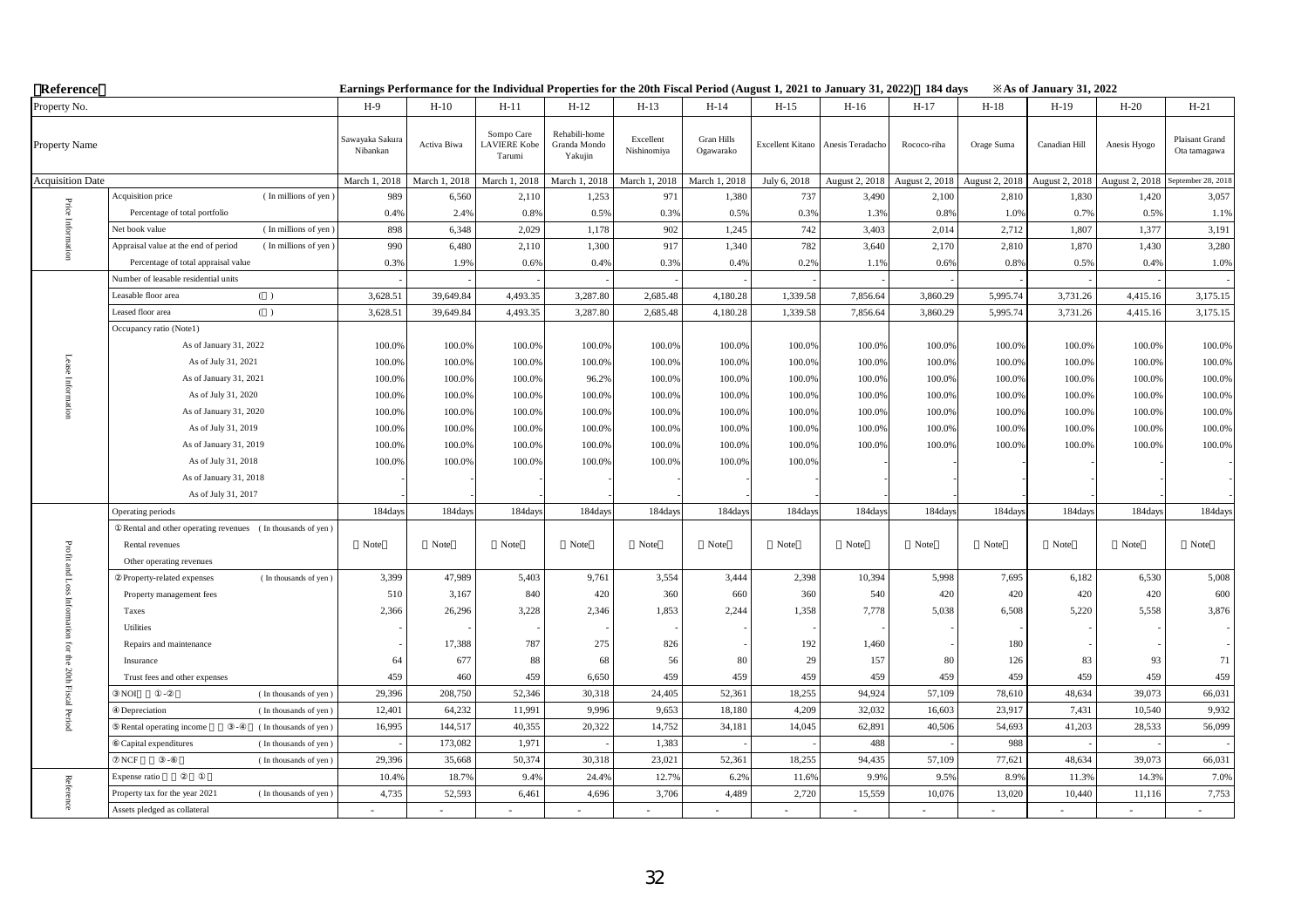| Reference                   |                                                              |                                              |                              | Earnings Performance for the Individual Properties for the 20th Fiscal Period (August 1, 2021 to January 31, 2022) 184 days |                                                  |                                                        |                              |                                                       |                                                                     |                                                                        |                            | <b>Example 31, 2022</b> X As of January 31, 2022 |
|-----------------------------|--------------------------------------------------------------|----------------------------------------------|------------------------------|-----------------------------------------------------------------------------------------------------------------------------|--------------------------------------------------|--------------------------------------------------------|------------------------------|-------------------------------------------------------|---------------------------------------------------------------------|------------------------------------------------------------------------|----------------------------|--------------------------------------------------|
| Property No.                |                                                              | $H-22$                                       | $H-23$                       | $H-24$                                                                                                                      | $H-25$                                           | $H-26$                                                 | $H-27$                       | $H-28$                                                | $A-1$                                                               | $A-2$                                                                  |                            |                                                  |
| Property Name               |                                                              | Tsukui Sun-shine<br>Machida<br>March 1, 2019 | Serabi Ebisu<br>June 3, 2019 | Arute Ishiyagawa<br>June 3, 2019                                                                                            | Medical-home<br>Granda Kurakuen<br>March 1, 2021 | Rihabili-home<br>Granda Kobe<br>Kitano<br>June 1, 2021 | 3rapes Kawasaki<br>Shimmachi | Grapes Fujimino<br>December 10, 2021 December 10, 202 | <b>HOTEL</b><br>LiVEMAX<br>Tokyo-Otsuka-<br>Ekimae<br>March 2, 2020 | <b>HOTEL</b><br>LiVEMAX<br>Yokohamaeki-<br>Nishiguchi<br>March 2, 2020 | Total of 165<br>Properties |                                                  |
| <b>Acquisition Date</b>     | Acquisition price<br>(In millions of yen)                    | 6,934                                        | 1,690                        | 1,061                                                                                                                       | 2,709                                            | 1,720                                                  | 1,470                        | 1,520                                                 | 2,390                                                               | 2,570                                                                  | 277,569                    |                                                  |
|                             | Percentage of total portfolio                                |                                              |                              |                                                                                                                             |                                                  |                                                        |                              |                                                       |                                                                     |                                                                        |                            |                                                  |
|                             | (In millions of yen<br>Net book value                        | 2.5%<br>7,002                                | 0.6%<br>1,712                | 0.4%<br>1,102                                                                                                               | 1.0%<br>2,828                                    | 0.6%<br>1,793                                          | 0.5%<br>1,539                | 0.5%<br>1,599                                         | 0.9%<br>2,442                                                       | 0.9%<br>2,628                                                          | 100.0%<br>275,695          |                                                  |
| Price Information           | Appraisal value at the end of period<br>(In millions of yen) | 7,260                                        | 1,700                        | 1,360                                                                                                                       | 2,820                                            | 1,880                                                  | 1,520                        | 1,550                                                 | 2,370                                                               | 2,600                                                                  | 344,484                    |                                                  |
|                             | Percentage of total appraisal value                          | 2.19                                         | 0.5%                         | 0.4%                                                                                                                        | 0.8%                                             | 0.5%                                                   | 0.4%                         | 0.4%                                                  | 0.7%                                                                | 0.8%                                                                   | 100.0%                     |                                                  |
|                             | Number of leasable residential units                         |                                              |                              |                                                                                                                             |                                                  |                                                        |                              |                                                       |                                                                     |                                                                        | 9,640                      |                                                  |
|                             | Leasable floor area<br>( )                                   | 15,553.33                                    | 1,557.73                     | 3,444.81                                                                                                                    | 3,900.59                                         | 2,725.53                                               | 3,455.79                     | 3,693.83                                              | 1,660.21                                                            | 1,997.18                                                               | 543,473.29                 |                                                  |
|                             | Leased floor area<br>( )                                     | 15,553.33                                    | 1,557.73                     | 3,444.81                                                                                                                    | 3,900.59                                         | 2,725.53                                               | 3,455.79                     | 3,693.83                                              | 1,660.21                                                            | 1,997.18                                                               | 529,020.75                 |                                                  |
|                             | Occupancy ratio (Note1)                                      |                                              |                              |                                                                                                                             |                                                  |                                                        |                              |                                                       |                                                                     |                                                                        |                            |                                                  |
|                             | As of January 31, 2022                                       | 100.0%                                       | 100.0%                       | 100.0%                                                                                                                      | 100.0%                                           | 100.0%                                                 | 100.0%                       | 100.0%                                                | 100.0%                                                              | 100.0%                                                                 | 97.3%                      |                                                  |
|                             | As of July 31, 2021                                          | 100.0%                                       | 100.0%                       | 100.0%                                                                                                                      | 100.0%                                           | 100.0%                                                 |                              |                                                       | 100.0%                                                              | 100.0%                                                                 | 97.4%                      |                                                  |
|                             | As of January 31, 2021                                       | 100.0%                                       | 100.0%                       | 100.0%                                                                                                                      |                                                  |                                                        |                              |                                                       | 100.0%                                                              | 100.0%                                                                 | 96.2%                      |                                                  |
|                             | As of July 31, 2020                                          | 100.0%                                       | 100.0%                       | 100.0%                                                                                                                      |                                                  |                                                        |                              |                                                       | 100.0%                                                              | 100.0%                                                                 | 96.8%                      |                                                  |
| Lease Information           | As of January 31, 2020                                       | 100.0%                                       | 100.0%                       | 100.0%                                                                                                                      |                                                  |                                                        |                              |                                                       |                                                                     |                                                                        | 97.6%                      |                                                  |
|                             | As of July 31, 2019                                          | 100.0%                                       | 100.0%                       | 100.0%                                                                                                                      |                                                  |                                                        |                              |                                                       |                                                                     |                                                                        | 97.5%                      |                                                  |
|                             | As of January 31, 2019                                       |                                              |                              |                                                                                                                             |                                                  |                                                        |                              |                                                       |                                                                     |                                                                        | 97.7%                      |                                                  |
|                             | As of July 31, 2018                                          |                                              |                              |                                                                                                                             |                                                  |                                                        |                              |                                                       |                                                                     |                                                                        | 97.6%                      |                                                  |
|                             | As of January 31, 2018                                       |                                              |                              |                                                                                                                             |                                                  |                                                        |                              |                                                       |                                                                     |                                                                        | 97.0%                      |                                                  |
|                             | As of July 31, 2017                                          |                                              |                              |                                                                                                                             |                                                  |                                                        |                              |                                                       |                                                                     |                                                                        | 96.9%                      |                                                  |
|                             | Operating periods                                            | 184days                                      | 184days                      | 184day                                                                                                                      | 184days                                          | 184day                                                 | 53days                       | 53days                                                | 184days                                                             | 184days                                                                | 180day                     | Total Cost-weighted average operating period     |
|                             | Rental and other operating revenues (In thousands of yen)    |                                              |                              |                                                                                                                             |                                                  |                                                        |                              |                                                       |                                                                     |                                                                        | 8,949,111                  |                                                  |
|                             | Rental revenues                                              | Note                                         | Note                         | Note                                                                                                                        | Note                                             | Note                                                   | Note                         | Note                                                  | Note                                                                | Note                                                                   | 8,420,537                  |                                                  |
|                             | Other operating revenues                                     |                                              |                              |                                                                                                                             |                                                  |                                                        |                              |                                                       |                                                                     |                                                                        | 528,573                    |                                                  |
| Profit and Loss Information | (In thousands of yen)<br>Property-related expenses           | 13,383                                       | 3,203                        | 9,591                                                                                                                       | 1,140                                            | 998                                                    | 471                          | 472                                                   | 5,273                                                               | 6,442                                                                  | 1,664,495                  |                                                  |
|                             | Property management fees                                     | 900                                          | 600                          | 600                                                                                                                         | 600                                              | 480                                                    | 227                          | 227                                                   | 887                                                                 | 856                                                                    | 460,159                    |                                                  |
|                             | Taxes                                                        | 11,684                                       | 2,007                        | 2,458                                                                                                                       | $\Omega$                                         |                                                        | 12                           | 12                                                    | 4,073                                                               | 4,904                                                                  | 531,044                    |                                                  |
|                             | Utilities                                                    |                                              |                              |                                                                                                                             |                                                  |                                                        |                              |                                                       |                                                                     |                                                                        | 104,878                    |                                                  |
|                             | Repairs and maintenance                                      |                                              | 98                           |                                                                                                                             |                                                  |                                                        |                              |                                                       |                                                                     |                                                                        | 316,583                    |                                                  |
|                             | Insurance                                                    | 338                                          | 38                           | 72                                                                                                                          | 81                                               | 59                                                     | 20                           | 21                                                    | 52                                                                  | 63                                                                     | 15,580                     |                                                  |
|                             | Trust fees and other expenses                                | 459                                          | 459                          | 6,461                                                                                                                       | 458                                              | 458                                                    | 210                          | 210                                                   | 259                                                                 | 619                                                                    | 236,248                    |                                                  |
| for the 20th Fiscal Period  | NOI<br>(In thousands of yen)                                 | 160,168                                      | 35,722                       | 41,153                                                                                                                      | 69,659                                           | 45,801                                                 | 10,142                       | 10,644                                                | 52,102                                                              | 58,239                                                                 | 7,284,615                  |                                                  |
|                             | Depreciation<br>(In thousands of yen)                        | 38,347                                       | 2,986                        | 20,019                                                                                                                      | 13,420                                           | 8,845                                                  | 2,521                        | 3,128                                                 | 6,020                                                               | 7,447                                                                  | 1,586,650                  |                                                  |
|                             | (In thousands of yen)<br>Rental operating income             | 121,820                                      | 32,735                       | 21,133                                                                                                                      | 56,239                                           | 36,955                                                 | 7,621                        | 7,515                                                 | 46,081                                                              | 50,791                                                                 | 5,697,965                  |                                                  |
|                             | Capital expenditures<br>(In thousands of yen)                | 2,647                                        | 173                          |                                                                                                                             |                                                  |                                                        |                              |                                                       |                                                                     |                                                                        | 639,447                    |                                                  |
|                             | NCF<br>(In thousands of yen)                                 | 157,520                                      | 35,548                       | 41,153                                                                                                                      | 69,659                                           | 45,801                                                 | 10,142                       | 10,644                                                | 52,102                                                              | 58,239                                                                 | 6,645,168                  |                                                  |
|                             | Expense ratio                                                | 7.7%                                         | 8.2%                         | 18.9%                                                                                                                       | 1.6%                                             | 2.1%                                                   | 4.4%                         | 4.2%                                                  | 9.2%                                                                | 10.09                                                                  | 18.69                      |                                                  |
| Reference                   | Property tax for the year 2021<br>(In thousands of yen)      | 23,369                                       | 4,014                        | 4,916                                                                                                                       | 5,538                                            | 4,317                                                  | 6,809                        | 5,856                                                 | 8,147                                                               | 9,808                                                                  | 1,117,090                  |                                                  |
|                             | Assets pledged as collateral                                 | ÷                                            | $\sim$                       | $\sim$                                                                                                                      | $\sim$                                           | $\sim$                                                 | $\sim$                       | $\sim$                                                | $\sim$                                                              | $\sim$                                                                 | $\sim$                     |                                                  |

#### **Earnings Performance for the Individual Properties for the 20th Fiscal Period (August 1, 2021 to January 31, 2022)**:**184 days ※As of January 31, 2022**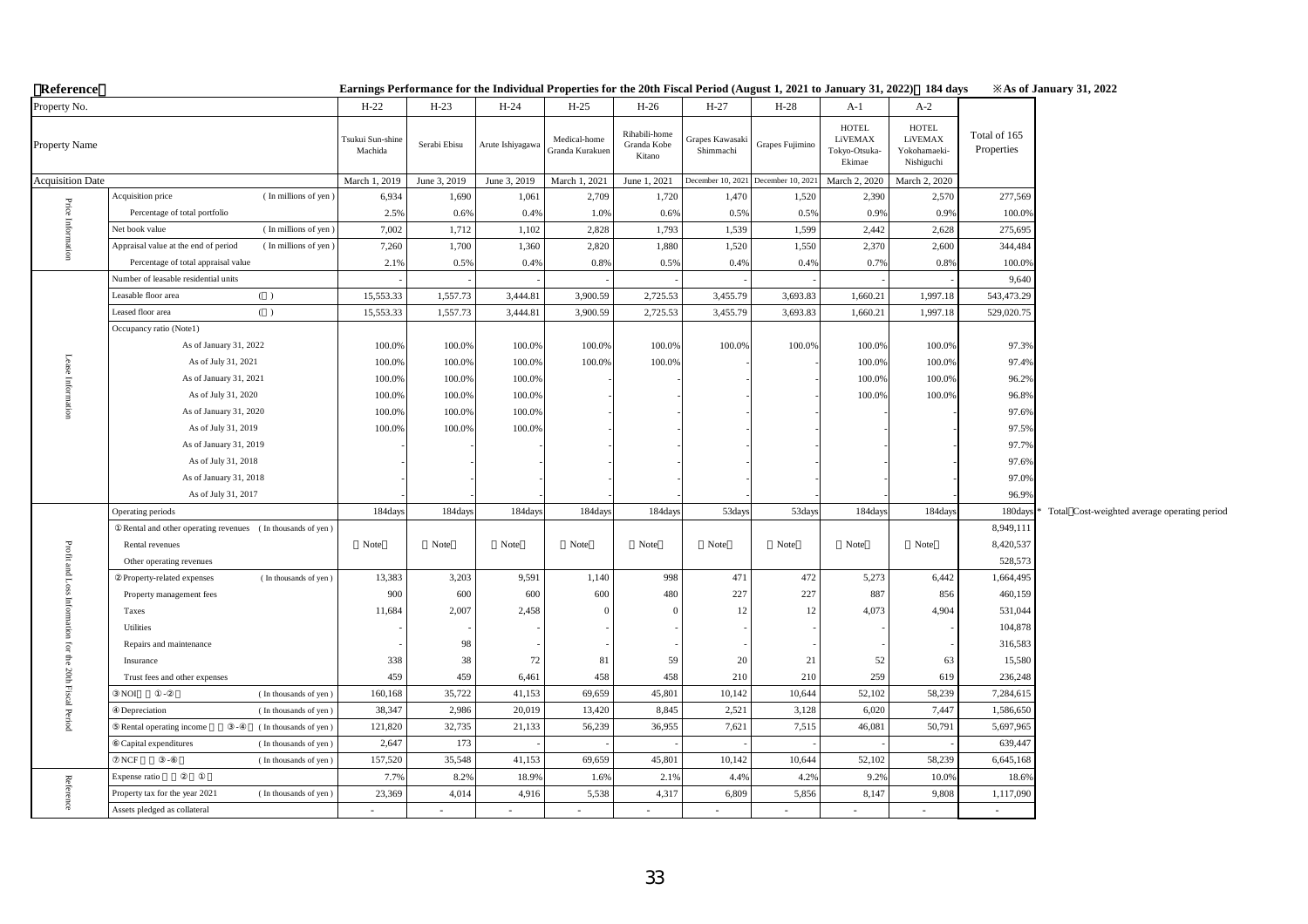# 【**Reference**】 **Earnings Performance for the Individual Properties for the 20th Fiscal Period (August 1, 2021 to January 31, 2022)**:**184 days ※As of January 31, 2022**

| Property No.                                                        |                                              |                       | $T-44$                              |                             |                            |        |                                        |
|---------------------------------------------------------------------|----------------------------------------------|-----------------------|-------------------------------------|-----------------------------|----------------------------|--------|----------------------------------------|
| Property Name                                                       |                                              |                       | <b>KDX</b> Residence<br>Tobu Nerima | Total 1 sold of<br>Property | Total of 166<br>Properties |        |                                        |
| <b>Acquisition Date</b>                                             |                                              |                       | August 7, 2013                      |                             |                            |        |                                        |
|                                                                     | Acquisition price                            | (In millions of yen)  | 420                                 | 420                         | 277,989                    |        |                                        |
|                                                                     | Percentage of total portfolio                |                       | 100.0%                              | 100.0%                      |                            |        |                                        |
|                                                                     | Revenue from sale of the investment property | (In millions of yen)  | 580                                 | 580                         |                            |        |                                        |
| Price Information                                                   | Costs of the investment property             | (In millions of yen)  | 379                                 | 379                         |                            |        |                                        |
|                                                                     | Gain / Loss on sale of real estate           | (In millions of yen)  | 180                                 | 180                         |                            |        |                                        |
|                                                                     | Number of leasable residential units         |                       |                                     |                             |                            |        |                                        |
|                                                                     | Leasable floor area                          | $\lambda$             |                                     |                             |                            |        |                                        |
|                                                                     | Leased floor area                            | $\lambda$             |                                     |                             |                            |        |                                        |
|                                                                     | Occupancy ratio                              |                       |                                     |                             |                            |        |                                        |
|                                                                     | As of July 31, 2021                          |                       |                                     |                             |                            |        |                                        |
|                                                                     | As of January 31, 2021                       |                       | 100.0%                              |                             |                            |        |                                        |
| Lease Information                                                   | As of July 31, 2020                          |                       | 97.5%                               |                             |                            |        |                                        |
|                                                                     | As of January 31, 2020                       |                       | 97.8%                               |                             |                            |        |                                        |
|                                                                     | As of July 31, 2019                          |                       | 93.9%                               |                             |                            |        |                                        |
|                                                                     | As of January 31, 2019                       |                       | 100.0%                              |                             |                            |        |                                        |
|                                                                     | As of July 31, 2018                          |                       | 100.0%                              |                             |                            |        |                                        |
|                                                                     | As of January 31, 2018                       |                       | 100.0%                              |                             |                            |        |                                        |
|                                                                     | As of July 31, 2017                          |                       | 100.0%                              |                             |                            |        |                                        |
|                                                                     | As of January 31, 2017                       |                       | 96.6%                               |                             |                            |        |                                        |
|                                                                     | Operating periods                            |                       | 137days                             | 137days                     | 180days                    | *Total | Cost-weighted average operating period |
|                                                                     | Rental and other operating revenues          | (In thousands of yen) | 13,826                              | 13,826                      | 8,962,938                  |        |                                        |
|                                                                     | Rental revenues                              |                       | 13,475                              | 13,475                      | 8,434,013                  |        |                                        |
| Income and Retained Earnings Information for the 20th Fiscal Period | Other operating revenues                     |                       | 351                                 | 351                         | 528,925                    |        |                                        |
|                                                                     | Property-related expenses                    | (In thousands of yen) | 3,107                               | 3,107                       | 1,667,603                  |        |                                        |
|                                                                     | Property management fees                     |                       | 1,183                               | 1,183                       | 461,343                    |        |                                        |
|                                                                     | Taxes                                        |                       | 1,147                               | 1,147                       | 532,192                    |        |                                        |
|                                                                     | Utilities                                    |                       | 153                                 | 153                         | 105,032                    |        |                                        |
|                                                                     | Repairs and maintenance                      |                       | 175                                 | 175                         | 316,759                    |        |                                        |
|                                                                     | Insurance                                    |                       | 22                                  | 22                          | 15,603                     |        |                                        |
|                                                                     | Trust fees and other expenses                |                       | 424                                 | 424                         | 236,672                    |        |                                        |
|                                                                     | <b>NOI</b>                                   | (In thousands of yen) | 10,718                              | 10,718                      | 7,295,334                  |        |                                        |
|                                                                     | Depreciation                                 | (In thousands of yen) | 3,177                               | 3,177                       | 1,589,828                  |        |                                        |
|                                                                     | Rental operating income<br>÷,                | (In thousands of yen) | 7,541                               | 7,541                       | 5,705,506                  |        |                                        |
|                                                                     | Capital expenditures                         | (In thousands of yen) | 122                                 | 122                         | 639,569                    |        |                                        |
|                                                                     | $_{\rm NCF}$                                 | (In thousands of yen) | 10,596                              | 10,596                      | 6,655,765                  |        |                                        |
|                                                                     | Expense ratio                                |                       | 22.5%                               | 22.5%                       | 18.6%                      |        |                                        |
| Reference                                                           | Property tax for the year 2021               | (In thousands of yen) | ÷                                   | ÷                           | ÷                          |        |                                        |
|                                                                     | Assets pledged as collateral                 |                       | ä,                                  | L.                          | L.                         |        |                                        |

T-44 KDX Residence Tobu Nerima was sold on December 16, 2021.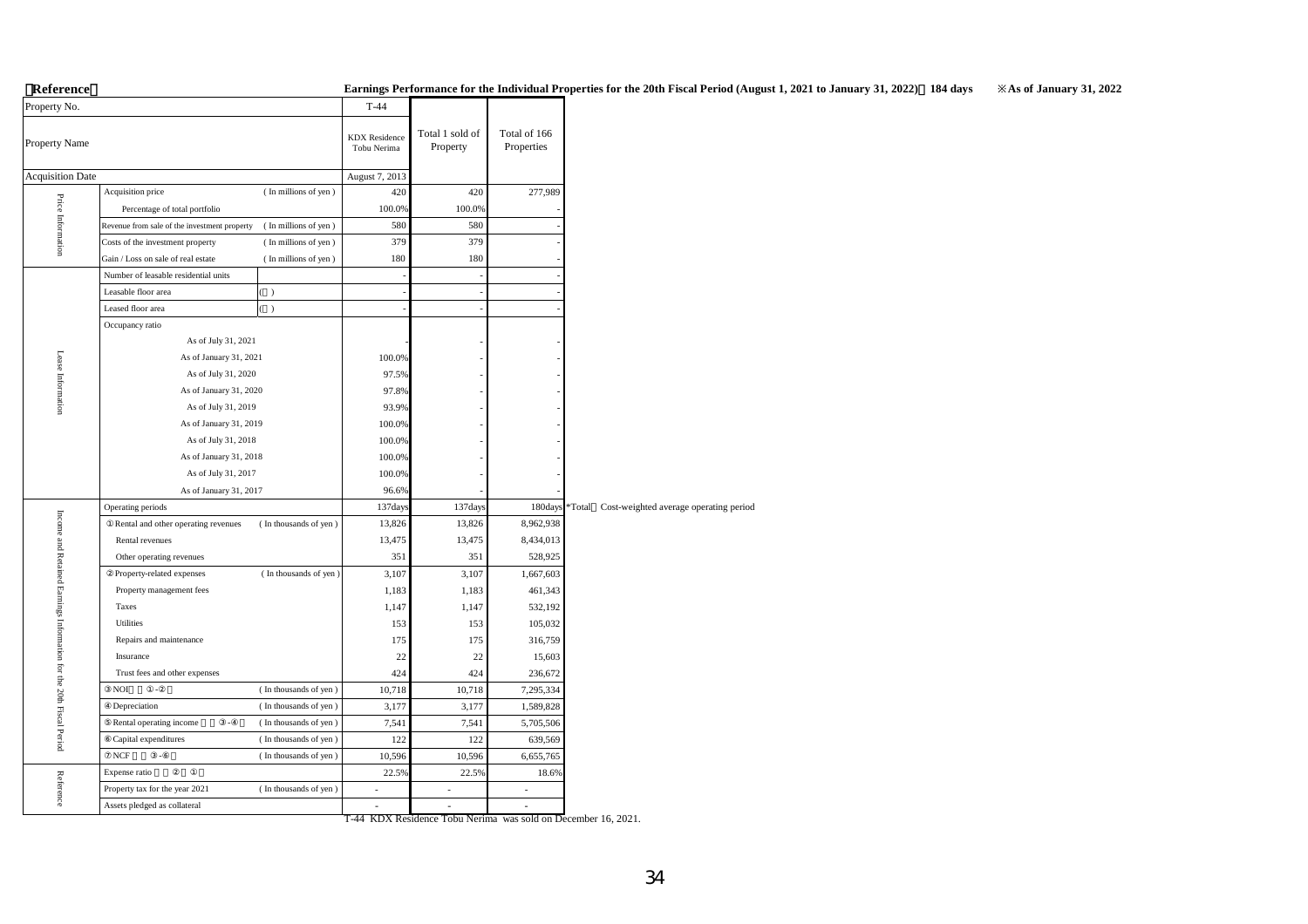H

**(Reference) Borrowings** Borrowings as of January 31, 2022 are as follows:

|                                            |                                                           |                                          |                               |                               |                                 |                                            |                              |          | (in thousands of yen)      |
|--------------------------------------------|-----------------------------------------------------------|------------------------------------------|-------------------------------|-------------------------------|---------------------------------|--------------------------------------------|------------------------------|----------|----------------------------|
| Classification                             | Lender                                                    | Balance at the<br>beginning of<br>period | Increase during<br>the period | Decrease during<br>the period | Balance at the<br>end of period | Average interest rate<br>(Note 1) (Note 2) | Payment due date<br>(Note 3) | Use      | Remarks                    |
|                                            | Sumitomo Mitsui Banking Corporation                       |                                          | 500,000                       |                               | 500,000                         | 0.385%                                     | April 30, 2022               |          | Unsecured/                 |
| Short-Term<br>pavable<br>$\Gamma$ oan      | Sumitomo Mitsui Banking Corporation                       |                                          | 2,000,000                     |                               | 2,000,000                       | 0.375%                                     | April 30, 2022               | (Note 4) | Unguaranteed               |
|                                            | Sub Total                                                 |                                          | 2,500,000                     |                               | 2,500,000                       |                                            |                              |          |                            |
|                                            | Sumitomo Mitsui Banking Corporation                       | 1,100,000                                |                               | 1,100,000                     |                                 |                                            |                              |          |                            |
|                                            | MUFG Bank, Ltd                                            | 1,100,000                                |                               | 1,100,000                     |                                 |                                            |                              |          |                            |
|                                            | Mizuho Bank, Ltd.                                         | 600,000                                  |                               | 600,000                       |                                 |                                            |                              |          |                            |
|                                            | Aozora Bank, Ltd.                                         | 350,000                                  |                               | 350,000                       |                                 | 0.916%                                     | August 7, 2021               |          |                            |
|                                            | Resona Bank, Limited                                      | 300,000                                  |                               | 300,000                       |                                 |                                            |                              |          |                            |
|                                            | Mizuho Trust & Banking Co., Ltd.                          | 300,000                                  |                               | 300,000                       |                                 |                                            |                              |          |                            |
|                                            | Development Bank of Japan Inc. (Note 5)                   | 1,000,000                                |                               | 1,000,000                     |                                 | 0.996%                                     | August 7, 2021               |          |                            |
|                                            | Sumitomo Mitsui Banking Corporation                       | 600,000                                  |                               | 600,000                       |                                 | 0.945%                                     | August 31, 2021              |          |                            |
|                                            | MUFG Bank, Ltd                                            | 600,000                                  |                               | 600,000                       |                                 | 0.945%                                     | August 31, 2021              |          |                            |
|                                            | Aozora Bank, Ltd.                                         | 500,000                                  |                               | 500,000                       |                                 | 0.945%                                     | August 31, 2021              |          |                            |
|                                            | Sumitomo Mitsui Banking Corporation                       | 1,200,000                                |                               | 1,200,000                     |                                 | 0.875%                                     | January 31, 2022             |          |                            |
|                                            | Sumitomo Mitsui Banking Corporation                       | 800,000                                  |                               | 800,000                       |                                 | 0.432%                                     | January 31, 2022             |          |                            |
|                                            | Sumitomo Mitsui Banking Corporation                       | 2,000,000                                |                               |                               | 2,000,000                       | 1.267%                                     | April 30, 2022               |          |                            |
|                                            | Aozora Bank, Ltd.                                         | 1,500,000                                |                               |                               | 1,500,000                       | 1.267%                                     | April 30, 2022               |          |                            |
|                                            | MUFG Bank, Ltd                                            | 1,000,000                                |                               |                               | 1,000,000                       | 1.267%                                     | April 30, 2022               |          |                            |
|                                            | Resona Bank, Limited                                      | 1,000,000                                |                               |                               | 1,000,000                       | 1.267%                                     | April 30, 2022               | (Note 4) | Unsecured/<br>Unguaranteed |
| Current Portion of Long-Term Loans Payable | Aozora Bank, Ltd.                                         | 2,000,000                                | ٠                             |                               | 2,000,000                       | 0.875%                                     | April 30, 2022               |          |                            |
|                                            | Shinsei Bank, Limited                                     | 1,100,000                                |                               |                               | 1,100,000                       |                                            |                              |          |                            |
|                                            | Sumitomo Mitsui Banking Corporation                       | 1,100,000                                |                               |                               | 1,100,000                       |                                            |                              |          |                            |
|                                            | MUFG Bank, Ltd                                            | 1,000,000                                |                               |                               | 1,000,000                       | 1.115%                                     | July 29, 2022                |          |                            |
|                                            | Mizuho Bank, Ltd.                                         | 300,000                                  |                               |                               | 300,000                         |                                            |                              |          |                            |
|                                            | Sompo Japan Insurance Inc.                                | 1,000,000                                |                               |                               | 1,000,000                       |                                            |                              |          |                            |
|                                            | Sumitomo Mitsui Banking Corporation                       | 1,000,000                                |                               |                               | 1,000,000                       | 0.432%                                     | February 28, 2022            |          |                            |
|                                            | Sumitomo Mitsui Banking Corporation                       | 500,000                                  |                               |                               | 500,000                         | 0.432%                                     | February 28, 2022            |          |                            |
|                                            | Vlizuho Bank, Ltd. (Note 6)                               | 950,000                                  |                               |                               | 950,000                         | 1.083%                                     | November 30, 2022            |          |                            |
|                                            | Resona Bank, Limited (Note 6)                             | 1,100,000                                | ٠                             | ٠                             | 1,100,000                       | 0.923%                                     | August 31, 2022              |          |                            |
|                                            | Mizuho Trust & Banking Co., Ltd. (Note 6)                 | 700,000                                  |                               |                               | 700,000                         | 0.923%                                     | August 31, 2022              |          |                            |
|                                            | Sumitomo Mitsui Banking Corporation (Note 6)              | 1,000,000                                |                               |                               | 1,000,000                       | 0.509%                                     | August 31, 2022              |          |                            |
|                                            | MUFG Bank, Ltd (Note 6)                                   | 400,000                                  |                               |                               | 400,000                         | 0.509%                                     | August 31, 2022              |          |                            |
|                                            | Development Bank of Japan Inc. (Note 5) (Note 6)          | 1,600,000                                |                               |                               | 1,600,000                       | 0.498%                                     | August 31, 2022              |          |                            |
|                                            | Shinsei Bank, Limited (Note 6)                            | 500,000                                  |                               |                               | 500,000                         | 0.272%                                     | January 31, 2023             |          |                            |
|                                            | Sub Total                                                 | 28,200,000                               |                               | 8,450,000                     | 19,750,000                      |                                            |                              |          |                            |
|                                            | Sumitomo Mitsui Banking Corporation                       | 400,000                                  |                               |                               | 400,000                         |                                            |                              |          |                            |
|                                            | <b>MUFG Bank</b> , Ltd                                    | 400,000                                  |                               |                               | 400,000                         |                                            |                              |          |                            |
|                                            | Mizuho Bank, Ltd.                                         | 300,000                                  |                               |                               | 300,000                         | 1.254%                                     | August 7, 2023               |          |                            |
|                                            | Resona Bank, Limited<br>Mizuho Trust & Banking Co., Ltd.  | 200,000<br>200,000                       |                               |                               | 200,000<br>200,000              |                                            |                              |          |                            |
|                                            | Aozora Bank, Ltd.                                         | 150,000                                  | ٠                             |                               | 150,000                         |                                            |                              |          |                            |
|                                            |                                                           | 500,000                                  |                               |                               | 500,000                         | 1.320%                                     | August 7, 2023               |          |                            |
|                                            | Development Bank of Japan Inc. (Note 5)<br>MUFG Bank, Ltd | 1,200,000                                |                               |                               | 1,200,000                       | 1.105%                                     | January 31, 2024             |          |                            |
|                                            | Resona Bank, Limited                                      | 1,500,000                                |                               |                               | 1,500,000                       | 0.987%                                     | April 30, 2023               |          |                            |
|                                            | MUFG Bank, Ltd                                            | 2,000,000                                |                               |                               | 2,000,000                       | 1.100%                                     | April 30, 2024               |          |                            |
|                                            | Sumitomo Mitsui Banking Corporation                       | 1,000,000                                |                               |                               | 1,000,000                       | 1.265%                                     | April 30, 2025               |          |                            |
|                                            | Sumitomo Mitsui Trust Bank, Limited                       | 950,000                                  | i.                            |                               | 950,000                         | 1.047%                                     | August 31, 2023              |          |                            |
|                                            | MUFG Bank, Ltd                                            | 1,700,000                                |                               |                               | 1,700,000                       | 1.169%                                     | August 31, 2024              |          |                            |
| Long-Term Loans Payable                    | Mizuho Bank, Ltd.                                         | 950,000                                  |                               |                               | 950,000                         | 1.169%                                     | August 31, 2024              | (Note 4) | Unsecured/                 |
|                                            | Sumitomo Mitsui Banking Corporation                       | 2,000,000                                |                               |                               | 2,000,000                       | 1.345%                                     | August 31, 2025              |          | Unguaranteed               |
|                                            | Development Bank of Japan Inc. (Note 5)                   | 1,000,000                                |                               |                               | 1,000,000                       | 1.193%                                     | August 31, 2024              |          |                            |
|                                            | MUFG Bank, Ltd                                            | 1,000,000                                |                               |                               | 1,000,000                       | 1.156%                                     | April 27, 2025               |          |                            |
|                                            | MUFG Bank, Ltd                                            | 1,000,000                                |                               |                               | 1,000,000                       | 0.819%                                     | April 28, 2025               |          |                            |
|                                            | Sumitomo Mitsui Banking Corporation                       | 2,500,000                                | ٠                             |                               | 2,500,000                       | 0.903%                                     | April 30, 2026               |          |                            |
|                                            | MUFG Bank, Ltd (Note 5)                                   | 1,000,000                                |                               |                               | 1,000,000                       | 0.660%                                     | July 31, 2025                |          |                            |
|                                            | Mizuho Bank, Ltd. (Note 5)                                | 1,500,000                                |                               |                               | 1,500,000                       | 0.816%                                     | August 31, 2026              |          |                            |
|                                            | Aozora Bank, Ltd.                                         | 1,000,000                                |                               |                               | 1,000,000                       | 0.713%                                     | August 31, 2024              |          |                            |
|                                            | Sumitomo Mitsui Trust Bank, Limited                       | 1,000,000                                |                               |                               | 1,000,000                       | 0.797%                                     | August 31, 2025              |          |                            |
|                                            | Resona Bank, Limited                                      | 500,000                                  |                               |                               | 500,000                         | 0.797%                                     | August 31, 2025              |          |                            |
|                                            | MUFG Bank, Ltd (Note 5)                                   | 2,000,000                                |                               |                               | 2,000,000                       | 0.670%                                     | August 31, 2025              |          |                            |
|                                            | Mizuho Trust & Banking Co., Ltd. (Note 5)                 | 500,000                                  |                               |                               | 500,000                         | 0.751%                                     | August 31, 2025              |          |                            |
|                                            | Sumitomo Mitsui Banking Corporation                       | 3,000,000                                |                               |                               | 3,000,000                       | 0.906%                                     | August 31, 2026              |          |                            |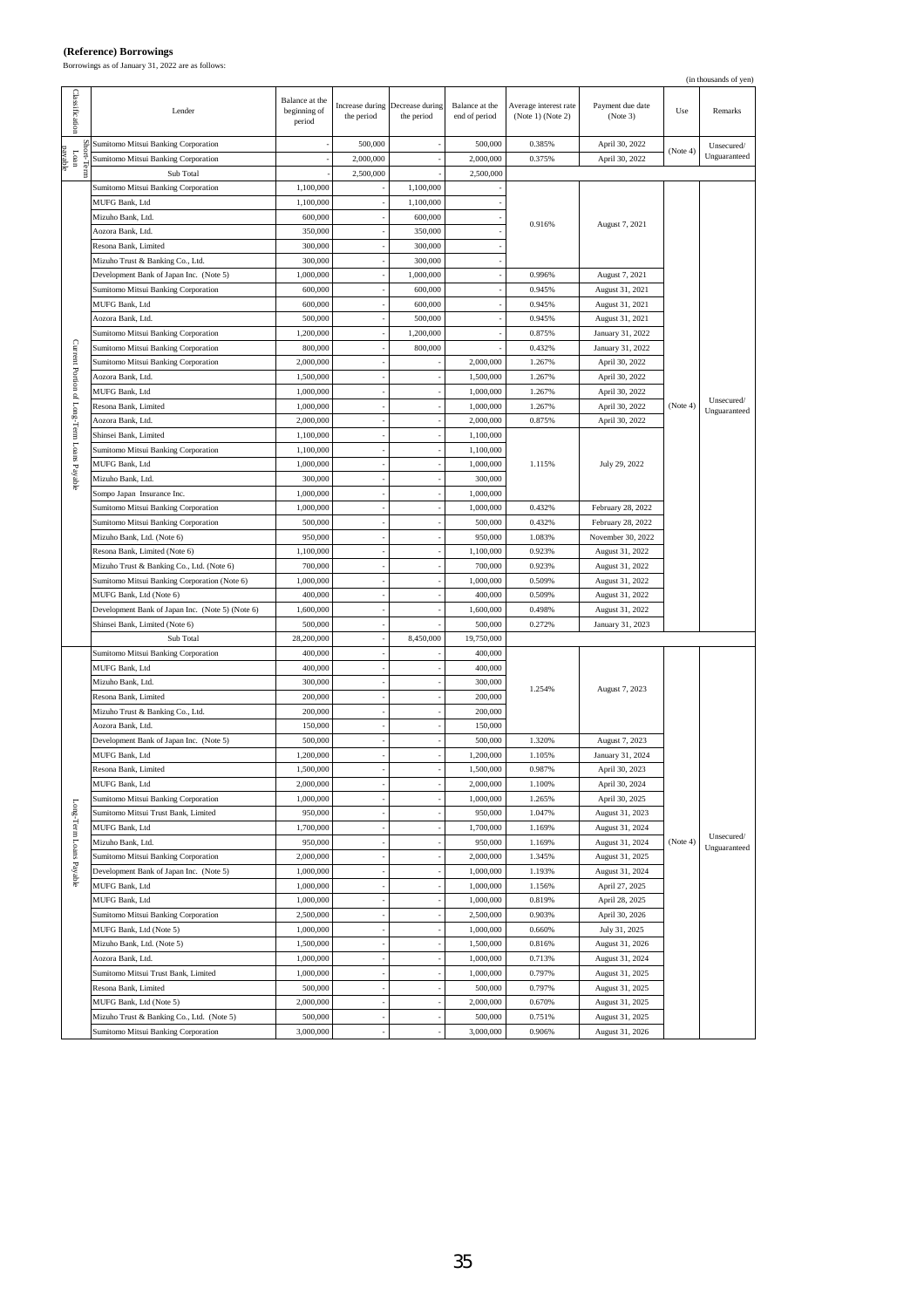|  | (in thousands of yen) |  |  |
|--|-----------------------|--|--|
|  |                       |  |  |

|                         |                                           |                                          |            |                                               |                                 |                                            |                              |          | (in thousands of yen) |
|-------------------------|-------------------------------------------|------------------------------------------|------------|-----------------------------------------------|---------------------------------|--------------------------------------------|------------------------------|----------|-----------------------|
| Classification          | Lender                                    | Balance at the<br>beginning of<br>period | the period | Increase during Decrease during<br>the period | Balance at the<br>end of period | Average interest rate<br>(Note 1) (Note 2) | Payment due date<br>(Note 3) | Use      | Remarks               |
|                         | Development Bank of Japan Inc. (Note 5)   | 1,000,000                                |            |                                               | 1,000,000                       | 0.773%                                     | October 31, 2025             |          |                       |
|                         | Resona Bank, Limited                      | 1,000,000                                |            |                                               | 1,000,000                       | 0.900%                                     | August 22, 2027              |          |                       |
|                         | Sumitomo Mitsui Trust Bank, Limited       | 1,000,000                                |            |                                               | 1,000,000                       | 0.900%                                     | August 22, 2027              |          |                       |
|                         | Shinsei Bank, Limited                     | 1,000,000                                |            |                                               | 1,000,000                       | 0.900%                                     | August 22, 2027              |          |                       |
|                         | Mizuho Trust & Banking Co., Ltd. (Note 5) | 1,200,000                                |            |                                               | 1,200,000                       | 0.928%                                     | August 22, 2027              |          |                       |
|                         |                                           |                                          |            |                                               |                                 |                                            |                              |          |                       |
|                         | Development Bank of Japan Inc. (Note 5)   | 1,000,000                                |            |                                               | 1,000,000                       | 0.928%                                     | August 22, 2027              |          |                       |
|                         | Mizuho Bank, Ltd. (Note 5)                | 500,000                                  |            |                                               | 500,000                         | 0.928%                                     | August 22, 2027              |          |                       |
|                         | The Bank of Fukuoka, Ltd. (Note 5)        | 500,000                                  |            |                                               | 500,000                         | 0.928%                                     | August 22, 2027              |          |                       |
|                         | Sumitomo Mitsui Banking Corporation       | 1,500,000                                |            |                                               | 1,500,000                       | 0.501%                                     | February 28, 2023            |          |                       |
|                         | MUFG Bank, Ltd                            | 1,500,000                                |            |                                               | 1,500,000                       | 0.501%                                     | February 28, 2023            |          |                       |
|                         | Aozora Bank, Ltd.                         | 1,500,000                                |            |                                               | 1,500,000                       | 0.582%                                     | February 29, 2024            |          |                       |
|                         | Sumitomo Mitsui Banking Corporation       | 1,000,000                                |            |                                               | 1,000,000                       | 0.582%                                     | February 29, 2024            |          |                       |
|                         | MUFG Bank, Ltd                            | 1,000,000                                |            |                                               | 1,000,000                       | 0.582%                                     | February 29, 2024            |          |                       |
|                         | Mizuho Bank, Ltd.                         | 500,000                                  |            |                                               | 500,000                         | 0.624%                                     | August 31, 2024              |          |                       |
|                         | Mizuho Trust & Banking Co., Ltd. (Note 5) | 500,000                                  |            |                                               | 500,000                         | 0.661%                                     | August 31, 2024              |          |                       |
|                         | Sumitomo Mitsui Banking Corporation       | 1,500,000                                |            |                                               | 1,500,000                       | 0.665%                                     | February 28, 2025            |          |                       |
|                         | Resona Bank, Limited                      | 1,000,000                                |            |                                               | 1,000,000                       | 0.749%                                     | February 28, 2026            |          |                       |
|                         | Sumitomo Mitsui Trust Bank, Limited       | 1,000,000                                |            |                                               | 1,000,000                       | 0.749%                                     | February 28, 2026            |          |                       |
|                         | Nippon Life Insurance Company (Note 5)    | 500,000                                  |            |                                               | 500,000                         | 0.900%                                     | January 30, 2027             |          |                       |
|                         | Sumitomo Mitsui Banking Corporation       | 1,500,000                                |            |                                               | 1,500,000                       |                                            |                              |          |                       |
|                         |                                           |                                          |            |                                               |                                 |                                            |                              |          |                       |
|                         | MUFG Bank, Ltd                            | 1,400,000                                |            |                                               | 1,400,000                       |                                            |                              |          |                       |
|                         | Mizuho Bank, Ltd.                         | 900,000                                  |            |                                               | 900,000                         |                                            |                              |          |                       |
|                         | Development Bank of Japan Inc.            | 500,000                                  |            |                                               | 500,000                         |                                            |                              |          |                       |
|                         | Nippon Life Insurance Company             | 500,000                                  |            |                                               | 500,000                         |                                            |                              |          |                       |
|                         | Resona Bank, Limited                      | 400,000                                  |            |                                               | 400,000                         | 0.799%                                     | February 2, 2026             |          |                       |
|                         | Shinsei Bank, Limited                     | 400,000                                  |            |                                               | 400,000                         |                                            |                              |          |                       |
|                         | Sumitomo Mitsui Trust Bank, Limited       | 400,000                                  |            |                                               | 400,000                         |                                            |                              |          |                       |
|                         | Mizuho Trust & Banking Co., Ltd.          | 400,000                                  |            |                                               | 400,000                         |                                            |                              |          |                       |
|                         | Aozora Bank, Ltd.                         | 300,000                                  |            |                                               | 300,000                         |                                            |                              |          |                       |
|                         | The Bank of Fukuoka, Ltd.                 | 300,000                                  |            |                                               | 300,000                         |                                            |                              |          |                       |
| Long-Term Loans Payable | Sumitomo Mitsui Banking Corporation       | 1,200,000                                |            |                                               | 1,200,000                       | 0.592%                                     | August 31, 2023              |          |                       |
|                         | Aozora Bank, Ltd.                         | 1,000,000                                |            |                                               | 1,000,000                       | 0.592%                                     | August 31, 2023              |          | Unsecured/            |
|                         | MUFG Bank, Ltd                            | 800,000                                  |            |                                               | 800,000                         | 0.592%                                     | August 31, 2023              | (Note 4) | Unguaranteed          |
|                         | Sumitomo Mitsui Banking Corporation       | 1,050,000                                |            |                                               | 1,050,000                       | 0.914%                                     | February 28, 2027            |          |                       |
|                         | Resona Bank, Limited                      | 500,000                                  |            |                                               | 500,000                         | 0.914%                                     | February 28, 2027            |          |                       |
|                         |                                           |                                          |            |                                               |                                 |                                            |                              |          |                       |
|                         | Sumitomo Mitsui Trust Bank, Limited       | 500,000                                  |            |                                               | 500,000                         | 0.914%                                     | February 28, 2027            |          |                       |
|                         | Mizuho Trust & Banking Co., Ltd.          | 500,000                                  |            |                                               | 500,000                         | 0.914%                                     | February 28, 2027            |          |                       |
|                         | Mizuho Bank, Ltd.                         | 250,000                                  |            |                                               | 250,000                         | 0.914%                                     | February 28, 2027            |          |                       |
|                         | Development Bank of Japan Inc. (Note 5)   | 1,400,000                                |            |                                               | 1,400,000                       | 0.884%                                     | February 28, 2027            |          |                       |
|                         | MUFG Bank, Ltd (Note 5)                   | 800,000                                  |            |                                               | 800,000                         | 0.825%                                     | February 28, 2027            |          |                       |
|                         | Nippon Life Insurance Company (Note 5)    | 700,000                                  |            |                                               | 700,000                         | 0.920%                                     | September 30, 2026           |          |                       |
|                         | Shinsei Bank, Limited                     | 1,000,000                                |            |                                               | 1,000,000                       | 1.031%                                     | September 30, 2028           |          |                       |
|                         | Sumitomo Mitsui Trust Bank, Limited       | 800,000                                  |            |                                               | 800,000                         | 1.031%                                     | September 30, 2028           |          |                       |
|                         | Mizuho Trust & Banking Co., Ltd.          | 500,000                                  |            |                                               | 500,000                         | 1.031%                                     | September 30, 2028           |          |                       |
|                         | Mizuho Trust & Banking Co., Ltd.          | 400,000                                  |            |                                               | 400,000                         | 0.363%                                     | November 30, 2024            |          |                       |
|                         | Mizuho Bank, Ltd. (Note 5)                | 2,000,000                                |            |                                               | 2,000,000                       | 0.330%                                     | May 31, 2025                 |          |                       |
|                         | Shinsei Bank, Limited                     | 500,000                                  |            |                                               | 500,000                         | 0.484%                                     | November 30, 2025            |          |                       |
|                         | Mizuho Bank, Ltd.                         | 800,000                                  |            |                                               | 800,000                         | 0.299%                                     | July 31, 2023                |          |                       |
|                         | Sumitomo Mitsui Banking Corporation       | 1,000,000                                |            |                                               | 1,000,000                       | 0.572%                                     | August 31, 2026              |          |                       |
|                         | MUFG Bank, Ltd                            | 500,000                                  |            |                                               | 500,000                         | 0.325%                                     | April 30, 2023               |          |                       |
|                         | Resona Bank, Limited                      | 450,000                                  |            |                                               | 450,000                         | 0.336%                                     | April 30, 2024               |          |                       |
|                         |                                           |                                          |            |                                               |                                 |                                            |                              |          |                       |
|                         | MUFG Bank, Ltd                            | 1,500,000                                |            |                                               | 1,500,000                       | 0.600%                                     | November 30, 2026            |          |                       |
|                         | Shinsei Bank, Limited                     | 500,000                                  |            |                                               | 500,000                         | 0.329%                                     | July 31, 2023                |          |                       |
|                         | Mizuho Trust & Banking Co., Ltd.          | 300,000                                  |            |                                               | 300,000                         | 0.329%                                     | July 31, 2023                |          |                       |
|                         | Sumitomo Mitsui Trust Bank, Limited       | 300,000                                  |            |                                               | 300,000                         | 0.329%                                     | July 31, 2023                |          |                       |
|                         | The Bank of Fukuoka, Ltd.                 | 200,000                                  |            |                                               | 200,000                         | 0.329%                                     | July 31, 2023                |          |                       |
|                         | Mizuho Bank, Ltd.                         | 500,000                                  |            |                                               | 500,000                         | 0.259%                                     | February 29, 2024            |          |                       |
|                         | Sumitomo Mitsui Trust Bank, Limited       | 500,000                                  |            |                                               | 500,000                         | 0.259%                                     | February 29, 2024            |          |                       |
|                         | Sumitomo Mitsui Banking Corporation       | 500,000                                  |            |                                               | 500,000                         | 0.464%                                     | February 28, 2027            |          |                       |
|                         | Mizuho Bank, Ltd.                         | 500,000                                  |            |                                               | 500,000                         | 0.414%                                     | February 28, 2027            |          |                       |
|                         | Resona Bank, Limited                      | 500,000                                  |            |                                               | 500,000                         | 0.414%                                     | February 28, 2027            |          |                       |
|                         | Mizuho Trust & Banking Co., Ltd.          | 500,000                                  |            |                                               | 500,000                         | 0.414%                                     | February 28, 2027            |          |                       |
|                         | The Bank of Fukuoka, Ltd.                 | 400,000                                  |            |                                               | 400,000                         | 0.414%                                     | February 28, 2027            |          |                       |
|                         | MUFG Bank, Ltd (Note 5)                   | 400,000                                  |            |                                               | 400,000                         | 0.450%                                     | February 28, 2027            |          |                       |
|                         |                                           |                                          |            |                                               |                                 |                                            |                              |          |                       |